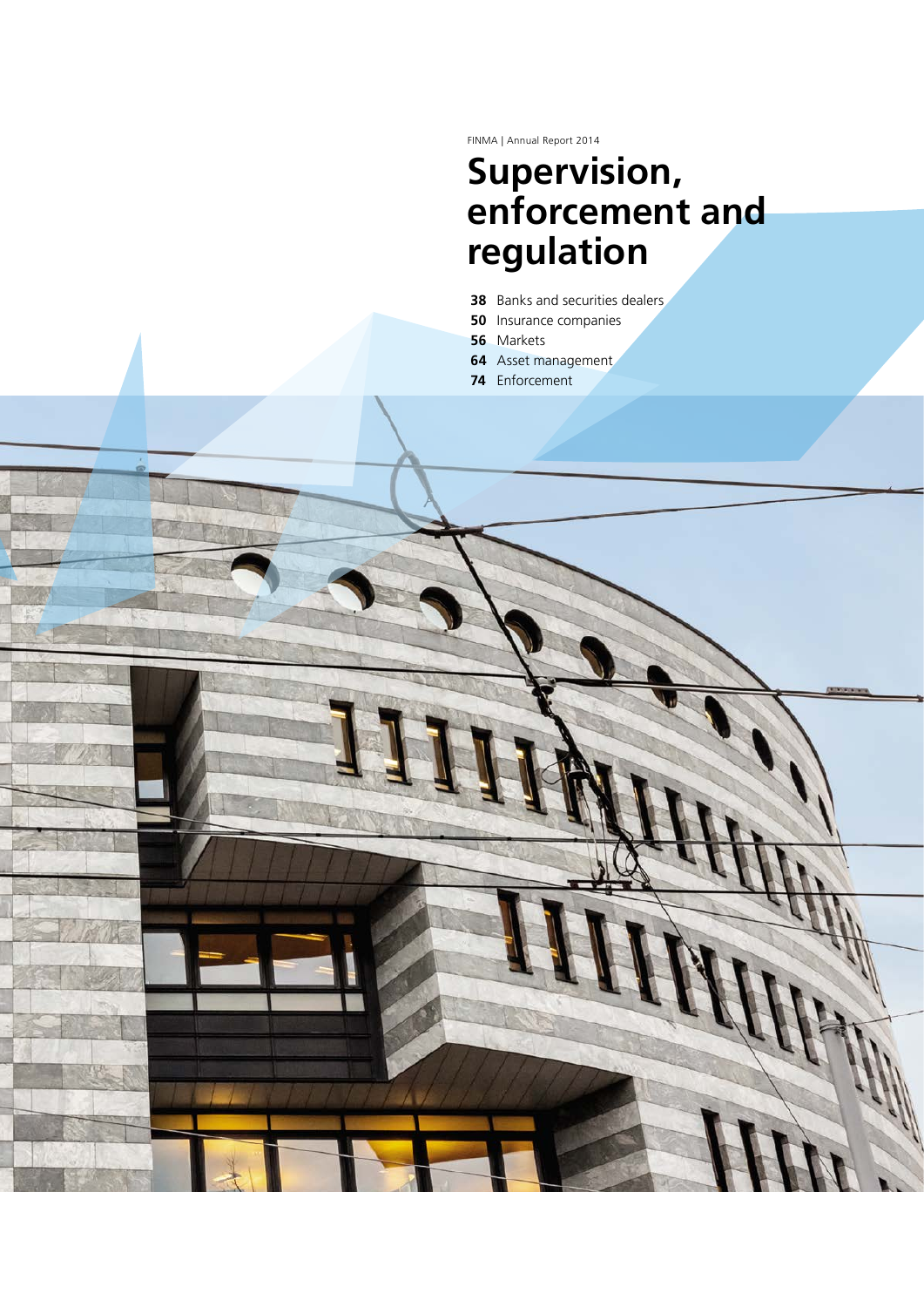2014 saw a further narrowing of margins in interest and commission business and a modest slowdown in growth in the mortgage market. At the same time, cross-border wealth management remained beset with uncertainty because of increasing risks.

> In 2014, the environment for banks and securities dealers in Switzerland remained challenging. With interest rates persistently low, interest income was practically unchanged. The debate over bank clients being tax-compliant continues unabated.

#### **International pressure still high**

International pressure on cross-border wealth management remained high in 2014, and will continue to preoccupy the financial sector and FINMA in the years to come. Germany, France, Belgium and Argentina have followed the US in launching high-profile criminal investigations, while Israel and India are threatening to do so. FINMA is keeping a close eye on these proceedings, deploying both supervision and, where necessary, enforcement<sup>32</sup> to ensure that banks adequately assess, manage and limit their legal and reputational risks in this area.

The programme launched in late August 2013 to resolve the tax dispute<sup>33</sup> between the US and Swiss banks has tied up considerable resources and generated high internal and external costs among banks that registered in category 2, even though no proceedings have yet been concluded. Banks had until the end of December 2014 to register in categories 3 and 4.

A number of institutions recorded asset outflows as they parted company with clients whose tax status was inappropriate or who had filed voluntary declarations in their countries of origin. This trend will intensify in the run-up to the planned automatic exchange of information scheduled to begin in 2017/2018.

#### **Interest rate risks and mortgage growth**

In the low interest rate environment, monitoring and managing interest rate risks remains extremely important. FINMA therefore carried out on-site

supervisory reviews at various commercial banks in 2014 to gain in-depth insight into their risk management. The topic is also consistently addressed in regular discussions with bank representatives. If any issues of importance from a supervisory perspective are identified, the institutions concerned are ordered to make either organisational changes or strengthen their capital base as appropriate.

The mortgage market is currently dogged by uncertainty. The low interest rate environment that is principally driving the real estate market remains in place. However, FINMA noted a modest slowdown in mortgage growth in 2014. This is partly attributable to political factors such as the attitude towards immigration and to the implementation of regulatory measures. The Federal Council approved a further increase in the countercyclical capital buffer for residential property from 1% to 2% with effect from the end of June 2014. Following consultations with the authorities, the Swiss Bankers Association also made adjustments to its self-regulatory regime for mortgages, which essentially involved shortening the amortisation period for second tranche mortgages, increasing the amount of the initial down payment and the eligibility of second incomes to cases of joint and several liability, and introducing the lower of cost or market value for real estate evaluations.

FINMA conducted on-site supervisory reviews in 2014 focusing on investment properties, which revealed major differences in the valuations applied by banks. It also carried out mortgage stress tests of banks to highlight the potential losses in the event of a real estate crisis. These raised banks' awareness of the issue and required them to incorporate specific adverse scenarios for the property market in their risk management processes.

<sup>32</sup> See "Handling of US legal risks", p. 80.

<sup>33</sup> See FDF press release dated 30 August 2013 ([http://www.](http://www.efd.admin.ch/dokumentation/medieninformationen/00467/index.html?lang=en&msg-id=50049) [efd.admin.ch/dokumentation/](http://www.efd.admin.ch/dokumentation/medieninformationen/00467/index.html?lang=en&msg-id=50049) [medieninformationen/00467/](http://www.efd.admin.ch/dokumentation/medieninformationen/00467/index.html?lang=en&msg-id=50049) [index.html?lang=en&msg](http://www.efd.admin.ch/dokumentation/medieninformationen/00467/index.html?lang=en&msg-id=50049)[id=50049](http://www.efd.admin.ch/dokumentation/medieninformationen/00467/index.html?lang=en&msg-id=50049)).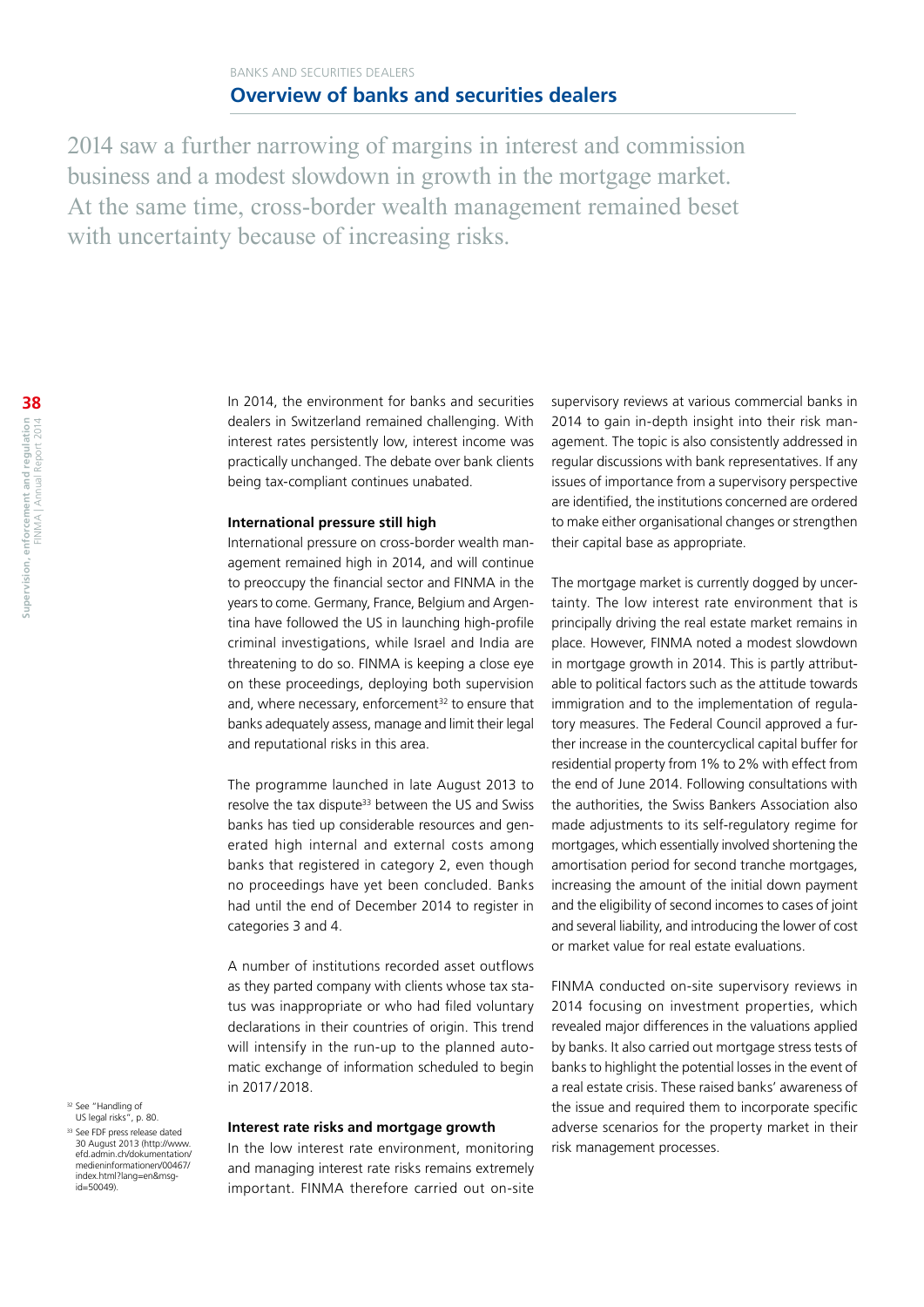#### **Decline in commission income, operating expenses stable**

Despite the positive trend on the equity markets, commission income fell slightly compared with 2013. As in previous years, this was due to the high pro portion of liquidity in most client portfolios. Operat ing expenses were stable. The number of institutions reporting losses remained high, with smaller institu tions and those in the process of closing down their business particularly affected.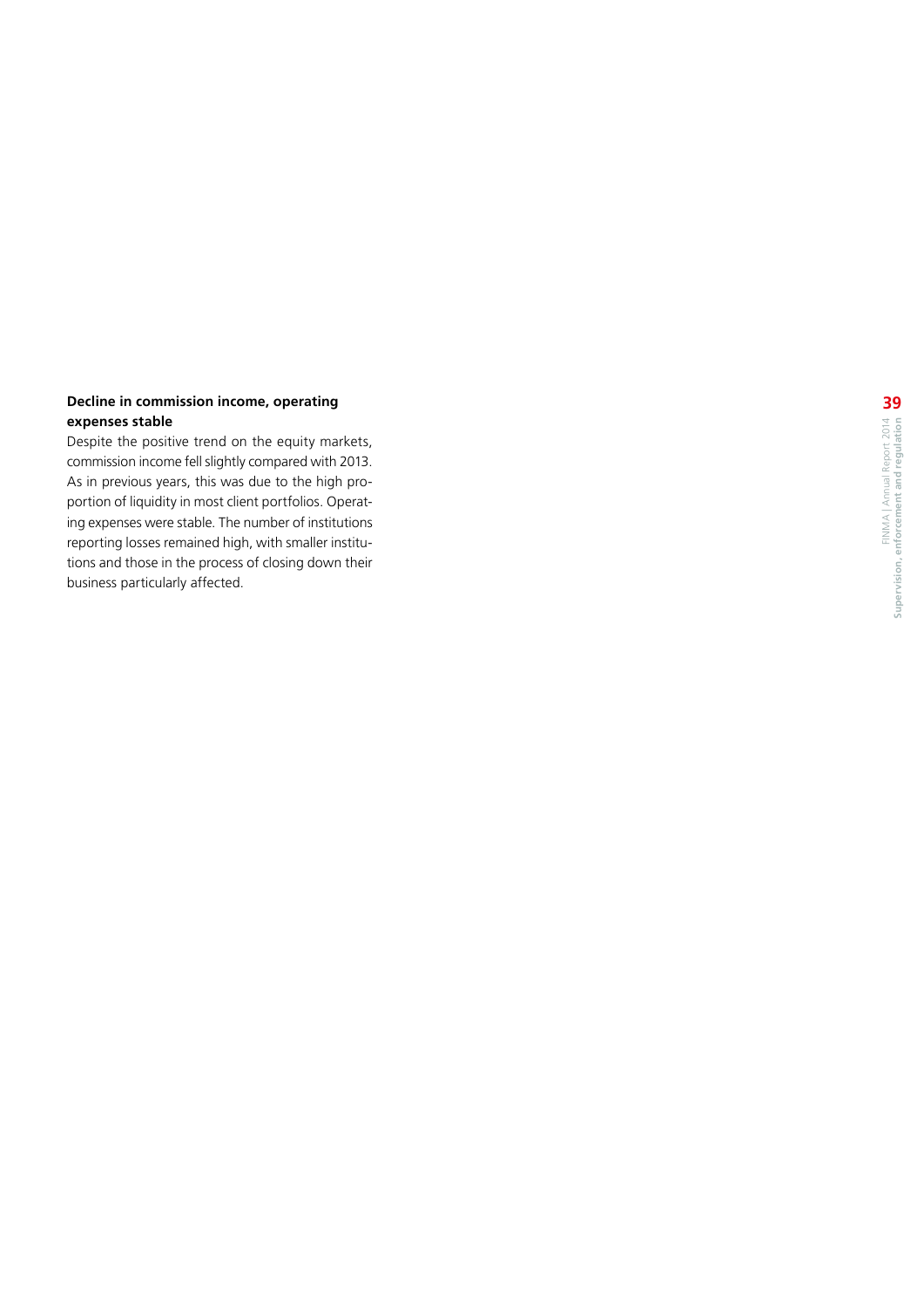The tougher environment continues to drive the concentration process in the banking sector. FINMA oversees each market exit but does not engage in structural policy.

Consolidation continued in 2014, driven primarily by low interest rates and tighter margins, which present challenges for the banking sector. Competitive advantages based on taxation are falling away as international tax legislation becomes increasingly harmonised. Managing legal and reputational risks in cross-border financial services is also causing substantial compliance costs. In 2014, six more banks left the market, while another 16 are in the process of exiting voluntarily.

Only one new licence was granted to a banking institution, a UK-based online broker. Over the last decade, the number of banks in Switzerland has fallen by around a quarter. Nevertheless, the business prospects for those that have dealt with their legacy issues and repositioned themselves remain intact. Business volume remained constant overall in 2014 in the Swiss banking sector, which retained its leading position in global private banking.

#### **FINMA oversees market exits**

FINMA adopts a neutral approach to the ongoing shake-out in the banking sector and does not actively intervene. However, its protection mandate requires it to monitor each market exit by a bank closely. Once a decision to cease banking operations has been taken, FINMA facilitates the process of release from banking supervision. This can take place as soon as the bank no longer holds any positions requiring protection and any claims by creditors have been satisfied or secured in an equivalent manner. Early exit from supervision is also possible if the remaining clients have expressly agreed to leave their assets with the bank despite it no longer being subject to the Banking Act.

FINMA increasingly faces questions concerning individual client positions and the appropriate method of securing them. Dormant and blocked assets and expired, contested or illiquid claims require novel and practical solutions. FINMA strives to bring proceedings to a swift conclusion, exercising its supervisory powers only as long as is necessary.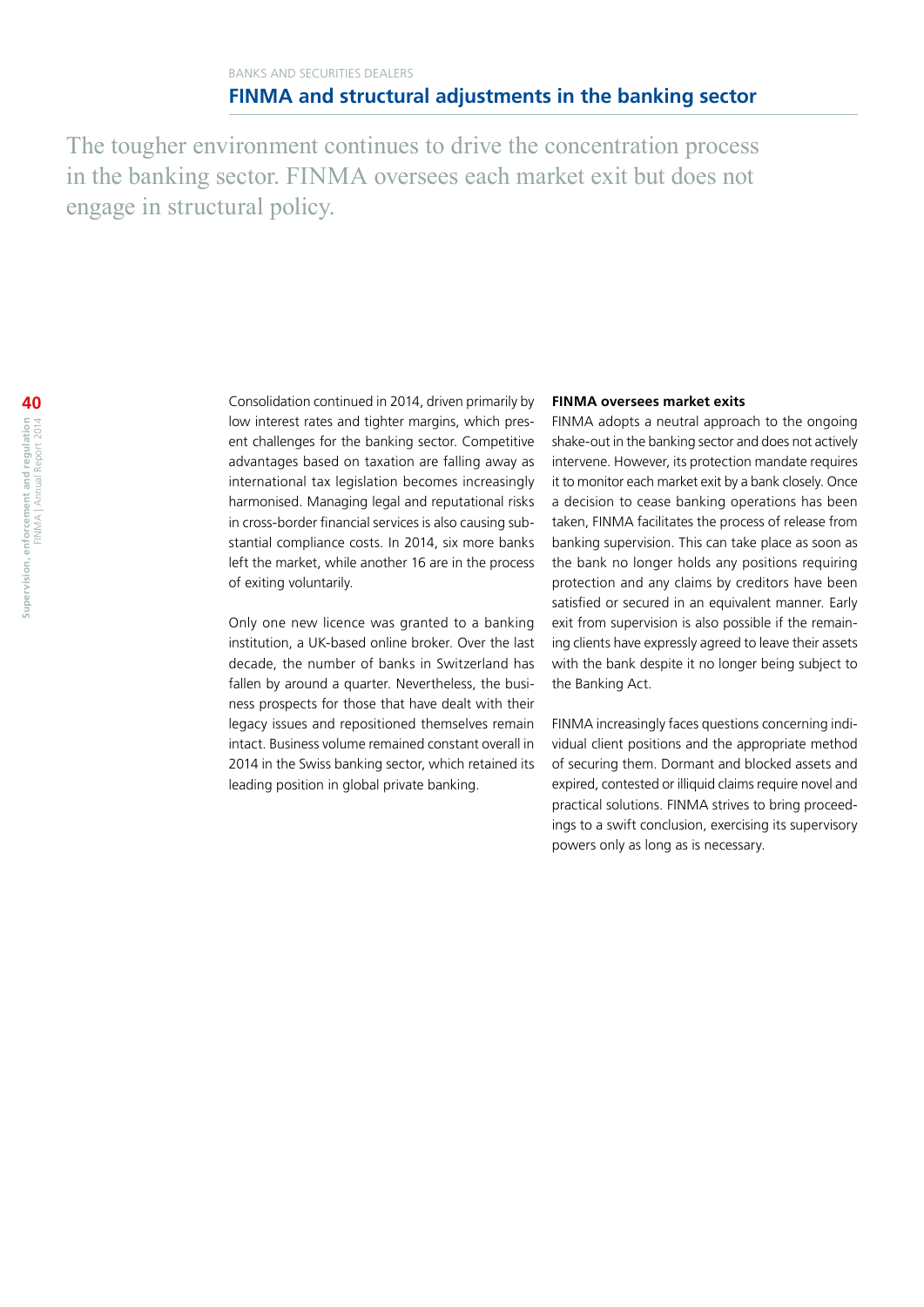#### **Market exits since 2010**

broken down by exit type, supervisory category and domestic /foreign banks

|                                        |    | 2014 |    | 2013 |    | 2012 |    | 2011 |                | 2010 |
|----------------------------------------|----|------|----|------|----|------|----|------|----------------|------|
| Mergers*                               | 3  | (0)  | 8  | (6)  | 7  | (5)  | 10 | (3)  | 7              | (6)  |
| Category 3 (of which foreign banks)    |    |      |    |      | 1  | (0)  | —  |      |                |      |
| Category 4 (of which foreign banks)    | 1  | (0)  | 2  | (2)  | 1  | (1)  | 5  | (1)  | 1              | (1)  |
| Category 5 (of which foreign banks)    | 2  | (0)  | 6  | (4)  | 5  | (4)  | 5  | (2)  | 6              | (5)  |
| <b>Voluntary cessation of business</b> |    |      |    |      |    |      |    |      |                |      |
| requiring supervision                  | 5  | (2)  | 7  | (6)  | 9  | (6)  | 9  | (6)  | 3              | (1)  |
| Category 3 (of which foreign banks)    |    |      |    |      |    |      | 1  | (0)  |                |      |
| Category 4 (of which foreign banks)    |    |      | 1  | (0)  | -  |      | -  |      | 1              | (0)  |
| Category 5 (of which foreign banks)    | 5  | (2)  | 6  | (6)  | 9  | (6)  | 8  | (6)  | 2              | (1)  |
| <b>Voluntary liquidation</b>           | 3  | (2)  | 1  | (1)  | 3  | (2)  | 3  | (1)  | $\overline{2}$ | (1)  |
| Category 3 (of which foreign banks)    |    |      |    |      |    |      |    |      |                |      |
| Category 4 (of which foreign banks)    |    |      |    |      |    |      |    |      |                |      |
| Category 5 (of which foreign banks)    | 3  | (2)  | 1  | (1)  | 3  | (2)  | 3  | (1)  | 2              | (1)  |
| <b>Revocation of licences</b>          | 1  | (0)  | 0  |      | 1  | (1)  | 1  | (0)  | 1              | (1)  |
| Category 5 (of which foreign banks)    | 1  | (0)  |    |      | 1  | (1)  | 1  | (0)  | 1              | (1)  |
| Total (of which foreign banks)         | 12 | (4)  | 16 | (13) | 20 | (14) | 23 | (10) | 13             | (9)  |

\* Asset deals and mergers were included in the Annual Report 2013.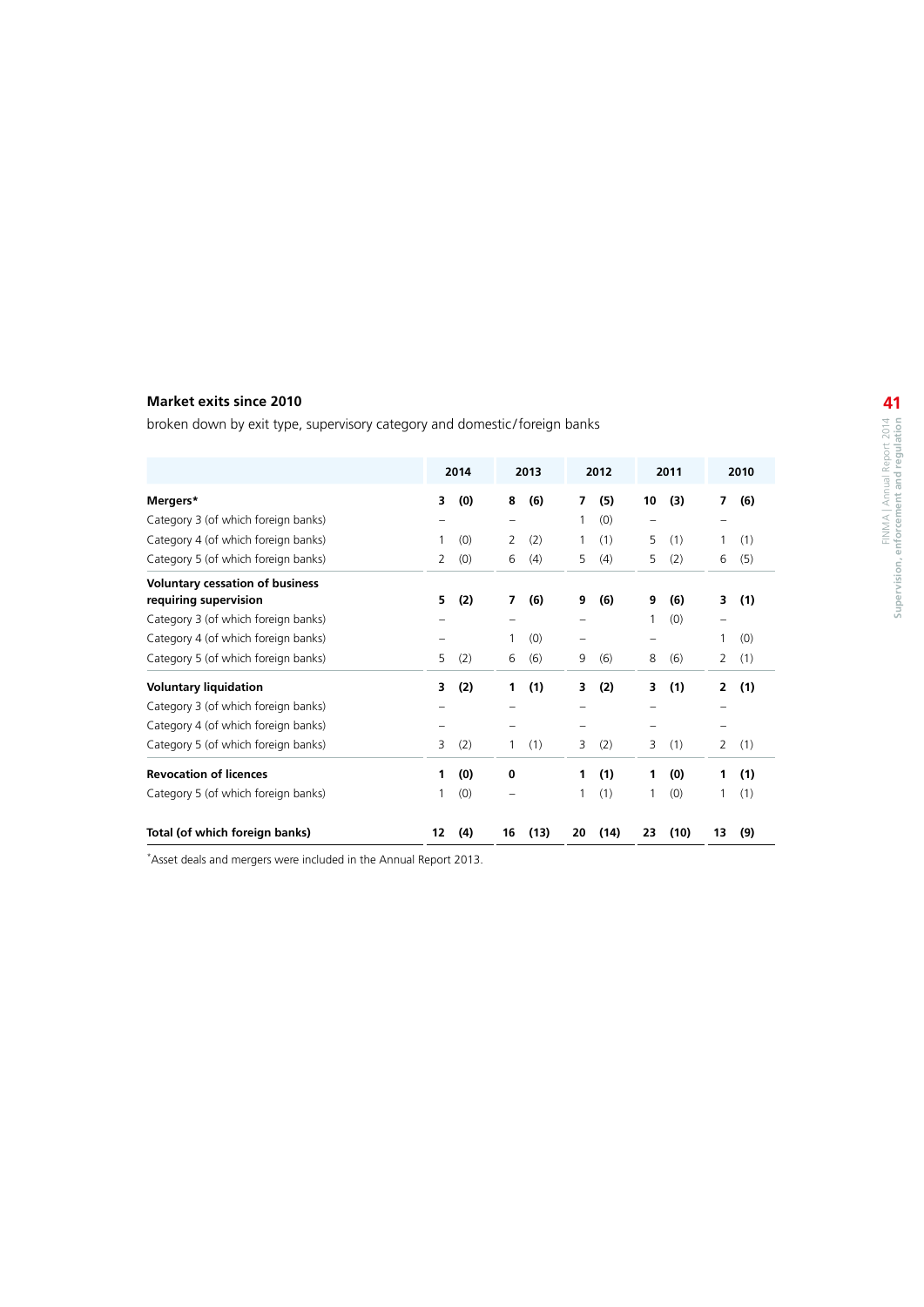# Consolidation in Swiss banking sector

#### **Number of banks by banking group**



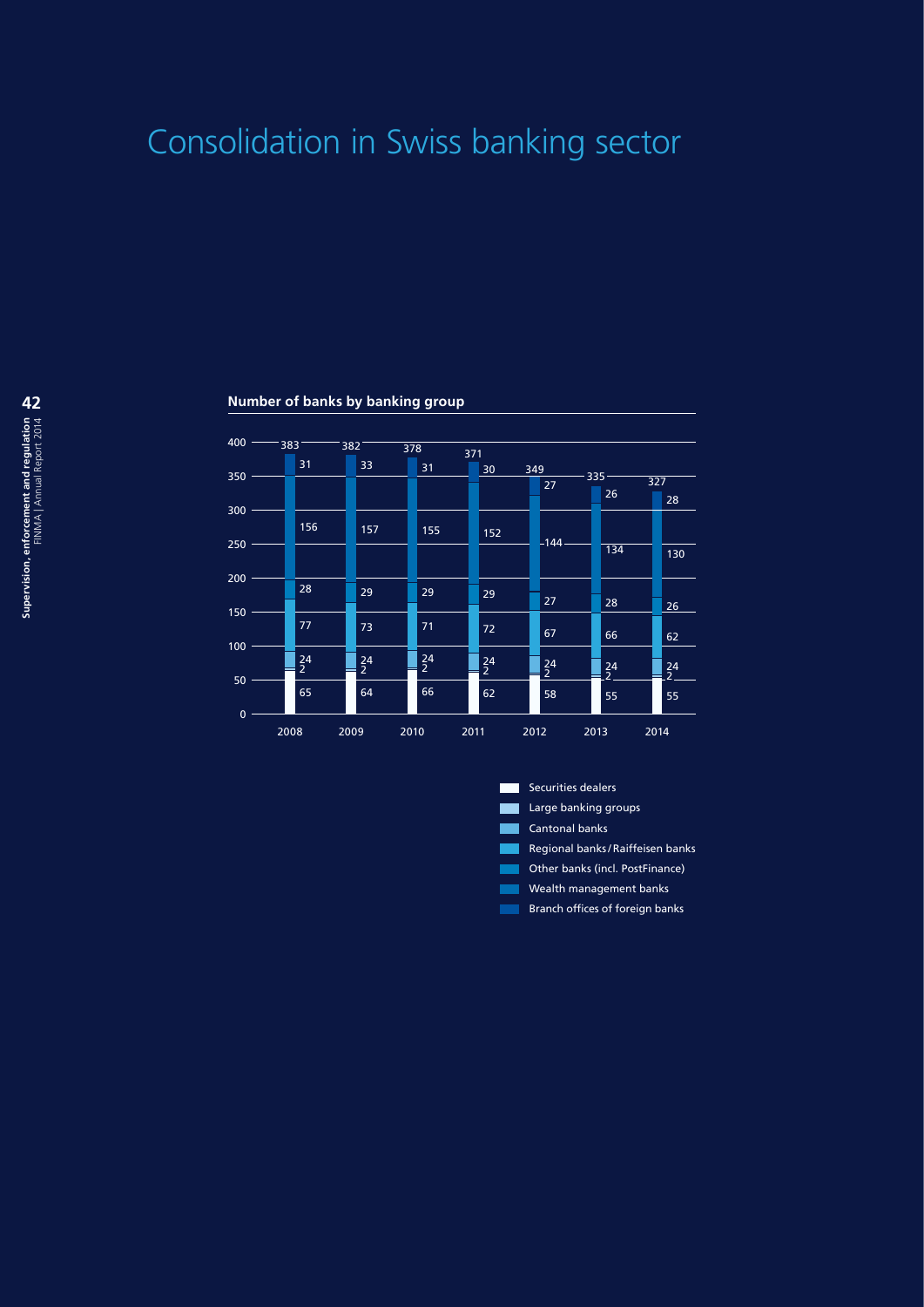Price growth slowed slightly following the increase in the countercyclical buffer and the somewhat stricter rules on amortisation and central parameters of self-regulation. However, imbalances and the factors driving them persist.

In its Annual Report 2013,<sup>34</sup> FINMA highlighted the accumulation of risks resulting from the particularly slow amortisation of Swiss mortgages. With the tax incentives still in place, the problem remains: many borrowers are still making too little use of their available funds to pay down their mortgages. This could lead to affordability problems and even defaults, for example if interest rates rise. An adjustment to the self-regulatory regime in July 2014 sought to better address these risks: second tranche mortgages, i.e. the part of the mortgage with a loan-to-value ratio of more than two thirds of the property's value, now have to be amortised over 15 years rather than 20. Additionally, amortisation must be at least linear: it cannot be left until the end of the 15 years.

#### **Tighter definitions in self-regulation of the mortgage market**

Some key definitions in the self-regulatory regime for the mortgage market were also tightened up. The use of interest-bearing loans as down payment by borrowers is now explicitly prohibited. Second incomes can only be factored into the assessment of financial sustainability if they are subject to joint and several liability. The lower of cost or market value of the property is used to calculate the lending ratio, with the most conservative of a number of estimates being applied.

#### **Adequate regulation**

Other countries where mortgage growth is strong have specifically tightened up their regulations, in some cases going even further than Switzerland, where there is still uncertainty over the precise effect of the measures introduced and the influence of other factors such as possible changes to immigration regulations. With this in mind, the Swiss measures therefore aim to curb the further accumulation of risks without having too abrupt an impact on property prices. Adopting a gradual approach, the Federal Council raised the countercyclical buffer in 2014 from 1% to 2% of the risk-weighted assets secured by residential properties in Switzerland. FINMA supported this move.

#### **Slowdown in increase in property prices**

The modest slowdown in the increase in property prices that began in 2013 continued in 2014, but averaged out across the country. Property prices are still higher than consumer prices and exceed the growth of the economy as a whole. Nevertheless, as the charts on pages 48 and 49 show, the trend has been more marked in the regions that in some cases recorded above-average growth rates in previous years. Mortgage growth has so far eased less than price rises, and still averages around 4% a year nationwide.

#### **Drivers of the boom still in place**

Only time will tell how sustainable this discernible slowdown in the increase in property prices is. In the past, temporary falls in real estate prices have always been followed a few quarters later by renewed accelerations. Moreover, key drivers of the boom continue to make their presence felt. In particular, the low interest rate environment is likely to remain in place in the eurozone – and therefore probably in Switzerland – for some time to come.

#### **Risks persisting**

The current easing in growth has not eliminated the historically high price levels shown in the charts on page 49 or the level of mortgage debt reported in the Annual Report 2013.<sup>35</sup> This is especially true of investment properties, which are more susceptible to economic developments and where interest and amortisation have to be paid for out of current rental income. If the vacancy rates in a segment or

<sup>&</sup>lt;sup>1</sup> See FINMA Annual Report 2013, "Real estate market remains tight", p. 30 ff. <sup>35</sup> See footnote 34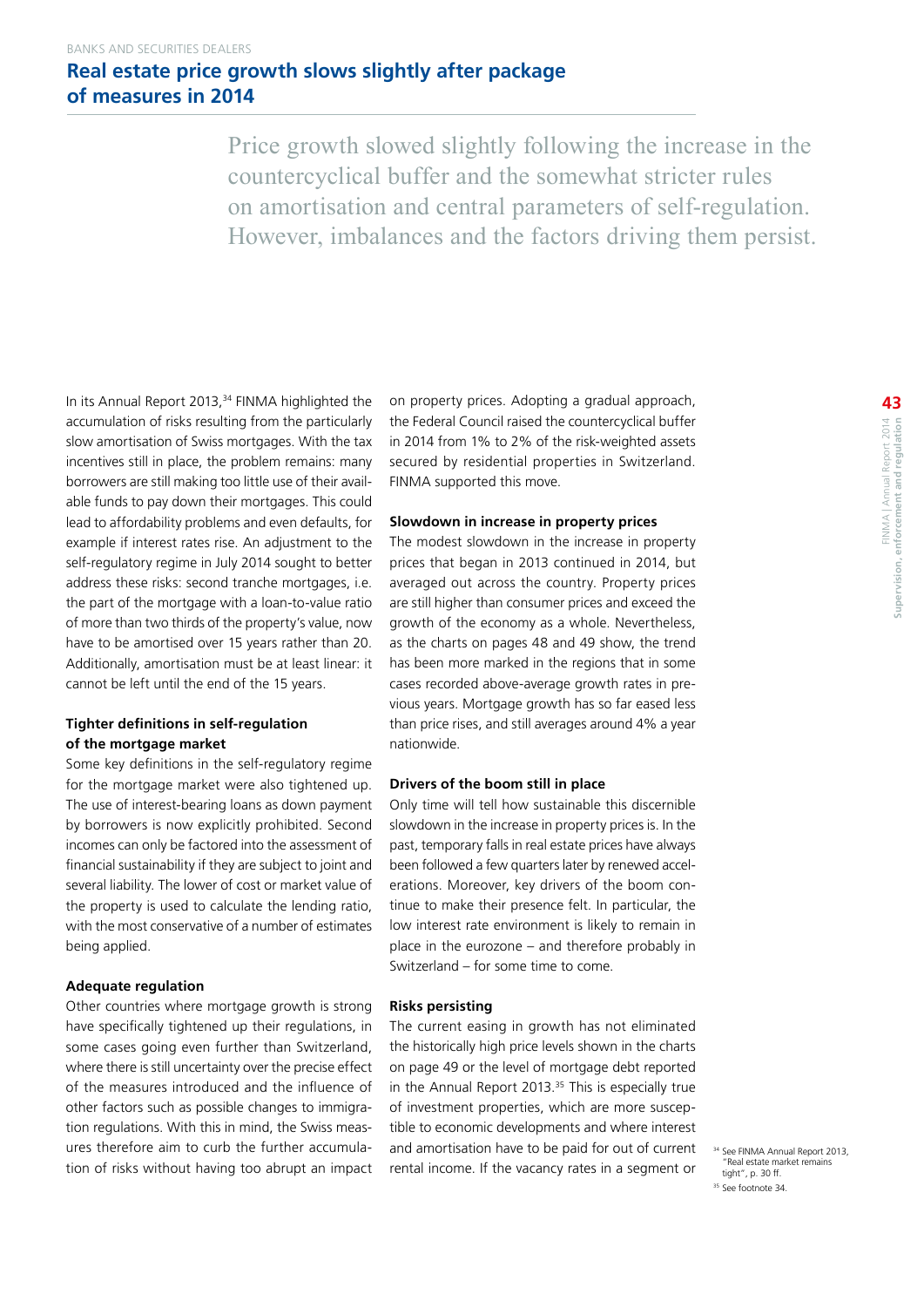region rise, for example due to reduced immigration or structural changes, the financial sustainability of the mortgage can be placed in jeopardy.

#### **FINMA's room for manoeuvre**

The slowdown suggests that the measures taken in 2014 are beginning to take hold. Given that risks still remain, FINMA will continue to carry out mortgage stress tests and on-site supervisory reviews of individual banks in 2015 to monitor how selfregulation is being implemented on a case-by-case basis. The results will determine whether further measures are needed. However, it is still too soon to sound the all-clear for Switzerland's real estate and mortgage market.

FINMA also carried out twice-yearly comprehensive loss potential analyses of the large banking groups to simulate the impact of a stress scenario on capital ratios. These were accompanied in 2014 by the European Central Bank stress tests, which revealed that FINMA's analysis is based on stricter assumptions and Switzerland's big banks would have passed the EU test.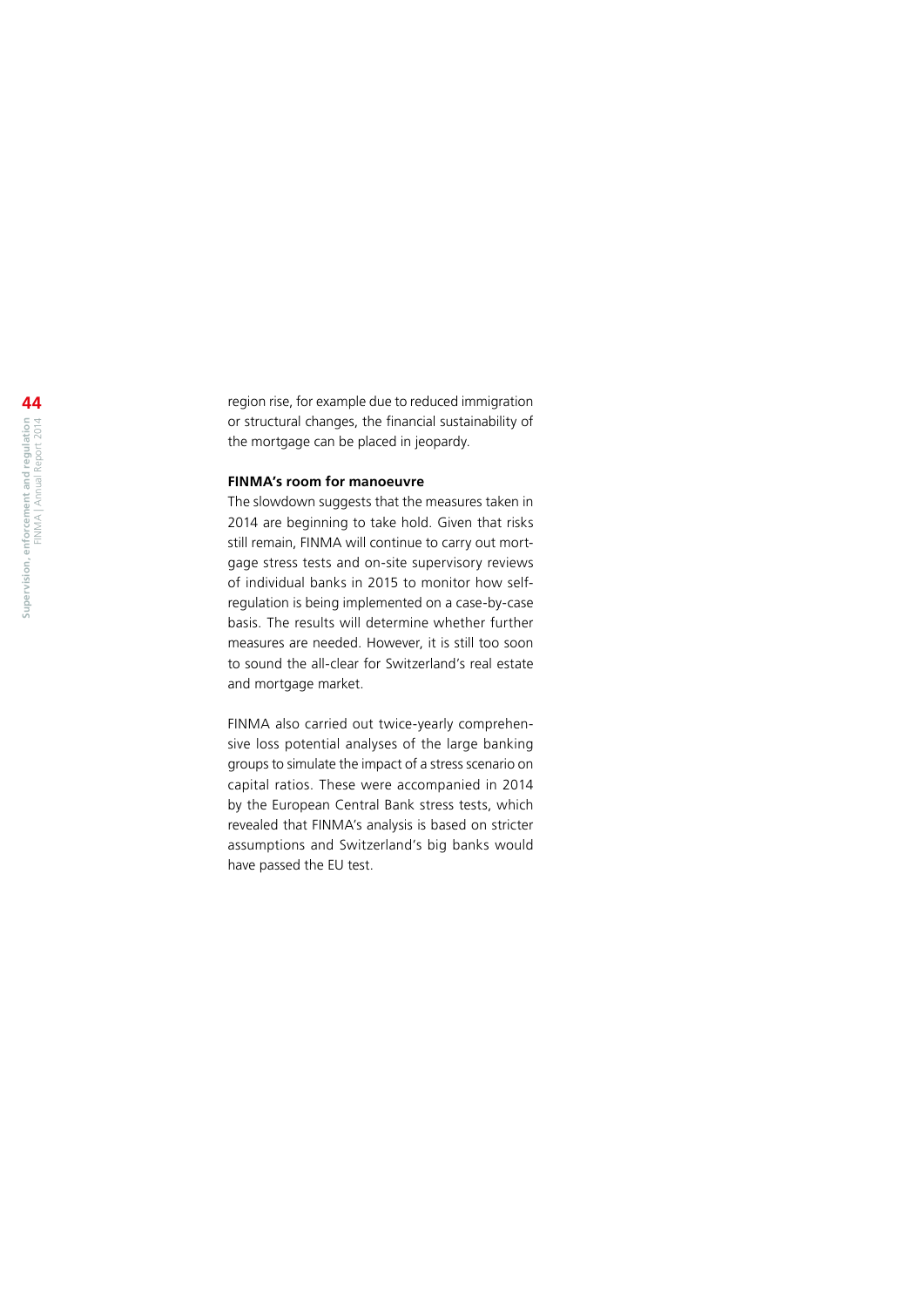FINMA's regulatory activities in 2014 were once again dominated by national implementation of the Basel III reform package, which introduces adjusted minimum international equity capital and liquidity standards for banks.

As regards equity capital, FINMA oversaw the calculation and disclosure of the leverage ratio in line with international minimum standards. This ratio adds a simple, non-risk-based correction to the risk-weighted equity capital ratios to prevent overindebtedness in the banking sector and destabilising deleveraging processes. Meanwhile, short-term liquidity requirements were introduced in the form of the liquidity coverage ratio (LCR) which banks are also required to disclose. The revision of the Liquidity Ordinance will also enable FINMA to take shortterm adjustment and remedial measures to deal with liquidity problems.

#### **Implementation of the leverage ratio**

The leverage ratio in Basel III defines unweighted capital requirements derived from a minimum ratio of a bank's Tier 1 capital to its total exposure, which comprises all of its on-balance-sheet and off-balancesheet items. In 2014, Switzerland implemented the Basel III rules for calculating total exposure in FINMA Circular 2015/3. $36$  This was drafted by a national working group, and a test reporting round involving some 40 institutions was undertaken to resolve interpretation issues at an early stage. From 2015, institutions will be required to disclose the leverage ratio in an international observation period. This also necessitated a partial revision of FINMA Circular 2008/22.37 The leverage ratio does not become a mandatory requirement until 2018. The minimum leverage ratio will be set by the BCBS in 2017; during the observation period the requirement is 3%.

**Implementation of the liquidity coverage ratio**

The revision of the Liquidity Ordinance and the full revision of FINMA Circular 2013/6<sup>38</sup> (now FINMA Circular  $2015/2^{39}$ ) incorporated the quantitative Basel III requirements on short-term liquidity into Swiss law in the form of the LCR. This ratio, which was definitively set internationally in January 2013, ensures that banks have a liquidity reserve sufficient to deal with sudden liquidity emergencies. Specifically, it requires them to hold a stock of certain high-quality liquid assets that exceeds substantial net cash outflows under a prescribed stress scenario over a 30-day period.

To allow the banking sector to adjust to the new regulation, banks began reporting to FINMA back in 2012. The LCR will be introduced in 2015 with a minimum requirement of 60%, rising progressively to 100% in 2019. Systemically important banks must satisfy the LCR in full from 2015. Disclosure becomes mandatory in the same year. In the next step, beginning in 2015, FINMA will initiate test reporting on the net stable funding ratio (NSFR), which is to be introduced as a quantitative minimum standard from 2018 in accordance with the international Basel III timetable and which will complement the LCR.

- <sup>36</sup> See FINMA Circular 2015/3 "Leverage ratio" [\(http://www.finma.ch/d/reg](http://www.finma.ch/d/regulierung/Documents/finma-rs-15-03-d.pdf)ulierung/Documents/finma [15-03-d.pdf, in German](http://www.finma.ch/d/regulierung/Documents/finma-rs-15-03-d.pdf)).
- <sup>37</sup> See FINMA Circular 2008/22 "Disclosure – banks" [\(http://www.finma.ch/d/reg](http://www.finma.ch/d/regulierung/Documents/finma-rs-08-22-d.pdf)[ulierung/Documents/finma-rs-](http://www.finma.ch/d/regulierung/Documents/finma-rs-08-22-d.pdf)[08-22-d.pdf,](http://www.finma.ch/d/regulierung/Documents/finma-rs-08-22-d.pdf) in German).
- <sup>38</sup> See FINMA Circular 2013/6 "Liquidity – banks" [\(http://www.finma.ch/d/reg](http://www.finma.ch/d/regulierung/Documents/finma-rs-13-06-d.pdf)ulierung/Documents/finma [13-06-d.pdf\)](http://www.finma.ch/d/regulierung/Documents/finma-rs-13-06-d.pdf), replaced by FINMA Circular 2015/2 "Liquidity risks – banks", see footnote 39.
- <sup>39</sup> See FINMA Circular 2015/2 "Liquidity risks – banks" [\(http://www.finma.ch/d/reg](http://www.finma.ch/d/regulierung/Documents/finma-rs-2015-02-d.pdf)-[ulierung/Documents/finma-rs-](http://www.finma.ch/d/regulierung/Documents/finma-rs-2015-02-d.pdf)[2015-02-d.pdf](http://www.finma.ch/d/regulierung/Documents/finma-rs-2015-02-d.pdf), in German).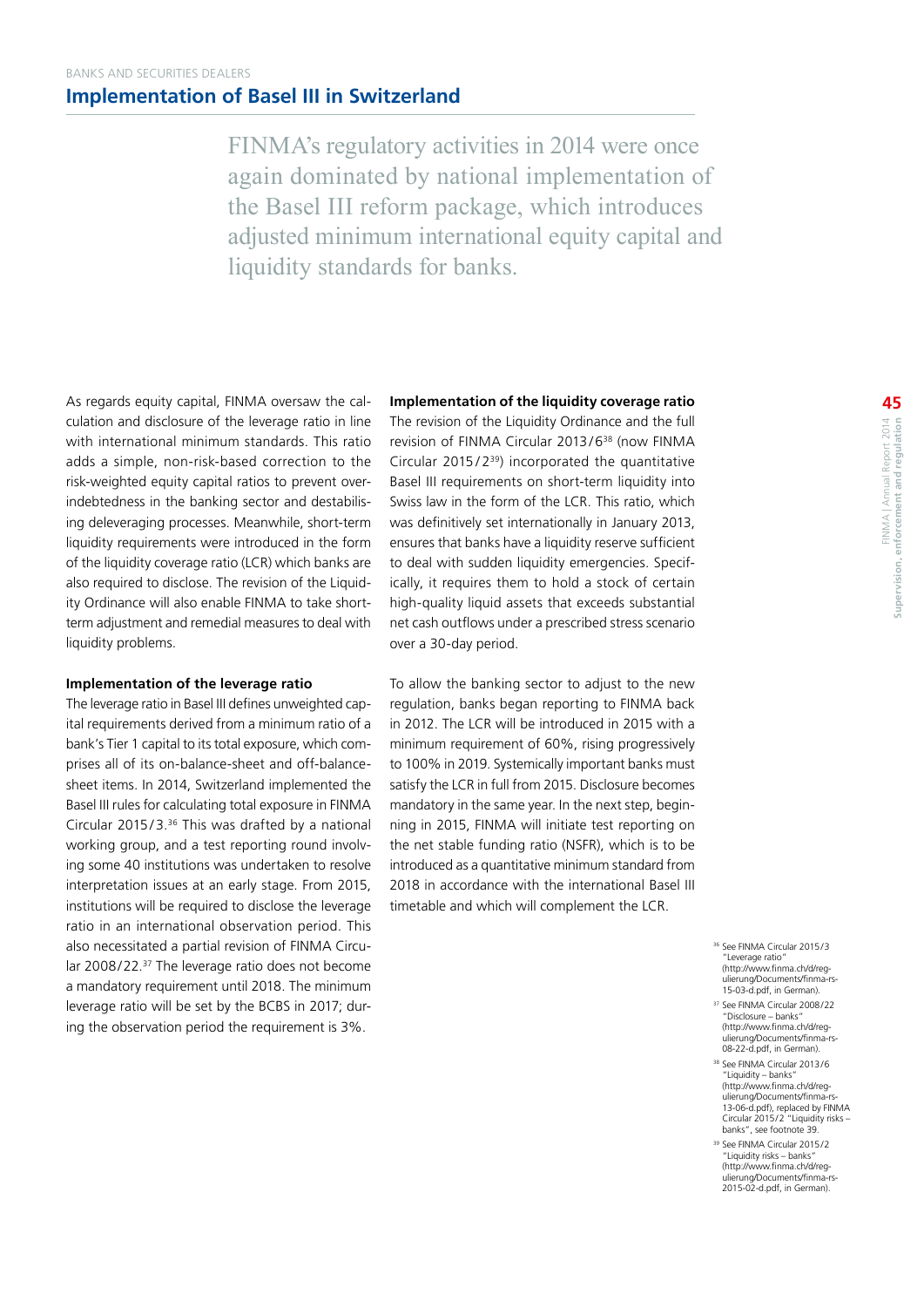### Implementation based on proportionality

The principle of proportionality allows banks to decide how exactly they will implement the requirements, depending on their size and the nature, scope, complexity and risk content of their business activities. This reduction in complexity for small banks is explicitly set out in, for example, the new liquidity rules at both ordinance and FINMA circular level. FINMA Circular 2015/2 applies to qualitative and quantitative liquidity requirements. The revision incorporated specific details of how the principle is to be applied when allocating liquidity risks to business activities and a reduction in complexity for certain aspects of the LCR.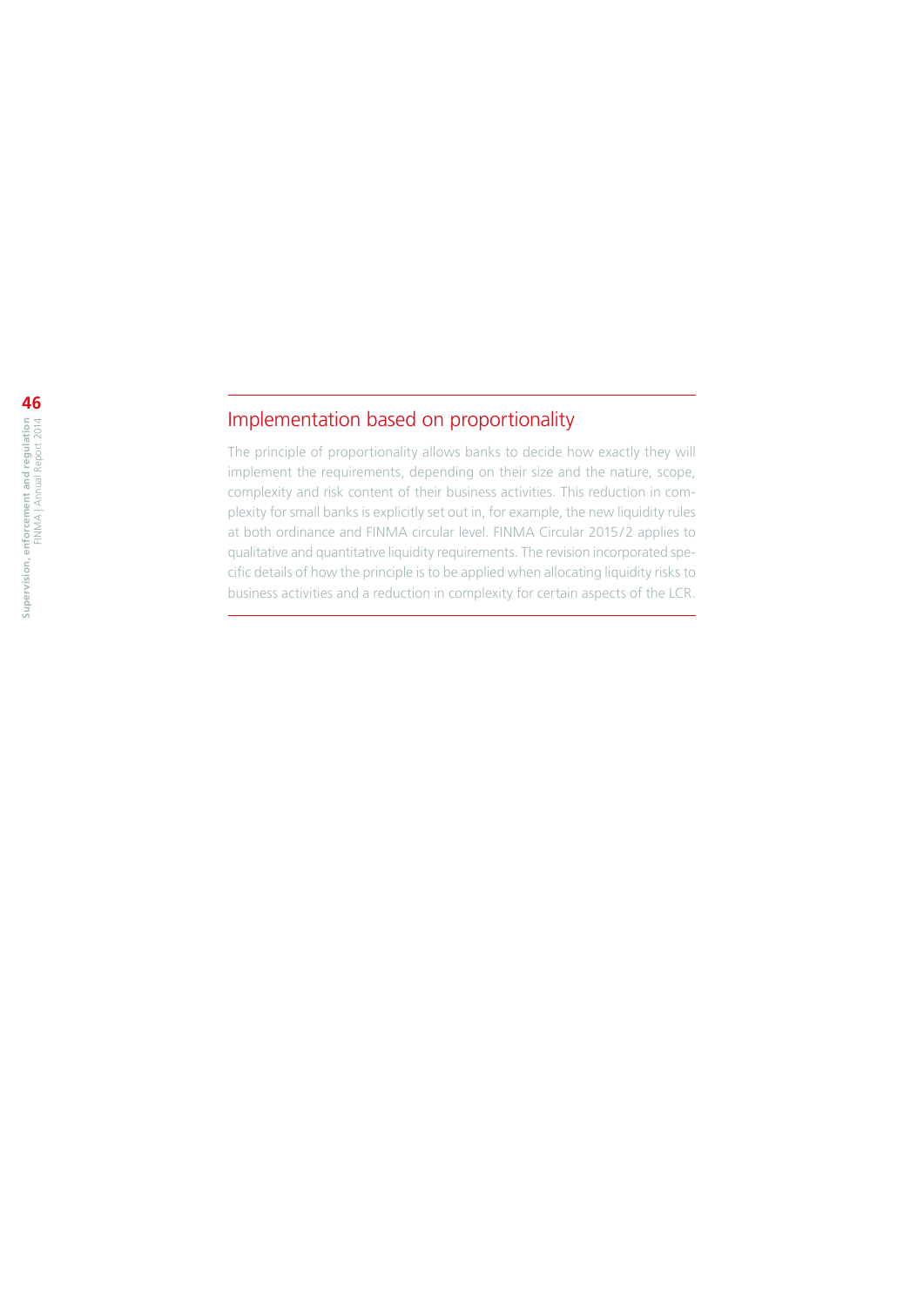Major developments, particularly in international banking regulation, led to various amendments to FINMA circulars in 2014.

|                                     | <b>Regulatory project</b> |                                                                                      |                                                                                                                                                                        | In force                                                                         |             |
|-------------------------------------|---------------------------|--------------------------------------------------------------------------------------|------------------------------------------------------------------------------------------------------------------------------------------------------------------------|----------------------------------------------------------------------------------|-------------|
| <b>FINMA Circular</b>               | Form                      | Content/subject matter                                                               | Aims/reasons                                                                                                                                                           | Changes                                                                          | from        |
| Accounting – banks<br>(2015/1)      | Full revision             | Implementing provisions<br>on accounting in accordance<br>with the Banking Ordinance | Full revision of the Banking<br>Ordinance based on the<br>new accounting principles<br>in the Swiss Code of Obliga-<br>tions that came into force on<br>1 January 2013 | Fundamental overhaul<br>of the implementing<br>provisions                        | 1 Jan. 2015 |
| Liquidity risks - banks<br>(2015/2) | Full revision             | Liquidity coverage ratio (LCR)<br>under Basel III                                    | Partial revision of the liquid-<br>ity ordinance concerning the<br>LCR to implement the inter-<br>national Basel III standards                                         | New implementing<br>provisions on the LCR                                        | 1 Jan. 2015 |
| Leverage ratio<br>(2015/3)          | New regulation            | Calculation of<br>the leverage ratio                                                 | Implementation of inter-<br>national Basel III standards                                                                                                               |                                                                                  | 1 Jan. 2015 |
| Disclosure – banks<br>(2008/22)     | Partial revision          | Disclosure requirements for<br>the leverage ratio and LCR                            | Implementation of inter-<br>national Basel III standards                                                                                                               | New implementing<br>provisions on<br>disclosure of the<br>leverage ratio and LCR | 1 Jan. 2015 |

Further adjustments contained in the international Basel III standards are scheduled for implementation in national law over the years ahead and will enter into force between 2016 and 2019. They include revised disclosure requirements (2016), revised capital requirements related to derivatives, central counterparties and fund units (2017), and new Basel III standards on risk diversification (2019).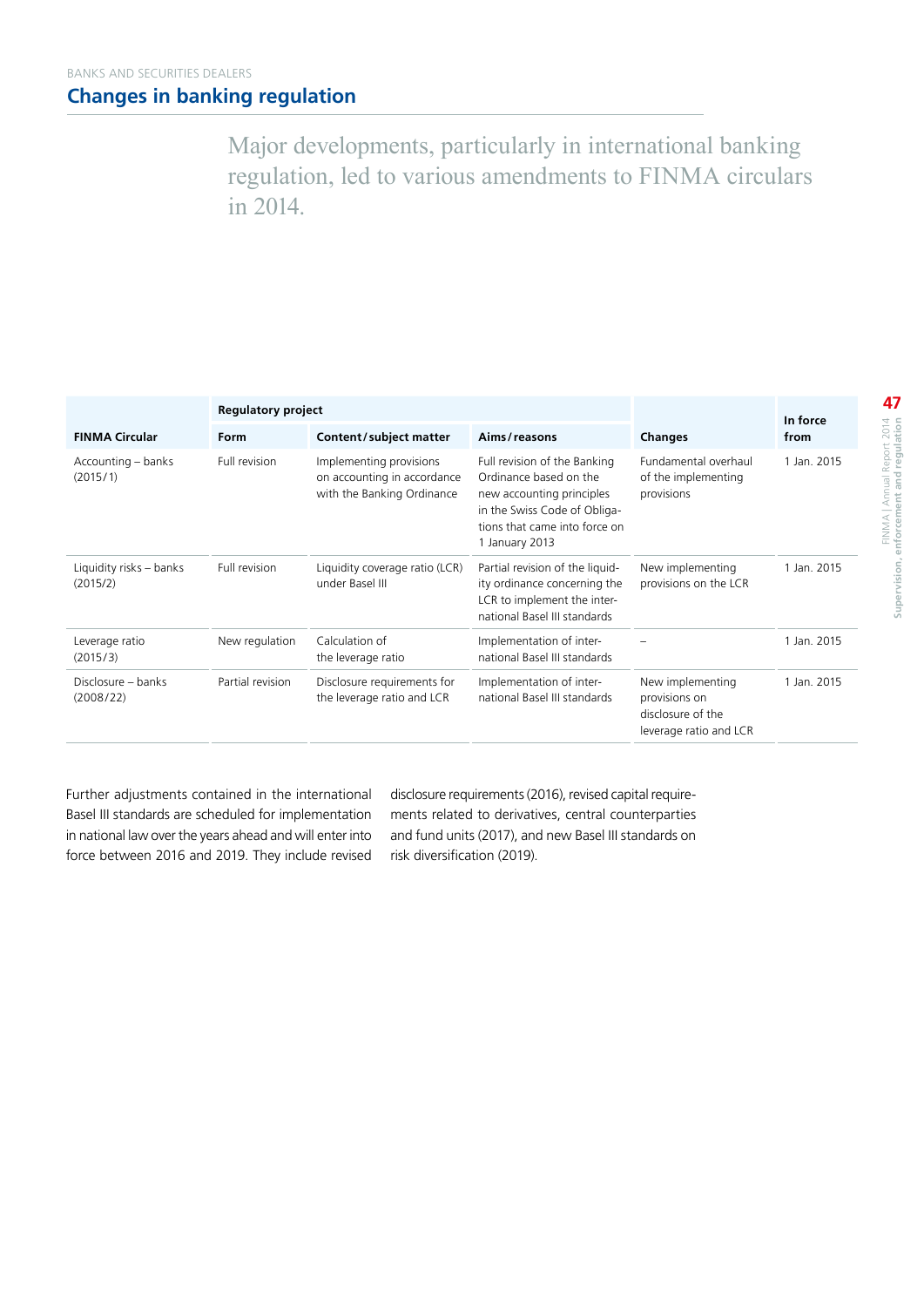# At a glance:

Real estate prices slowed in 2014 in the market regions and segments that had seen particularly high growth rates in previous years. This, however, has not been reflected in the mortgage volume. In the past, such slowdowns in price increases have often been short-lived, especially when drivers such as the current low interest rate environment have persisted. The imbalances built up due to historically high prices remain in place.



#### **Trends in mortgage lending**

Source: SNB comprehensive monthly balance sheet (at end of October 2014).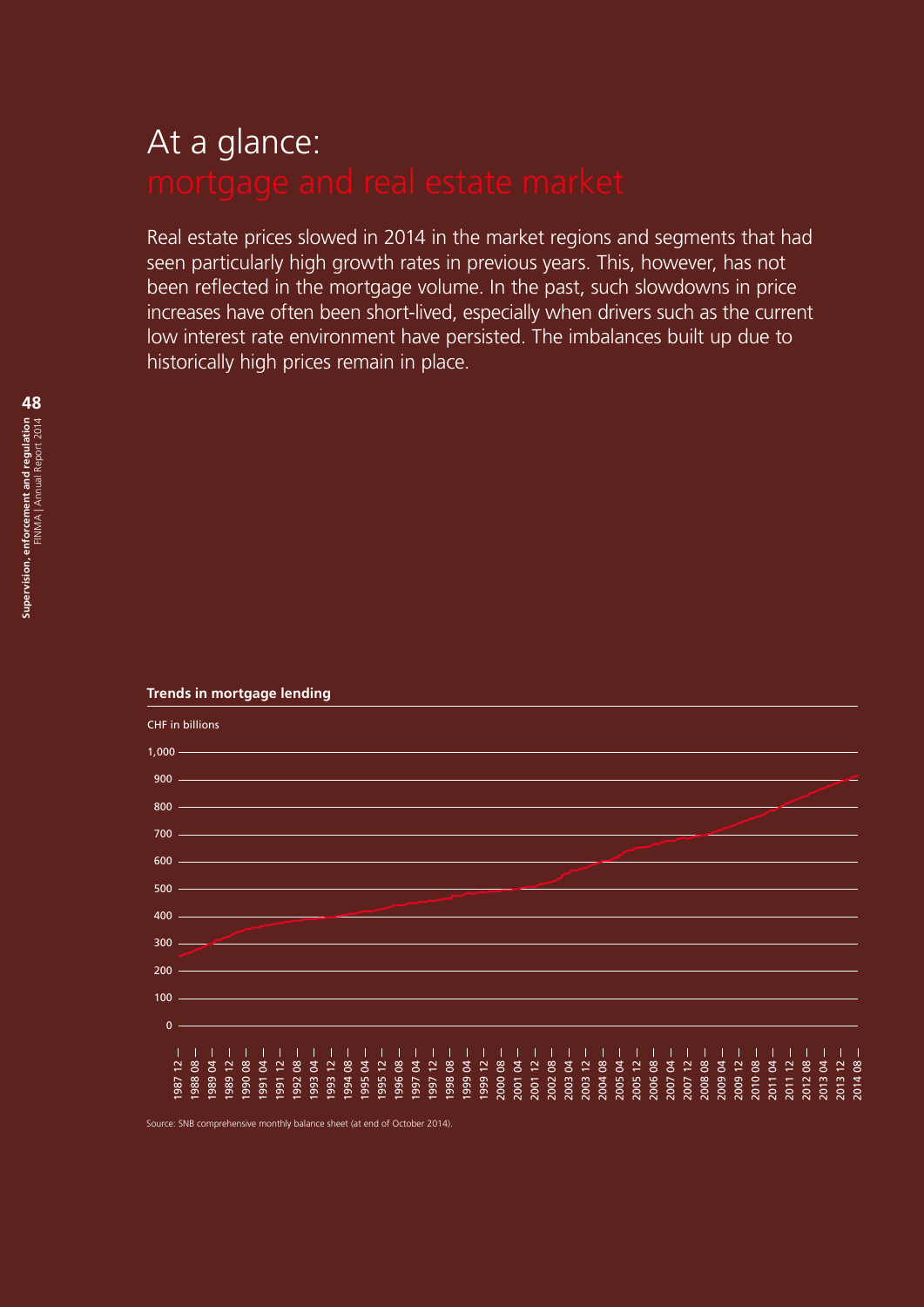

#### **Five market regions reporting continued positive house price growth in 2014**

#### **Three market regions reporting negative house price growth in 2014**



Source: FINMA, based on data from the SNB Monthly Statistical Bulletin (December 2014).

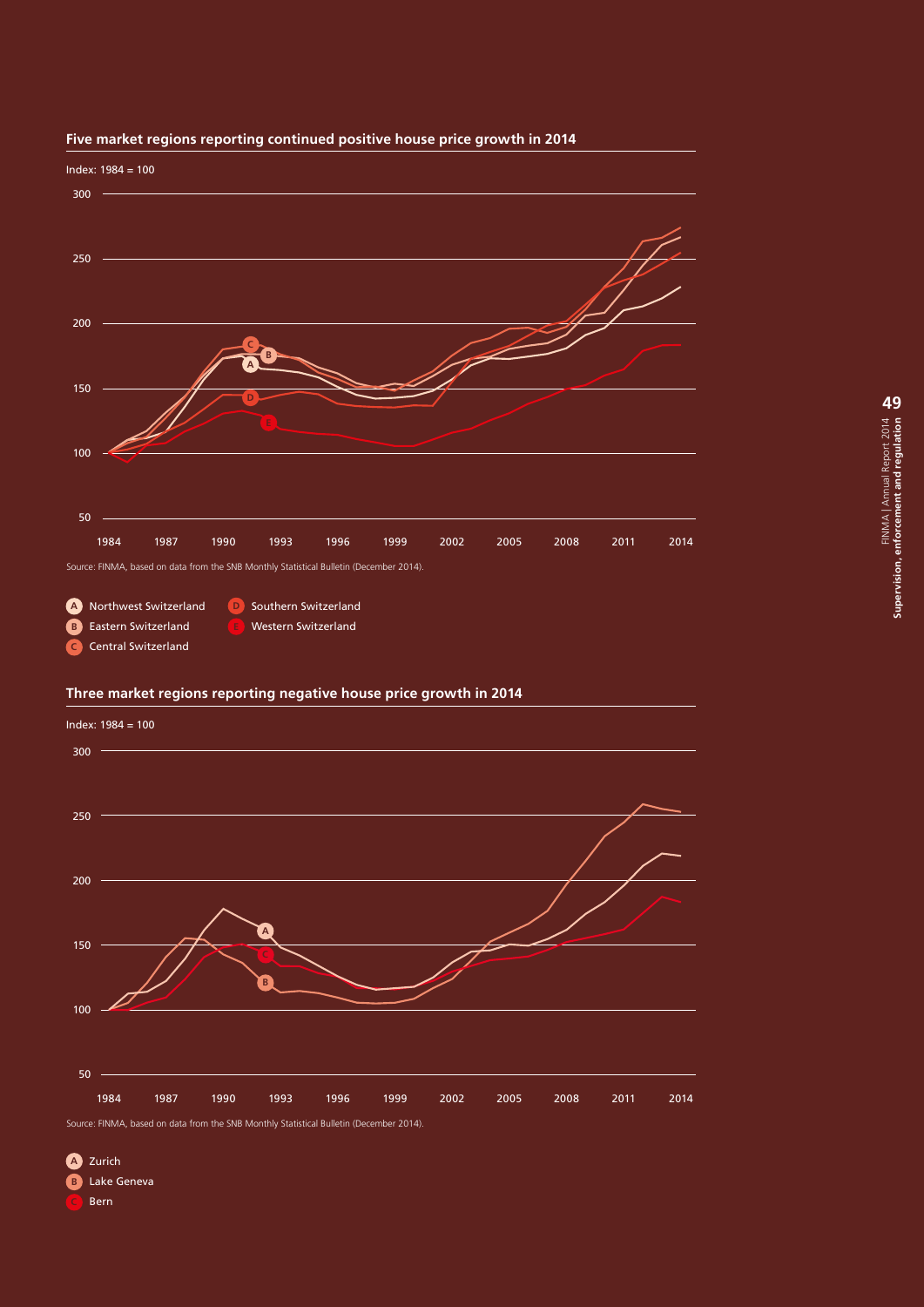#### INSURANCE COMPANIES **Overview of insurance companies**

Insurance supervision in 2014 was largely determined by persistently low interest rates and international developments. Despite low interest rates, most insurers were adequately solvent without having to rely on temporary SST relief measures. At the international level, FINMA contributed to developing the new IAIS standards, while at the national level it concentrated on reviewing technical provisions and associated processes of the insurers.

> The persistent phase of low interest rates continues to pose major challenges for the insurance sector. Life insurers, in particular, are increasingly investing in asset classes that offer higher ongoing returns. FINMA is observing this trend closely and paying special attention to the behaviour of insurers in the real estate and mortgage sectors.

> Under the Financial Sector Assessment Program (FSAP)40, the International Monetary Fund rated the stability of the Swiss insurance market, along with its regulations and supervision, as generally positive. The FSAP audit led to valuable recommendations which are being used to develop the regulatory and supervisory framework. Their implementation will meet some of the requirements placed on Swiss insurance supervision as regards achieving equivalence with EU Solvency II regulations.<sup>41</sup> This will lead to amendments to current supervisory instruments and the introduction of new instruments (e.g. Own Risk and Solvency Assessment [ORSA]), as well as new disclosure obligations.

> In view of global developments and the planned introduction of the Insurance Capital Standard (ICS) for internationally active insurance groups (IAIG)<sup>42</sup>, FINMA has intensified its activities across the board at international level. In particular, it has expanded its relationships with Supervisory Colleges<sup>43</sup> for international groups, which have developed into valuable platforms for information exchange among participating supervisory authorities.

> Adequate technical provisions, which are essential when it comes to protecting policyholders in Switzerland and abroad, also form the basis for determining the total amount of tied assets that must be held. In view of the challenging market environment, FINMA

has been monitoring that technical provisions are calculated correctly and that the total target amount of tied assets is covered at all times.

#### **Life insurance: diverging trends among individual companies**

Most life insurers managed to maintain a generally stable economic situation, despite further declines in interest rates in 2014. At the same time, a number of trends could be observed from one company to the next. The challenges facing management, in particular with regard to risk management, have heightened significantly in view of current market circumstances. Insurers must be able to meet their long-term obligations, some of which include high guarantees, even in very unfavourable market conditions. In such an environment, inadequate risk management processes may lead to serious balance sheet effects which could ultimately compromise the interests of policyholders. This poses particular challenges for very small life insurers who find it difficult to manage their risks adequately, not least because of their limited resources. FINMA is monitoring trends in this sector very closely.

#### **Non-life insurance: good profitability**

Four new branch offices of foreign insurance companies were approved in 2014.<sup>44</sup> Two small non-life insurance companies<sup>45</sup> were released from supervision, and the insurance portfolio of one of the companies was transferred to Swiss Re.

The results of non-life insurers were positive in 2014, with an average combined ratio<sup>46</sup> of 94%. Reviews of technical provisions revealed solid reserves among insurance companies across all insurance classes. With respect to solvency, non-life insurers also have a very good average SST ratio of 193%.

- <sup>40</sup> See "Evaluation of the financial centre in Switzerland", p. 22. <sup>41</sup> See Glossary, p. 115.
- <sup>42</sup> See "FINMA and international standard-setting bodies", section on International Association of Insurance Supervisors, p. 18.
- <sup>43</sup> See Glossary, p. 115
- <sup>44</sup> ERGO Insurance Group, Düsseldorf, Zurich branch office; Euler Hermes SA, Brussels, Wallisellen branch office; European Mutual Association for Nuclear Insurance, Evere (Brussels), Zug branch office; UNIQA Österreich Versicherungen AG, Vienna, Zurich branch office.
- <sup>45</sup> NBM-Amstelland Insurance Company AG and Switzerland General Insurance Company Ltd (portfolio transfer).
- <sup>46</sup> See Glossary, p. 113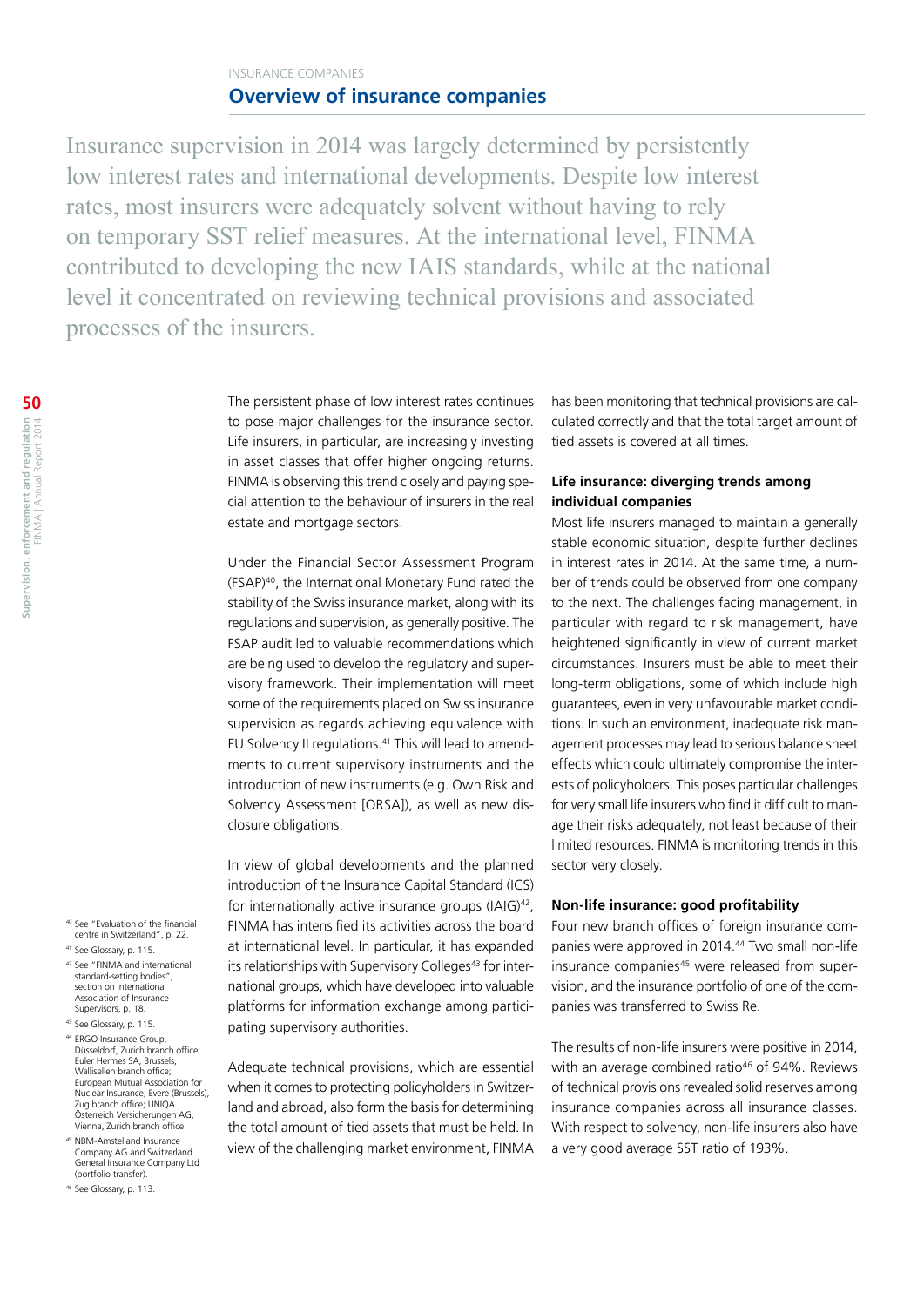#### **Supplementary health insurance: effects of new hospital financing confirmed**

In 2013, FINMA reported on the consequences of the new hospital financing scheme,<sup>47</sup> which was introduced on 1 January 2012 and led to a fall in insurance premiums. Using current figures, FINMA reviewed the effects in detail in 2014. The cost savings announced in 2013 have been confirmed, especially the long-term effects on basic insurance plans (general ward) for all of Switzerland. In the case of semi-private and private hospital plans, some of the savings were cancelled out by inflation. FINMA required some insurers to reduce their rates again for general ward cover for all of Switzerland.

In its evaluation of technical provisions, FINMA's focus in the health insurance sector in 2014 was primarily on longevity risks and accident insurance. FINMA used on-site supervisory reviews and intensified supervision to look in depth at corporate insurance and business practices involving discounting.

#### **Reinsurance: solid financial situation in an increasingly difficult market environment**

In 2014, two new medium-size reinsurance companies were licensed.<sup>48</sup> One reinsurance captive<sup>49</sup> was released from supervision, and one reinsurer was acquired by a non-life insurer through a merger.<sup>50</sup>

The international market environment remains difficult. Few catastrophe claims, excess capacity in the reinsurance market and an increasing shift of capital to the securities market (for instance, catastrophe bonds) are having a generally negative effect on the reinsurance business. Nevertheless, the general financial situation of reinsurers in Switzerland can be considered solid.

The US-based National Association of Insurance Commissioners (NAIC) recognised Switzerland and six other countries as a qualified jurisdiction for reinsurance supervision. This can be seen as positive for Switzerland as a reinsurance centre because conditions are now in place whereby reinsurance companies from Switzerland can benefit from relaxed provisions and will no longer have to rely solely on their contracts with their US insurers as a means of securing their reserves.

#### **Planned changes in reporting for insurance companies**

Regulatory requirements for insurance companies have tightened in recent years. Since the financial crisis, FINMA has increased its emphasis on the information and disclosure obligations of market participants in order to assess risks more efficiently and take appropriate action at an early stage. In view of this, a project has been launched to examine the reports currently submitted to the supervisor. The goal of the project is to involve the insurance industry in revising the content and structure of supervisory reporting. The project will also address the issue of equivalence in the international environment.

<sup>47</sup> See FINMA Annual Report 2013, "Effects of the new hospital financing scheme", p. 56 f.

<sup>48</sup> Coface Re SA and Ikano Re Ltd.

<sup>49</sup> SRV REINSURANCE COMPANY SA.

<sup>50</sup> XL Insurance Switzerland Ltd acquired Vitodurum Reinsurance Company Ltd.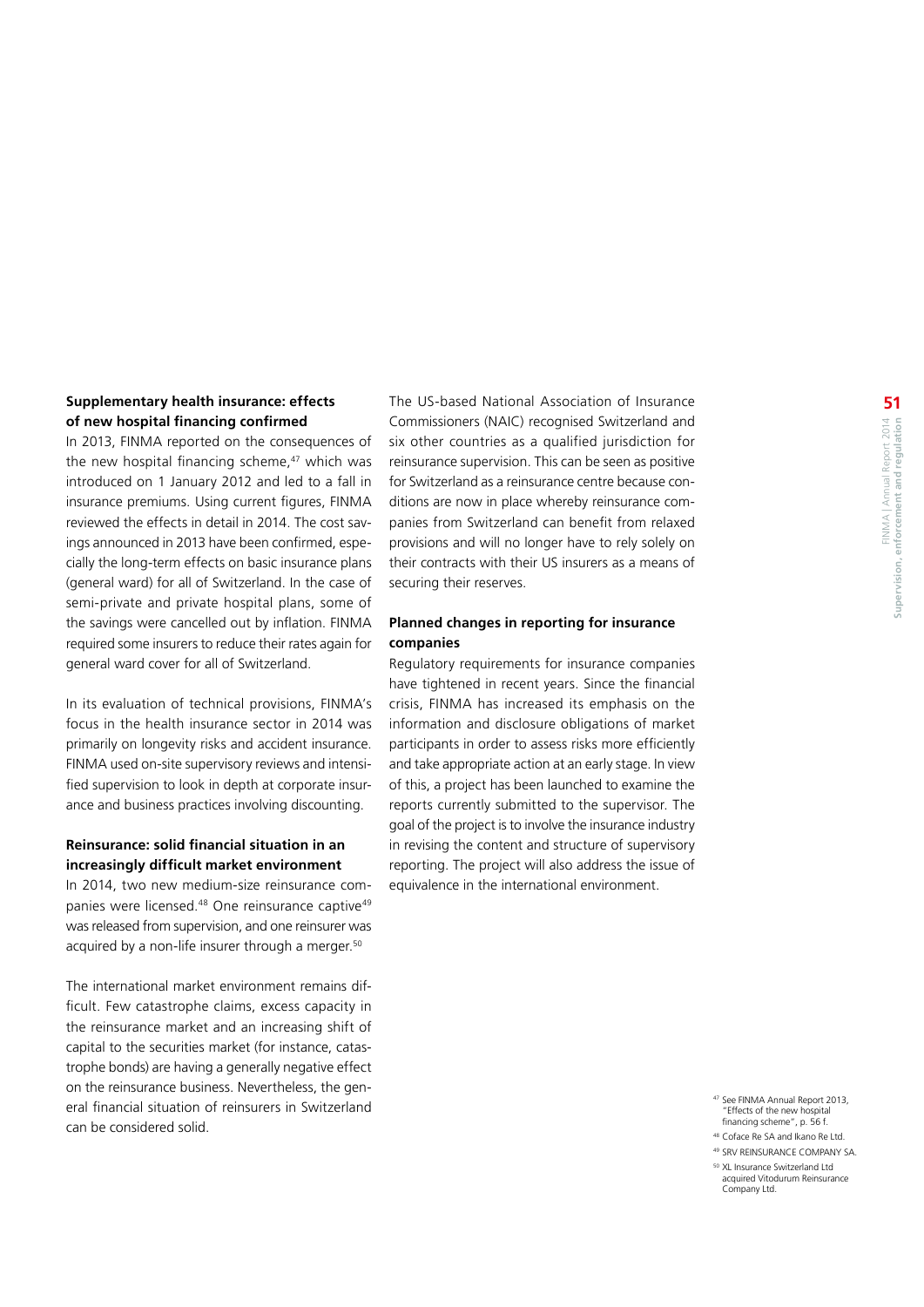#### INSURANCE COMPANIES **Review of internal models**

FINMA has assessed most of the internal models used for determining solvency under the Swiss Solvency Test. In many cases, approvals were granted on a temporary basis. FINMA is working closely with insurance companies on modifications to their models.

> Most insurance companies have requested permission to use an internal valuation and/or risk model. FINMA has audited and made provisional decisions on a majority of the models that have been submitted for review. However, it has identified only a few that qualify for unconditional approval. In many cases, approval<sup>51</sup> was granted on a temporary basis only. The companies in question have been instructed to bring their models into full compliance with supervisory requirements by the end of the set period. FINMA actively supports these companies and hosts regular meetings at which they report on their progress in addressing deficiencies.

#### **On-site supervisory reviews**

At the same time, FINMA conducts on-site supervisory reviews, during which a valuation or risk model is demonstrated, completely or in part. This enables FINMA to gather in-depth information about the model and its effectiveness, and helps to determine whether the results of the Swiss Solvency Test (SST) can be used in steering the company.

#### **Managing modifications to the model**

Under the Insurance Supervision Ordinance (ISO), important modifications to the model must be approved. FINMA has published guidelines<sup>52</sup> on how they must be handled. In particular, the guidelines define the concept of "materiality" and describe the process from the initial application phase to the final binding implementation.

#### **Approval process under review**

Experience has shown that auditing internal models is very time-consuming, and FINMA is therefore revising the approval process to ensure an efficient and risk-oriented use of resources.

Developing and applying an internal model is often a costly process for insurance companies because it produces only minor benefits in evaluating the risk situation when compared with an adjusted standard model. For efficiency reasons, FINMA is therefore considering whether it may be advisable to increasingly revert to a standard model.

#### **Developments at European level**

European insurance companies will also be able to use internal models in the context of Solvency II. The formal requirements for using an internal model are significantly more stringent in Europe than in Switzerland. For example, applications at European level must always include an expert opinion on a model's validity and a comparison of its calculations with those of the standard model. FINMA will continue to follow these developments closely.

<sup>51</sup> FINMA unconditionally approved 10% of cases, conditionally approved 50% and rejected 40%.

<sup>52</sup> Guidelines of 24 April 2014 on changes to the model for the SST ([http://www.finma.ch/d/](http://www.finma.ch/d/beaufsichtigte/versicherungen/schweizer-solvenztest/Documents/wl-modellaenderungen-sst-d.pdf) [beaufsichtigte/versicherungen/](http://www.finma.ch/d/beaufsichtigte/versicherungen/schweizer-solvenztest/Documents/wl-modellaenderungen-sst-d.pdf) [schweizer-solvenztest/Documents/](http://www.finma.ch/d/beaufsichtigte/versicherungen/schweizer-solvenztest/Documents/wl-modellaenderungen-sst-d.pdf) [wl-modellaenderungen-sst-d.pdf](http://www.finma.ch/d/beaufsichtigte/versicherungen/schweizer-solvenztest/Documents/wl-modellaenderungen-sst-d.pdf), in German).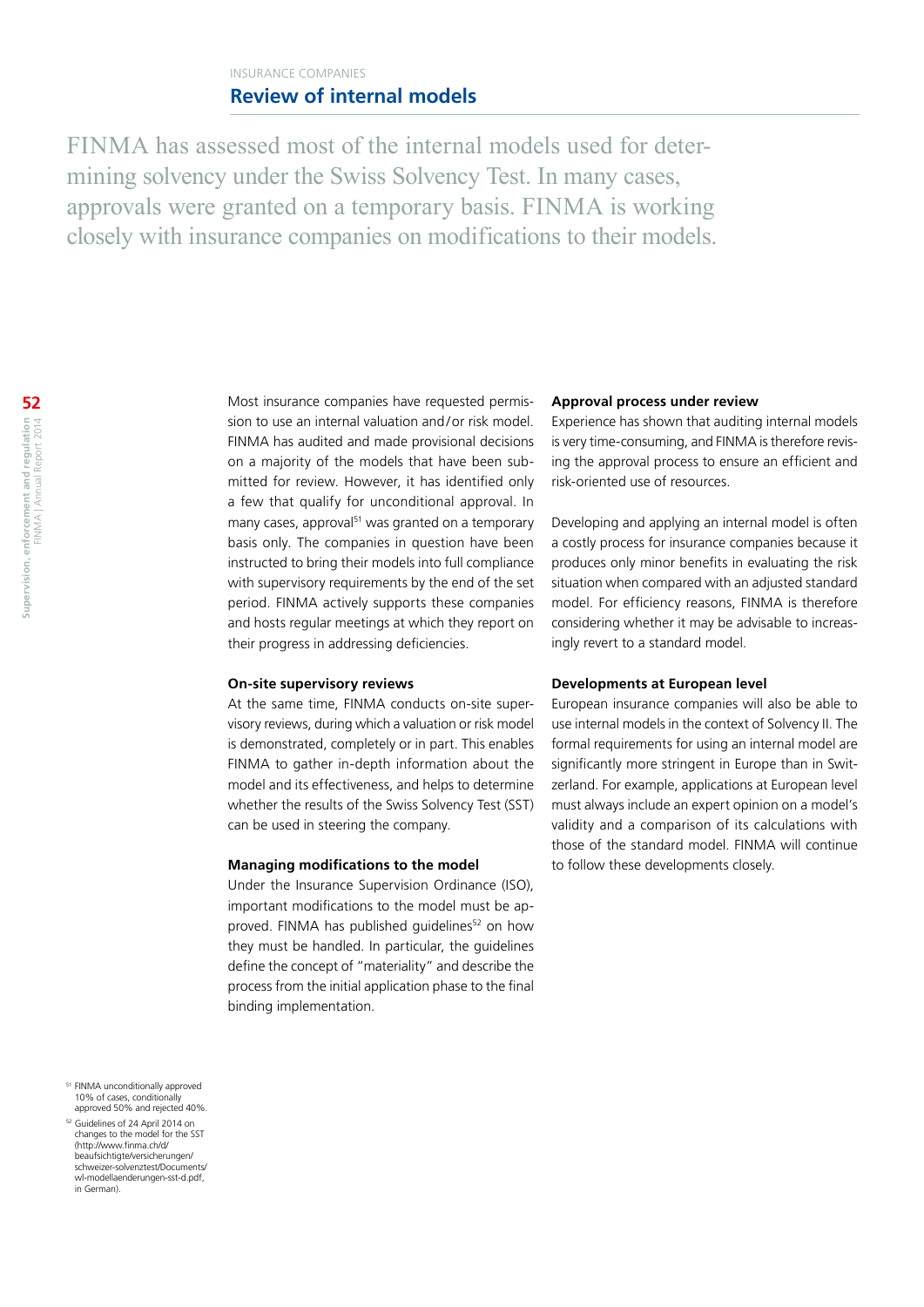Technical provisions reflect the liabilities an insurance company carries on its balance sheet as a result of its insurance contracts. They must be set in such a way that the company can meet its obligations at any time. FINMA takes a risk-based approach to managing technical provisions.

Technical provisions form the backbone of an insurance company's balance sheet. Insufficient provisions jeopardise the interests of insured persons. For this reason, the Insurance Supervision Act (ISA) states that all insurers must have adequate provisions to cover all of their business activities. The principles for determining technical provisions are laid out in the Insurance Supervision Ordinance (ISO); the details with respect to the type and scope of the technical provisions are defined in FINMA's circulars. Based on the level of required provisions, supervisory law defines how much capital (tied assets) a company must set aside to cover possible claims by policyholders. The insurance company's appointed actuary is responsible for ensuring that adequate technical provisions are in place. The appointed actuary therefore performs a key function and must be approved by FINMA.

#### **FINMA's risk-based approach**

To ensure that the 224 supervised insurance companies have adequate provisions, FINMA uses a systematic risk-based approach to supervision with various levels of audit depth and frequency, depending on the nature, size and complexity of the insurance portfolio (see also the charts on pages 54 and 55).

- The basic standardised quantitative audit is carried out by the audit companies. Here the focus is on auditing the technical provisions, which are broken down into need-based provisions (based on best estimates) and security and equalisation reserves.
- In individual cases audits mandated by FINMA examine institution-specific aspects, are significantly more intensive than the basic audit and are closely monitored by FINMA's actuaries.
- Actuarial reserve reviews involve the highest level of complexity and audit depth. They are led by FINMA's actuaries who, where necessary, use new methods to establish market-consistent valuations.

In 2014, 58 actuarial reserve reviews were carried out across all sectors (life, non-life and reinsurance). In its efforts to develop as an organisation, FINMA reviews the focus of its audits regularly and makes adjustments as required. This includes, for example, dealing with companies which are solvent but no longer writing new business, as well as auditing reserves at international level.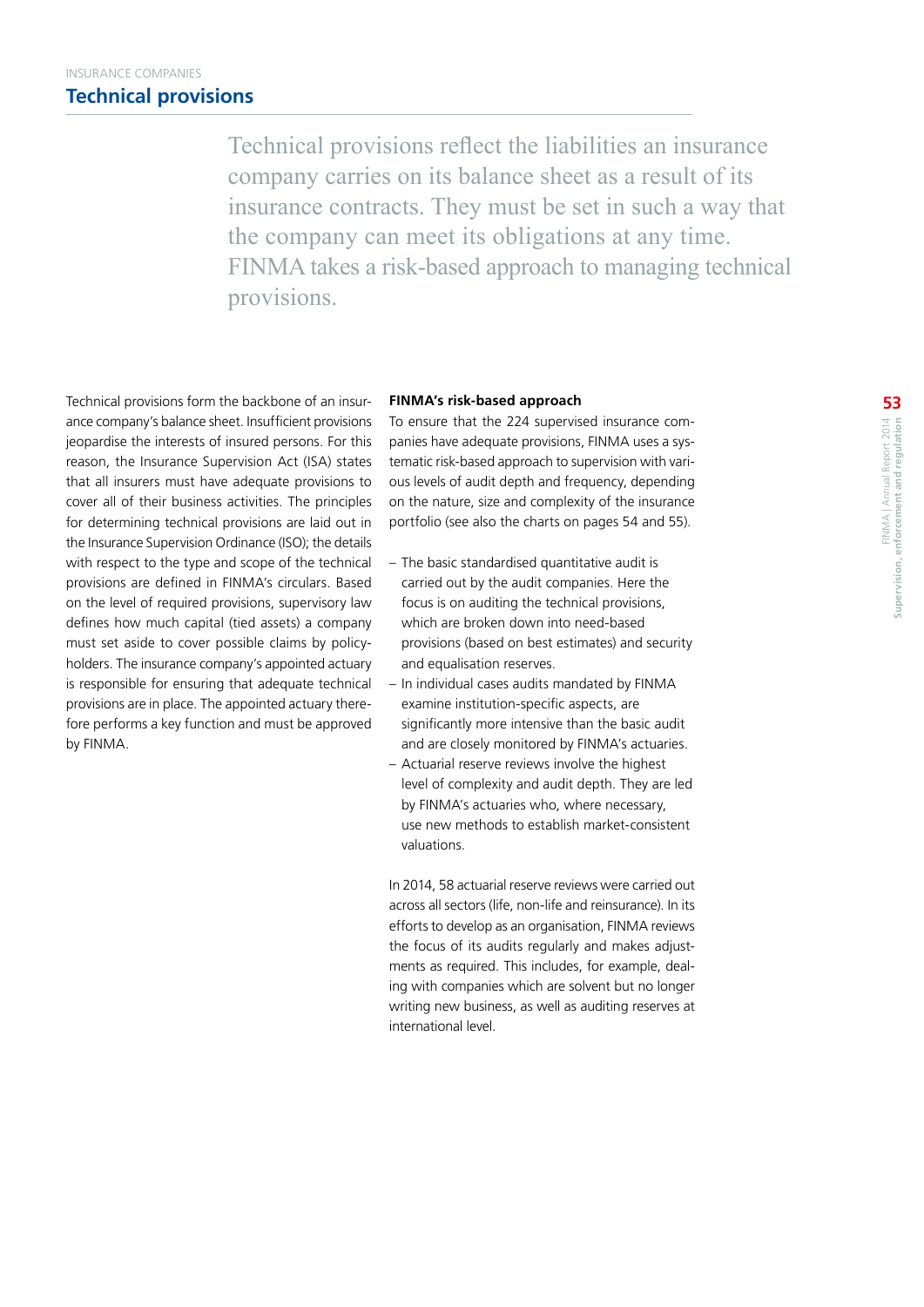# At a glance:

Technical provisions form the backbone of a company's balance sheet. Insufficient provisions can jeopardise the interests of insured persons. FINMA uses a variety of procedures to determine whether technical provisions are sufficient. It defines a range of audit depths and complexities, from standardised basic audits to actuarial reserve reviews.

#### **FINMA's multi-level approach to auditing technical provisions**

- Conducted by FINMA actuaries
- Independent estimates of selected complex portfolios
- Clarification of special questions on valuation; development of new methods where necessary

#### Case-related audits

- Conducted by audit companies in collaboration with FINMA actuaries
- Independent estimates of selected multi-level portfolios
- Clarification of special questions on valuation

#### Quantitative basic audits

- Conducted by audit companies
- Independent estimates of selected portfolios
- Link to other supervisory topics (e.g. confirmation of total target amount of tied assets)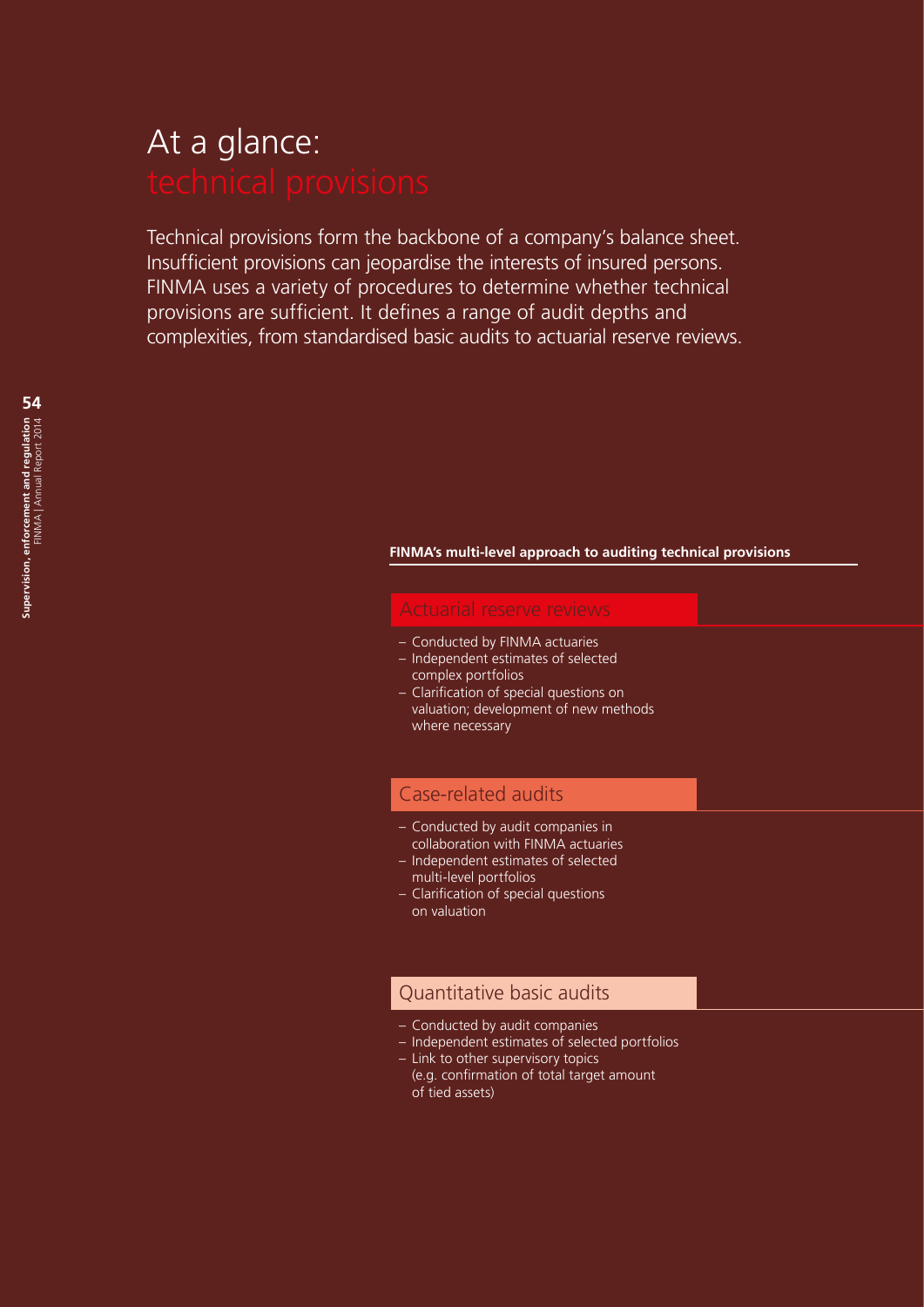#### **Number of technical provision audits in 2014**





Actuarial reserve reviews seek to access the methods, models and parameters for forming technical provisions that are largely close to the market. Interest rate models which forecast future interest rate trends are used to estimate a life insurer's obligations. FINMA ensures that insurance companies only use models that reflect the observed interest rate development. The aim is to avoid situations in which the best estimate of insurance liabilities is inadequate.

#### **Case-related audits**

**B**

**C**

Increased audit depth and intensity

Decrease in

number ୍କ a<br>Visi During its supervisory activities, FINMA can order that certain portfolios undergo technical provision audits. This may be triggered by irregularities identified in the quantitative basic audit. In such case-related audits, FINMA issues an audit mandate and informs the insurance company that an in-depth audit will be carried out. FINMA then informs the insurance company of the findings and, where necessary, proposes corrective measures. These may result in an increase in the company's technical provisions.

#### **Quantitative basic audits**

The quantitative basic audit of technical provisions is conducted by the insurance company's audit firm which uses the standard audit programme for technical provisions developed by FINMA.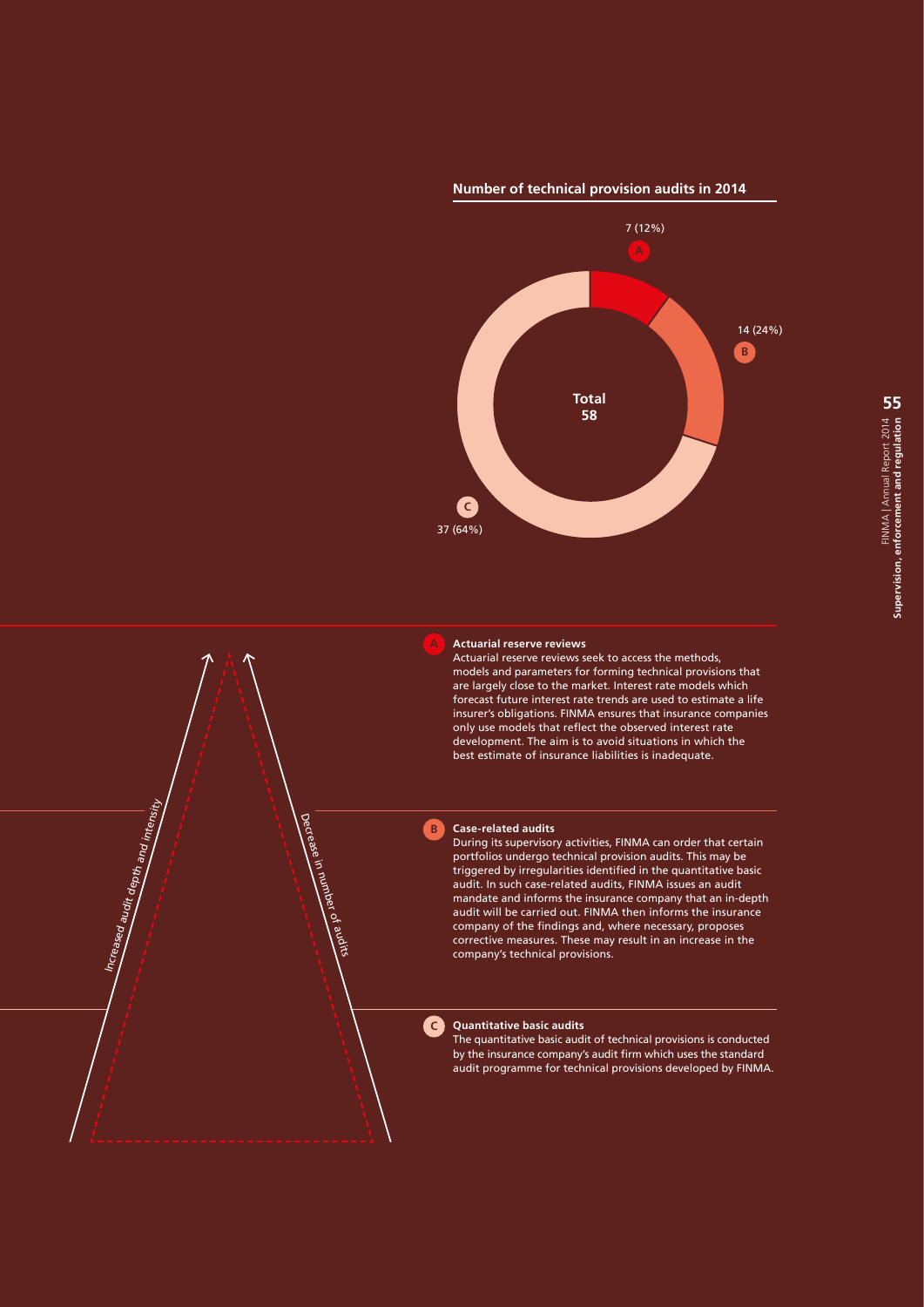#### MARKETS **Overview of markets**

In 2014, FINMA enhanced its risk-based supervision of the para-banking sector and financial market infrastructures, while also stepping up its contacts with audit firms. FINMA brings its expertise to bear in major regulatory projects such as the new Financial Market Infrastructure Act and the revision of the anti-money laundering legislation to implement the revised 2012 FATF recommendations.

> The former Markets division was split in two in spring 2014. The new Asset Management division is chiefly responsible for licensing, authorising and supervising institutions and products under the Collective Investment Schemes Act (CISA), while the new Markets division supervises financial market infrastructures, combats money laundering and coordinates regulatory audits. Following the bundling of responsibility for supervising audit firms, FINMA's tasks in this area were transferred to the Federal Audit Oversight Authority (FAOA) on 1 January 2015.<sup>53</sup>

#### **Further development of risk-based supervision in the para-banking sector**

FINMA expanded its risk-based supervision of directly subordinated financial intermediaries (DSFIs) during 2014. The Markets division established a new supervisory approach designed to ensure that DSFIs satisfy the licensing conditions at all times, while also complying with and implementing their obligations under the anti-money laundering regulations.

FINMA conducted on-site supervisory reviews of self-regulatory organisations (SROs), examining the extent of their risk-based supervision of affiliated financial intermediaries. Although the fundamental elements were in place in most cases, FINMA concluded that there was still scope for all SROs to expand this approach, and issued appropriate recommendations and requirements.<sup>54</sup>

#### **Financial Market Infrastructure Act**

The project to create a Financial Market Infrastructure Act (FMIA), which was launched in 2012 and led by the Federal Department of Finance (FDF), reached an important milestone in September 2014 when the dispatch on the draft law was brought to Parliament. FINMA was actively involved in drawing up the proposed law, which covers both financial market infrastructures and OTC derivatives trading, contributing its expertise from a supervisory perspective.<sup>55</sup>

#### **FATF recommendations**

Between 2009 and 2012, the Financial Action Task Force on Money Laundering (FATF) partially revised its standards on combating money laundering and terrorist financing. Although Swiss anti-money laundering regulations are already largely in line with the new FATF standards, the revised recommendations require certain adjustments to be made. Parliament's deliberations are at an advanced stage. Work has begun on the necessary amendments to subordinate regulations, in particular revision of the FINMA Anti-Money Laundering Ordinance (AMLO-FINMA) and the Agreement on the Swiss Banks' Code of Conduct with regard to the exercise of due diligence (CDB).

<sup>53</sup> See "Implementation of the revised audit regime", p. 59.

- <sup>54</sup> See "Risk-based supervision of the para-banking sector", p. 58.
- <sup>55</sup> See "Supervision of financial market infrastructures", p. 57.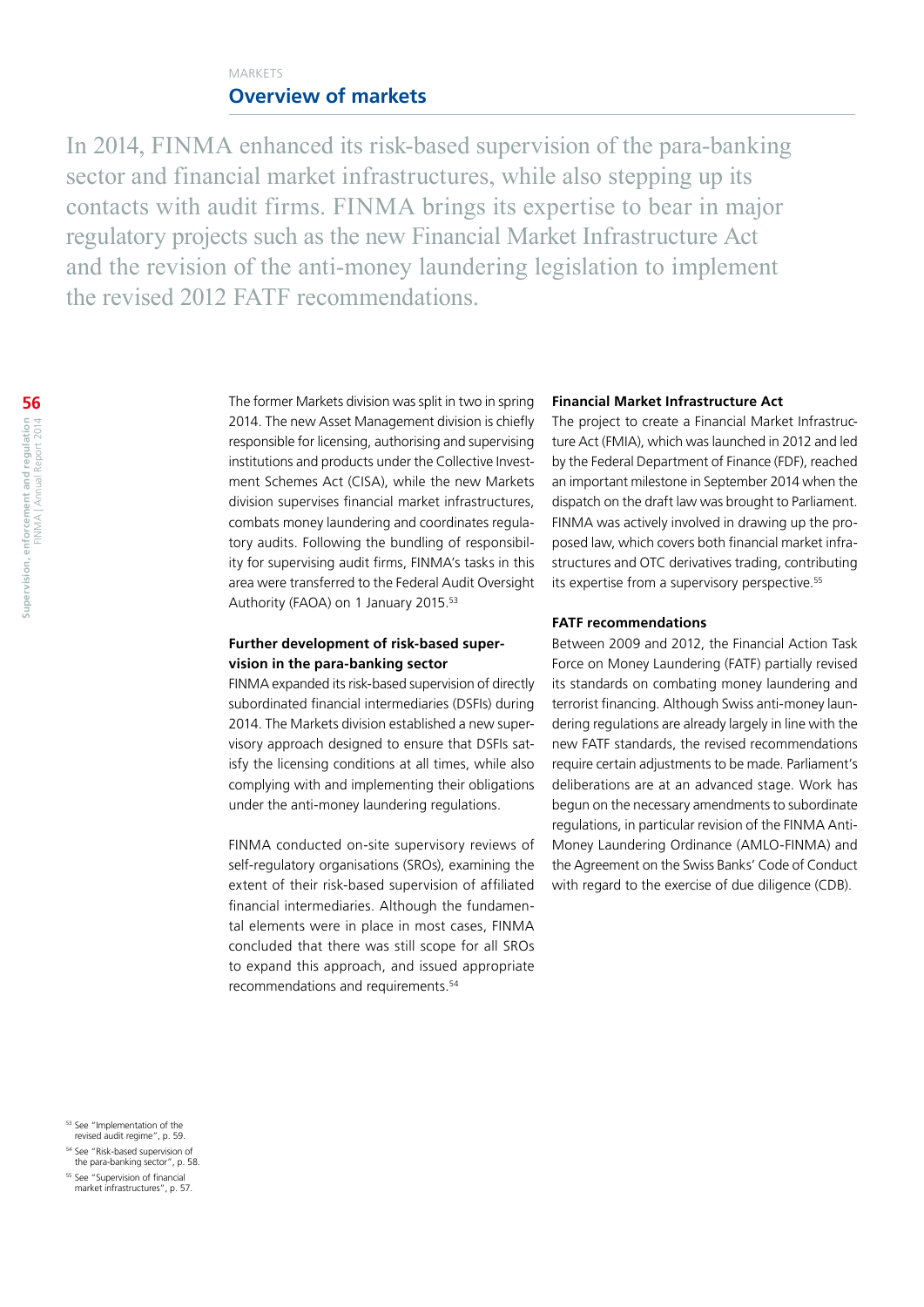Financial market infrastructures were again the subject of regulatory projects and international equivalence requirements in 2014. In September, the Federal Council approved the dispatch on the Financial Market Infrastructure Act designed to bring regulation of both financial market infrastructures and derivatives trading in line with current market developments and international standards.

In its ongoing supervision of financial market infrastructures, FINMA launched measures to align the structures and organisation of central counterparties (CCPs) and central securities depositories (CSDs) with the revised international standards issued by the Committee on Payments and Market Infrastructures (CPMI) and the International Organization of Securities Commissions (IOSCO). These represent a substantial evolution in the operating conditions for financial market infrastructures compared with the current provisions of the Banking Act and the National Bank Act, particularly when it comes to addressing the specific risks involved.

#### **Management of liquidity and credit risks**

Liquidity and credit risk management was also the subject of ongoing supervision in 2014, with special focus on effectively managing and reducing these risks with regard to interoperability of Swiss and foreign CCPs in both Switzerland and the EU.

#### **Effectiveness of self-regulatory structures**

FINMA investigated the effectiveness of self-regulation among exchange operators, focusing specifically on front-line market surveillance. As trading activities are spread over an increasing number of exchanges and are also being conducted over the counter, it is becoming increasingly difficult to obtain the data needed for market surveillance. Greater cooperation between authorities both nationally and, where appropriate, internationally will be required to maintain and enhance the effectiveness of market supervision.

#### **Financial Market Infrastructure Act**

The project launched in 2012 to create a Financial Market Infrastructure Act (FMIA) aims to regulate both infrastructures and OTC derivatives trading. One key aspect has involved comparisons with international regulatory efforts to establish what elements the new Swiss system must contain to ensure equivalence with its international counterparts, specifically parallel projects in the EU.56 With a view to creating a uniform regulatory regime, the FMIA will cover not just OTC derivatives trading but also financial market infrastructures including exchanges, CCPs, CSDs and trade repositories. It will also set out recognition conditions for foreign financial market infrastructure providers and foreign trading participants (remote members).

FINMA played an active role in drafting the proposed law via the Federal Department of Finance's financial market infrastructures working group. A key milestone was reached on 3 September 2014, when the Federal Council submitted the dispatch on the draft law to Parliament, where it is scheduled for debate in 2015.

#### European Commission equivalence recognition processes

Financial market infrastructures face international equivalence requirements in their cross-border business, increasing the need for cooperation with foreign supervisory authorities. Before institutions can complete the European Securities and Markets Authority (ESMA) recognition process under the European Market Infrastructure Regulation (EMIR), the European Commission must recognise the equivalence of Swiss regulation and supervision of CCPs domiciled in Switzerland. Only then can financial market infrastructures continue to provide services in the European Union and to EU participants. ESMA submitted a positive assessment of the equivalence of Swiss regulation and supervision of CCPs to the European Commission in September 2013, but the Commission has yet to take a formal decision on the matter.

<sup>56</sup> European Market Infrastructure Regulation (EMIR), Central Securities Depositories Regulation (CSDR), Markets in Financial Instruments Directive (MiFID II) and Markets in Financial Instruments Regulation (MiFIR) see also Glossary, p. 113 f.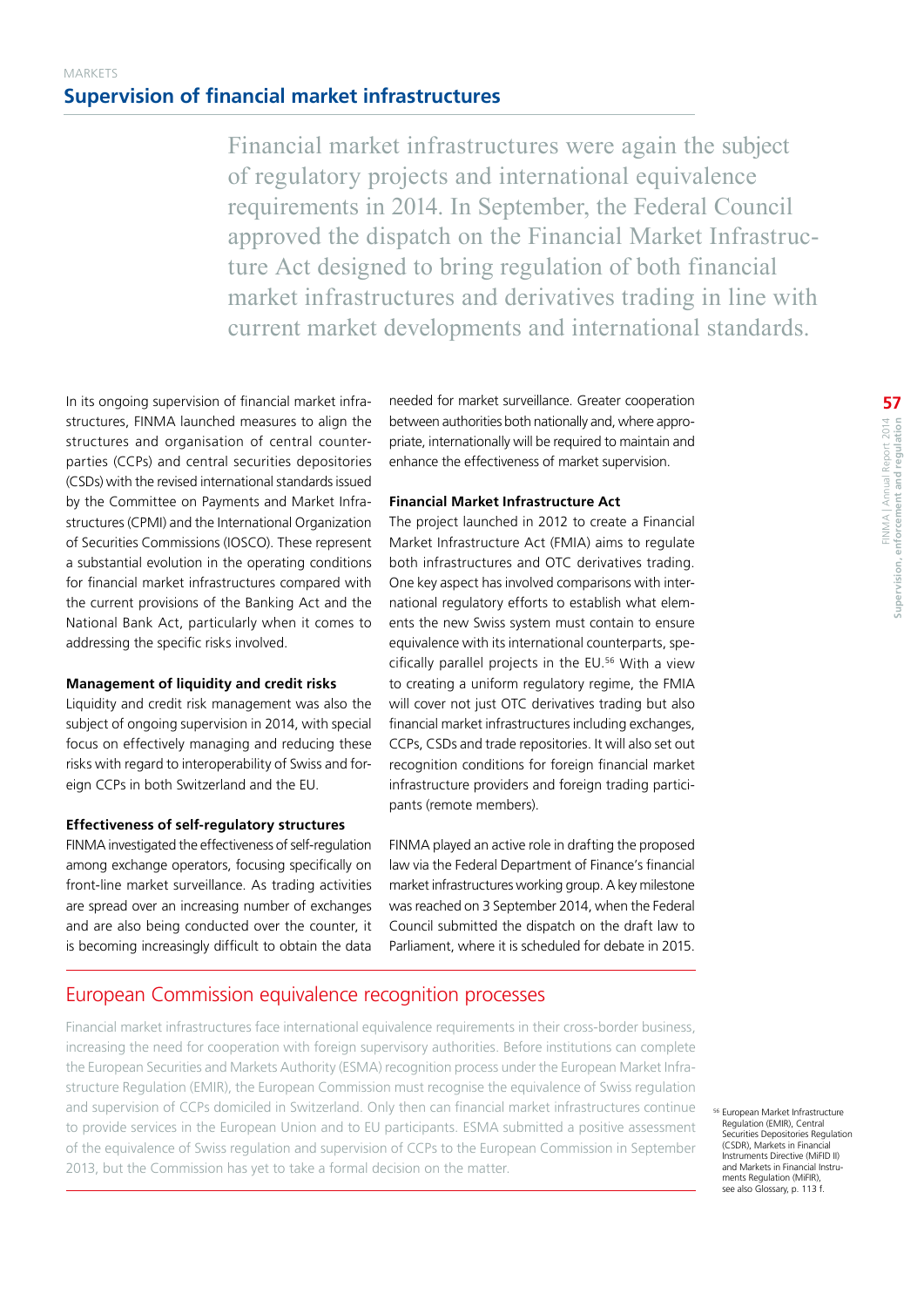International standards require supervisory authorities and self-regulatory organisations to adopt a risk-based approach to supervision.

> The Financial Action Task Force on Money Laundering (FATF) is an inter-governmental organisation whose core task is to develop international standards for combating money laundering and terrorist financing. Its revised recommendations, adopted in 2012, seek to establish risk-based supervision by the competent authorities of member states, requiring them to identify, assess and understand the risks of money laundering and terrorist financing and to develop specific and targeted measures to mitigate them. Supervisory authorities and bodies such as self-regulatory organisations must subject the financial intermediaries they oversee to a risk analysis, categorise them accordingly and, on that basis, define the supervisory instruments and intensity of supervision to be applied. The analysis may, for example, consider the activities, size and client structure of the financial intermediary or the range of products and services it offers.

#### **Enhancing risk-based supervision of directly subordinated financial intermediaries**

The Markets division has developed a new approach to implementing and enhancing the risk-based supervision of DSFIs. It is designed to ensure that they satisfy the licensing conditions at all times, while also complying with and implementing their obligations under the Anti-Money Laundering Act (AMLA) and the FINMA Anti-Money Laundering Ordinance (AMLO-FINMA). The approach consists of a twostage risk analysis.

The first step is to categorise DSFIs on the basis of the risk inherent in their operations. The parabanking sector engages in activities that carry varying risks of money laundering. Some of these, such as money transmitting and providing services to domiciliary companies based in offshore jurisdictions or wealth management for clients in high-risk countries, involve greater levels of risk.

The second step is to review the controls put in place by the DSFI under AMLA. The annual AMLA audit plays an important role here. This supervisory instrument is implemented by external, authorised AMLA audit firms, thereby extending FINMA's reach. Using a traffic-light system, the results of the risk analysis feed into a rating process, which is run at least once a year and is used to define the degree to which supervisory action is required, specifically the need to use further instruments such as on-site supervisory reviews.

#### **FINMA on-site supervisory reviews of selfregulatory organisations**

In its on-site supervisory reviews in 2014, FINMA examined the extent to which self-regulatory organisations under AMLA are conducting riskbased supervision of affiliated financial intermediaries in accordance with the revised FATF recommendations. FINMA found that the fundamental elements of risk-based supervision were already in place at most SROs. In some cases, auditors conducted risk analyses or implemented multi-year audit cycles which allow for intermediaries at lower risk of money laundering to be audited only once every two or three years, thus freeing up resources for the SROs to supervise more intensely those where the risk is higher. However, FINMA identified potential for improving the risk-based approach at all SROs and initiated measures to address this, including more systematic risk analyses and a more graded array of supervisory instruments and intensities appropriate to the level of risk.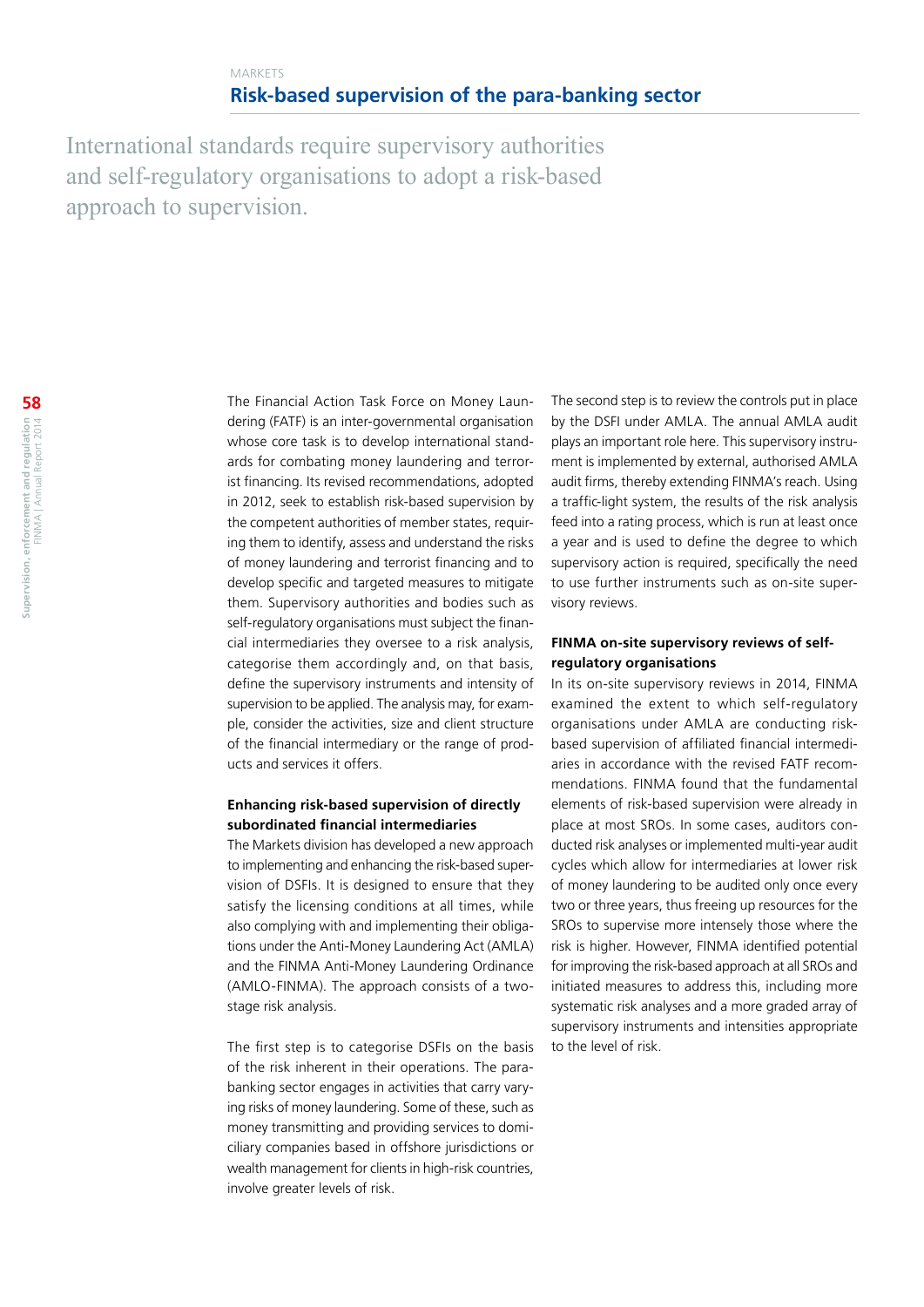On 1 January 2015, FINMA's powers of supervision over audit firms were transferred to the Federal Audit Oversight Authority. The new instruments introduced in the 2013 audit regime enabled the more efficient use of audit firms in all supervisory areas and improved the quality of information provided to the supervisory authority. Dialogue with audit firms was further intensified in 2014.

In its 2014 summer session, Parliament passed the draft law on the bundling of audit firm supervision.<sup>57</sup> required to transfer supervision from FINMA to the Federal Audit Oversight Authority (FAOA). FINMA retains responsibility for the content of regulatory audits. It defines their areas, depths and frequency, as well as the auditing principles and the implementing provisions regarding activities that are not compatible with an audit mandate. The transfer of responsibility took effect on 1 January 2015, with the FINMA supervisory team transferring to the FAOA. FINMA continues to enjoy a close and productive working relationship with the FAOA, and the two authorities still exchange information to coordinate their supervisory activities.

#### **Changes to FINMA regulations**

Changes to the law necessitated a full revision of the Financial Market Auditing Ordinance (FINMA-FMAO). Until 31 December 2014, this contained provisions on the licensing of audit firms and lead auditors that are now covered by the Auditor Oversight Ordinance (AOO). Wherever possible and expedient, provisions of the FINMA-FMAO were adopted into the AOO. As of 1 January 2015, key principles of auditing are now set out at ordinance level.

The full revision of the FINMA-FMAO also required minor amendments to FINMA Circular 2013/3<sup>58</sup> which came into effect on 1 January 2015. FINMA Circular 2013 / 459 was repealed and not replaced.

The move towards risk-based and standardised deployment of audit firms in financial market supervision adopted in 2013 is being maintained. Audit firms extend FINMA's reach, providing expertise and resources. The use of audit firms is similar in all sectors, but takes account of the differences in supervisory approach between the divisions.

The instruments (risk analysis, standard audit strategy, report template) implemented in auditing in 2013 led to greater efficiency in the use of audit firms in all supervisory areas, as well as improvements in the quality of the information provided to FINMA. Both the risk analysis that audit firms are required to compile for each supervised institution and the structured form of reporting have enhanced the efficiency and effectiveness of supervision.

#### **Stronger direction from FINMA**

FINMA remains committed to making the most efficient, effective and focused use of audit firms in its supervisory activities, while taking costs into consideration (CHF 115 million for audit year 2013). At the start of 2014, it decided to broaden the instructions, guidelines and reporting templates for audit firms and make them more consistent, while also enhancing its dialogue with firms, and in particular communicating its expectations to them more clearly. These include precise requirements for regulatory audits, which are broken down into individual audit areas and subdivided into audit fields and then audit items. In 2013, FINMA detailed the fields and items for some audit areas of insurance supervision. In 2014, this approach was extended to AMLA audits, with more precisely defined audit items related to compliance with due diligence and organisational requirements under AMLA and the FINMA Anti-Money Laundering Ordinance (AMLO-FINMA). FINMA will be setting out its expectations in other audit areas, harnessing the specific professional expertise of the private sector.

FINMA further intensified its dialogue with audit firms in 2014. It held regular exchanges with both audit firms and the Swiss Institute of Certified Accountants and Tax Consultants,<sup>60</sup> covering individual supervised institutions, as well as general matters.

- <sup>57</sup> Amendments to the Auditor Oversight Act, the Financial Market Supervision Act and various financial market laws.
- <sup>58</sup> See FINMA Circular 2013/3 "Auditing" [\(http://www.finma.ch/](http://www.finma.ch/d/regulierung/Documents/finma-rs-13-03-d.pdf) [d/regulierung/Documents/](http://www.finma.ch/d/regulierung/Documents/finma-rs-13-03-d.pdf) [finma-rs-13-03-d.pdf,](http://www.finma.ch/d/regulierung/Documents/finma-rs-13-03-d.pdf)  [in German\)](http://www.finma.ch/d/regulierung/Documents/finma-rs-13-03-d.pdf).
- <sup>59</sup> FINMA Circular 2013/4 "Audit firms and lead auditors" (repealed).
- <sup>60</sup> See "FINMA and its national stakeholders", section "Key topics discussed with important stakeholder groups", p. 16.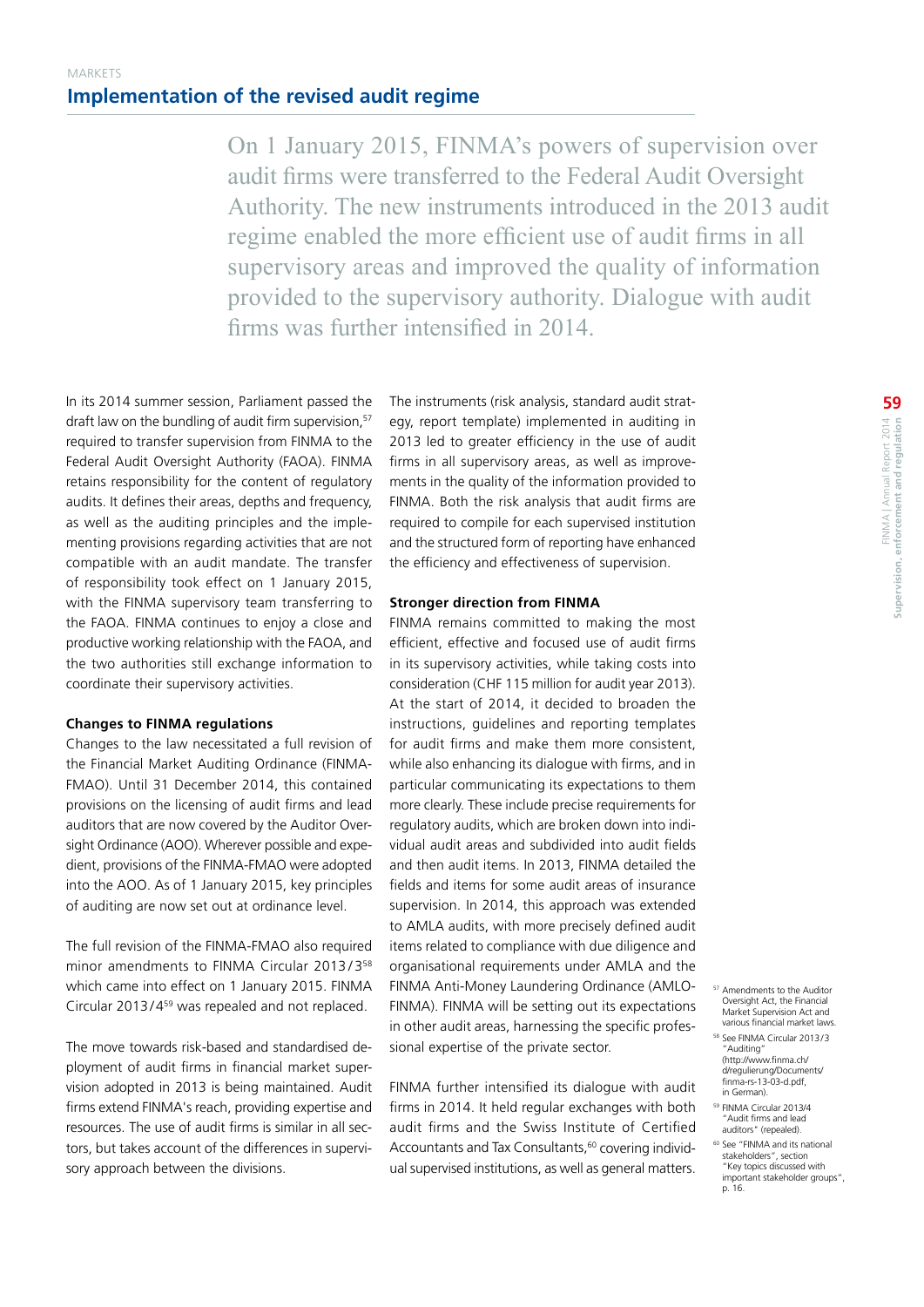There were annual discussions with the major audit firms on current issues in regulatory auditing, which also addressed individual challenges related to super vised institutions. Talks with the expert committees of the Swiss Institute of Certified Accountants and Tax Consultants on topics including banking audits, insurance companies and the Collective Investment Schemes Act (CISA) focused on the uniform imple mentation of individual audit instruments, issues of independence, and the interface between external and internal auditors.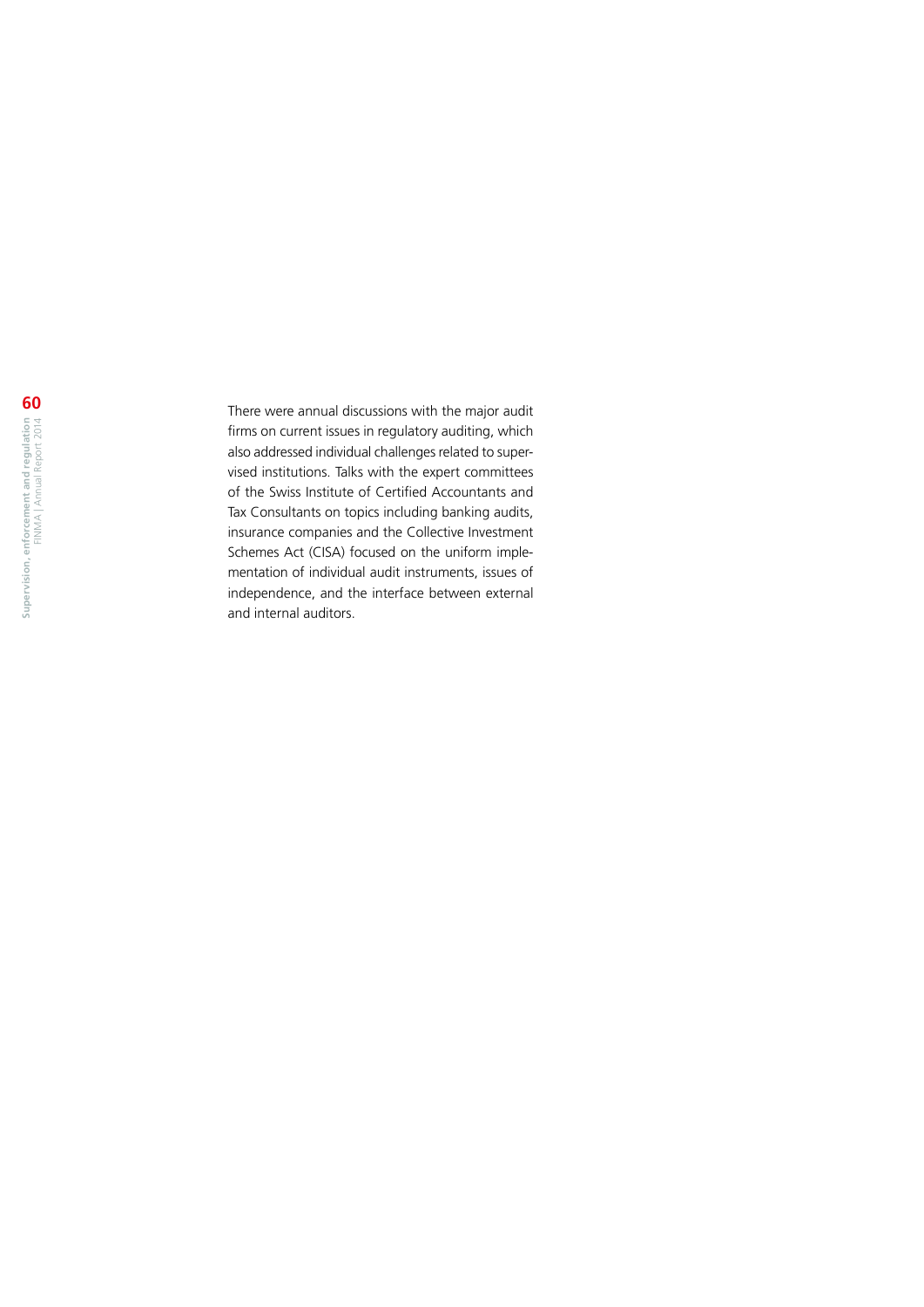The Financial Market Audit Ordinance was revised to take account of changes in the law resulting from the bundling of audit firm supervision.

| FINMA Ordinance/                                                 |                  | Regulatory projects and decisions on deregulation                                                                                                                                                                                                                                                                            |                                                                                                                                                                                                                                                                                                           | In force                                                                                                                                                                                                                                                                                                                                                                                                             |             |
|------------------------------------------------------------------|------------------|------------------------------------------------------------------------------------------------------------------------------------------------------------------------------------------------------------------------------------------------------------------------------------------------------------------------------|-----------------------------------------------------------------------------------------------------------------------------------------------------------------------------------------------------------------------------------------------------------------------------------------------------------|----------------------------------------------------------------------------------------------------------------------------------------------------------------------------------------------------------------------------------------------------------------------------------------------------------------------------------------------------------------------------------------------------------------------|-------------|
| <b>FINMA Circular</b>                                            | Form             | Content/subject matter                                                                                                                                                                                                                                                                                                       | Aims/reasons                                                                                                                                                                                                                                                                                              | <b>Changes</b>                                                                                                                                                                                                                                                                                                                                                                                                       | from        |
| <b>Financial Market</b><br>Audit Ordinance<br>(FMAO-FINMA)       | Full revision    | The revised FINMA-FMAO<br>brings together definitions<br>on the subject matter,<br>structure and conduct of<br>audits. It also contains rules<br>on reporting, information<br>requirements for supervised<br>institutions, a ban on flat-<br>rate compensation, and rules<br>on the auditing of groups<br>and conglomerates. | Following the transfer<br>of supervision of audit firms<br>to the Federal Audit<br>Oversight Authority (FAOA),<br>the FMAO-FINMA sets<br>out the basic elements of<br>the content, conduct and<br>reporting of regulatory<br>audits. The FAOA's<br>Auditor Oversight Ordinance<br>was also fully revised. | The FMAO-FINMA now<br>covers only regulatory<br>audits of institutions<br>supervised by FINMA.<br>Its scope has been<br>extended to include<br>DSFIs.<br>The basic principles of<br>regulatory auditing are<br>set out in the FMAO-<br>FINMA. Following the<br>transfer of audit firm<br>supervision from FINMA<br>to the FAOA, licensing<br>provisions are set out in<br>the FAOA Auditor Over-<br>sight Ordinance. | 1 Jan. 2015 |
| <b>FINMA Circular</b><br>"Auditing"<br>(2013/3)                  | Partial revision | The content of the circular<br>was revised based on the<br>provisions of the FMAO-<br>FINMA.                                                                                                                                                                                                                                 | The circular was amended<br>to remove redundancies and<br>add specific detail in some<br>areas.                                                                                                                                                                                                           | The circular sets out<br>precise rules on issues<br>such as incompatibility<br>with an audit mandate.<br>To avoid redundancies,<br>certain margin numbers<br>were deleted from<br>Circular 2013/3.                                                                                                                                                                                                                   | 1 Jan. 2015 |
| FINMA Circular<br>"Audit firms and<br>lead auditors"<br>(2013/4) | Repeal           |                                                                                                                                                                                                                                                                                                                              |                                                                                                                                                                                                                                                                                                           | FINMA Circular 2013/4<br>was repealed on<br>31 December 2014<br>and not replaced.                                                                                                                                                                                                                                                                                                                                    | 1 Jan. 2015 |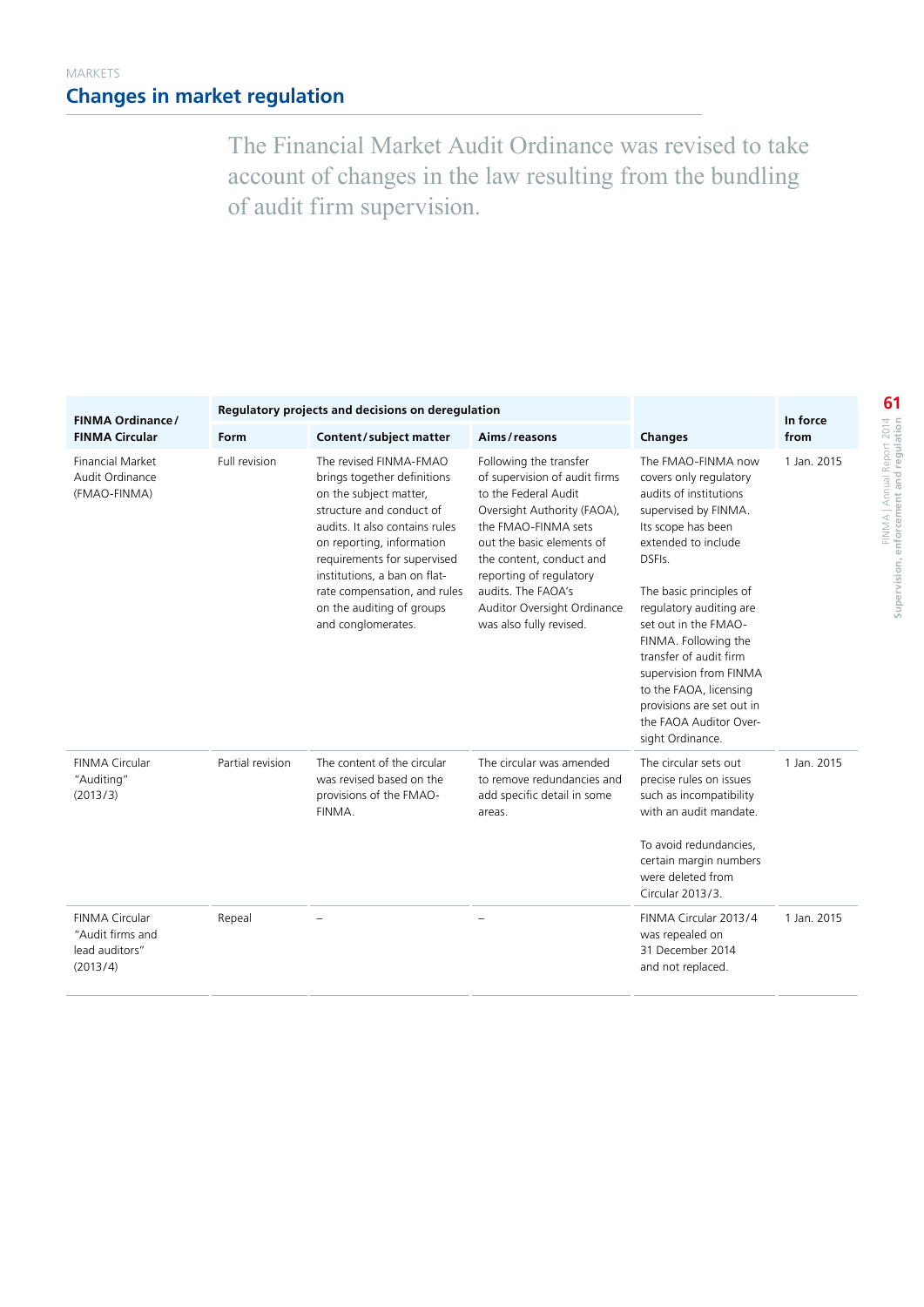# At a glance:

Following its 2014 technical assessment, the International Monetary Fund concluded that Switzerland's financial market infrastructures are appropriately and effectively supervised by FINMA and the Swiss National Bank.

In the Financial Sector Assessment Program (FSAP), the International Monetary Fund concluded in its "Technical Note: Oversight, Supervision, and Risk Management of Financial Market Infrastructures",61 published in September 2014, that financial market infrastructures in Switzerland are well-developed and stable and that supervision by FINMA and the Swiss National Bank is appropriate and effective.

#### **Processing securities transactions (economic representation)**



<sup>61</sup> See [https://www.imf.org/external/](https://www.imf.org/external/pubs/ft/scr/2014/cr14270.pdf) [pubs/ft/scr/2014/cr14270.pdf.](https://www.imf.org/external/pubs/ft/scr/2014/cr14270.pdf)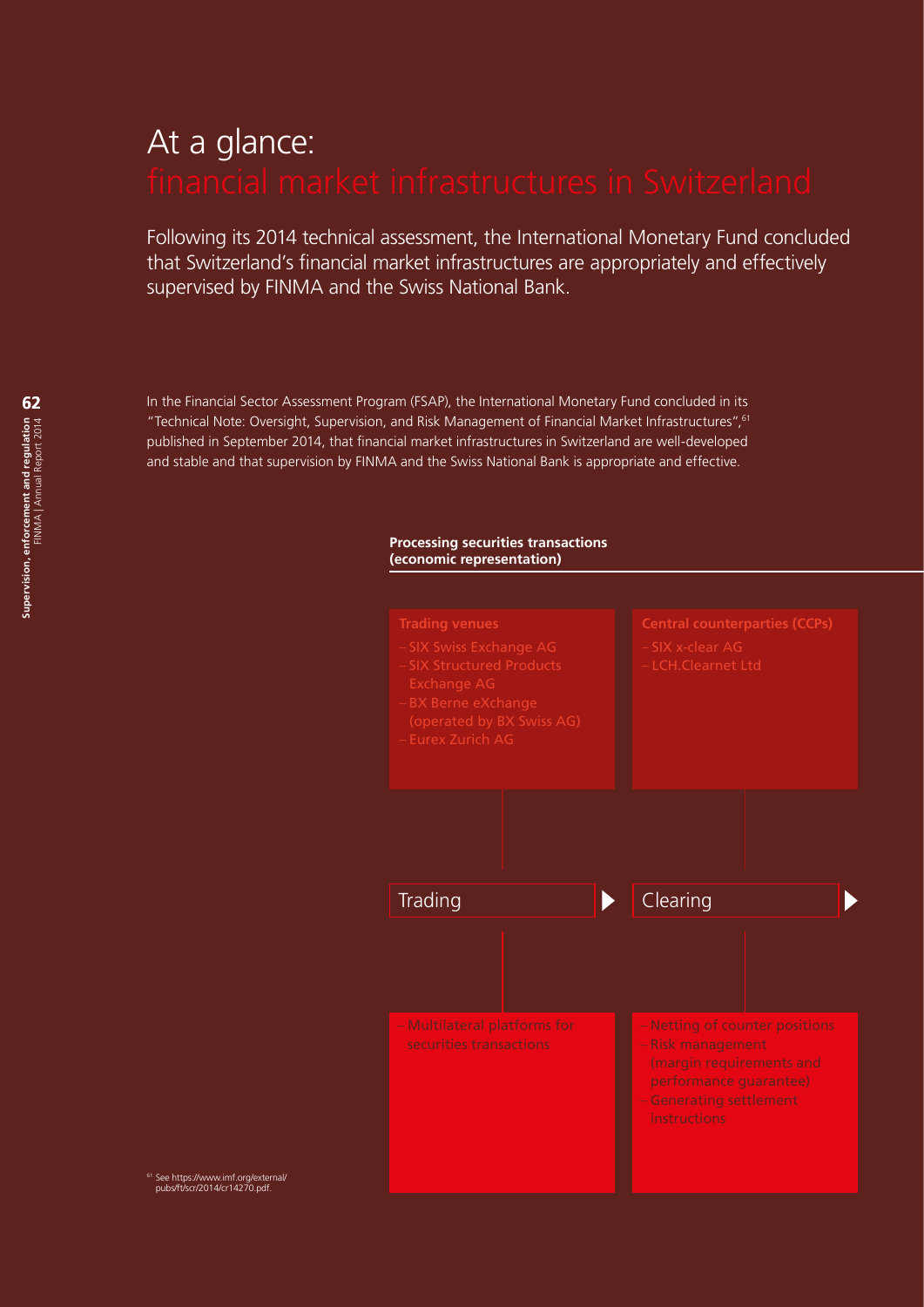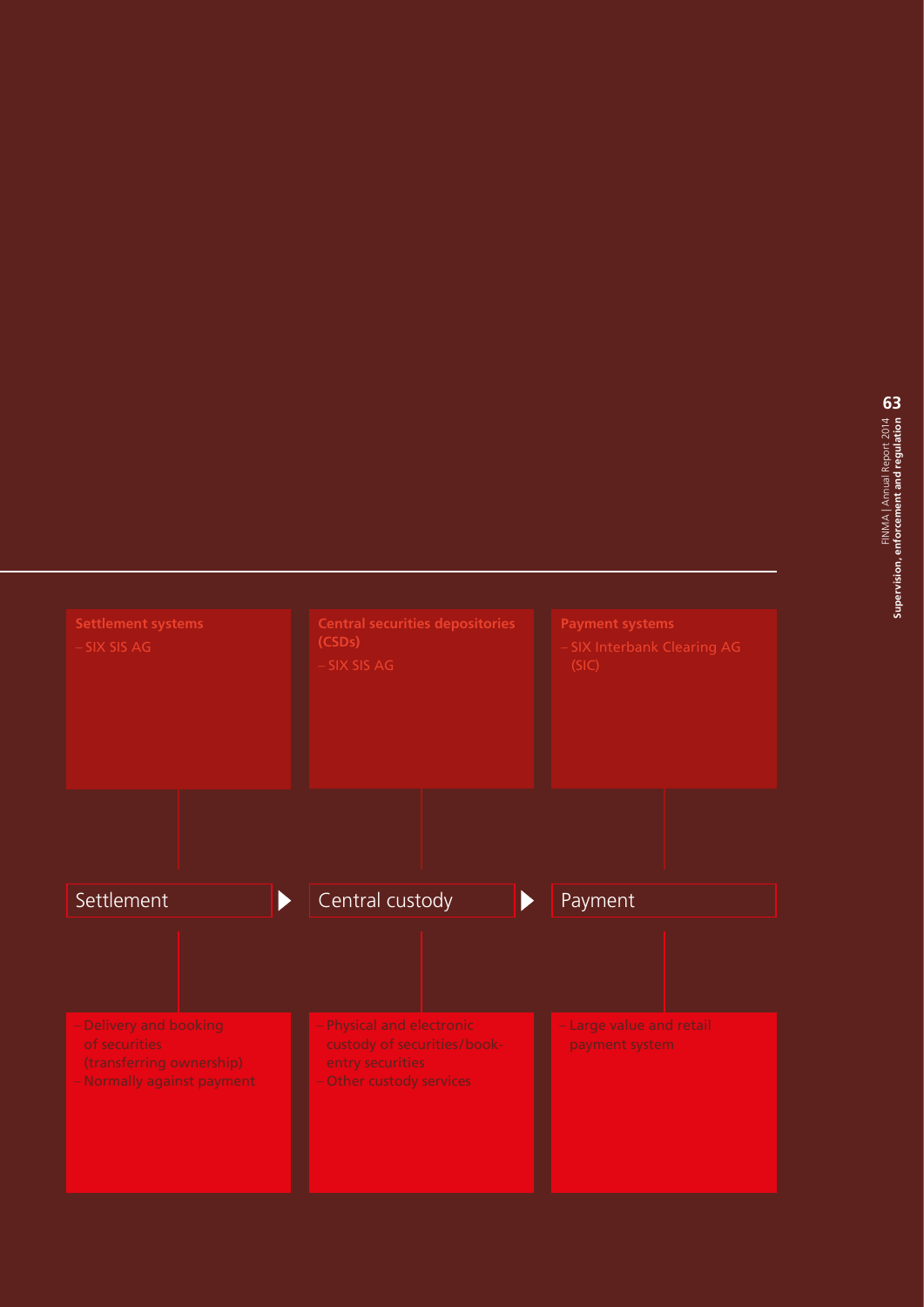The creation of FINMA's new Asset Management division in 2014 underscores the sector's central role in the Swiss market.

> Since 1 March 2013, all asset managers of foreign as well as Swiss collective investment schemes (CISs) fall within the scope of the revised Collective Investment Schemes Act (CISA). This has heightened the focus on asset management of CISs within FINMA's supervisory activities and led to a sharp rise in the number of asset managers licensed by FINMA. FINMA also made appropriate organisational changes, with a new Asset Management division laying the foundations for even more targeted supervision of the management of CIS assets.

#### **Implementation of the new approach to product authorisation**

Since the revision of CISA and the associated Ordinance (CISO), FINMA's responsibility for Swiss openended CISs is limited to reviewing the elements of the fund contract that are relevant from a supervisory perspective. The issue of authorisation remains. At the end of 2013, FINMA therefore introduced a new approach designed to speed up the processing of applications by enabling applicants to submit product information in standardised form.

#### **Cooperation agreements with foreign supervisory authorities**

Under the revised CISO and CISA, from 1 March 2014 foreign CISs may only be distributed to non-qualified investors in Switzerland if a Memorandum of Understanding has been signed between FINMA and the foreign supervisory authority responsible. The aim of the new rules is to ensure that Swiss investors always receive the information they need and foreign CISs offer a level of transparency equivalent to that of Swiss providers. By 1 March 2014, agreements to this effect had been concluded with the supervisory authorities of all jurisdictions from which CISs are currently distributed in Switzerland.<sup>62</sup>

#### **Developments in self-regulation**

Industry associations also addressed the subject of CISs during 2014, submitting three self-regulatory documents to FINMA for recognition as a minimum standard. In May, FINMA recognised two sets of guidelines issued by the Swiss Funds & Asset Management Association SFAMA: the Distribution Guidelines covering all distributors that distribute CISs to non-qualified investors or foreign CISs to qualified investors, and the Transparency Guidelines on duties regarding the charging and use of fees and costs. Distributors' audit firms are also now required to examine compliance with the duty to report as specified in Article 16 CISA. Meanwhile, the Transparency Guidelines set out the fund providers' duties to provide information to investors and the conditions for granting retrocessions to distributors or rebates to investors.

In October 2014, FINMA recognised the SFAMA Code of Conduct, which combines the previous conduct rules for the Swiss funds industry and CIS asset managers into a single document. The primary aim here was to implement the substantially broader due diligence and disclosure obligations applying to licence holders and their agents following the changes to the legislation. The SFAMA Code of Conduct also requires CISA institutions to apply a salary and remuneration policy that is appropriate to the principle of proportionality, their size and their risk profile. The new Code of Conduct came into force on 1 January 2015, with a one-year transitional period for the necessary implementation work to be completed.

The Swiss Bankers Association (SBA) and the Swiss Structured Products Association (SSPA) also submitted their Guidelines on Informing Investors about Structured Products to FINMA for recognition. These set out minimum requirements for simplified pro-

 $62$  See also "Memorandums of understanding at national and international level", p. 110.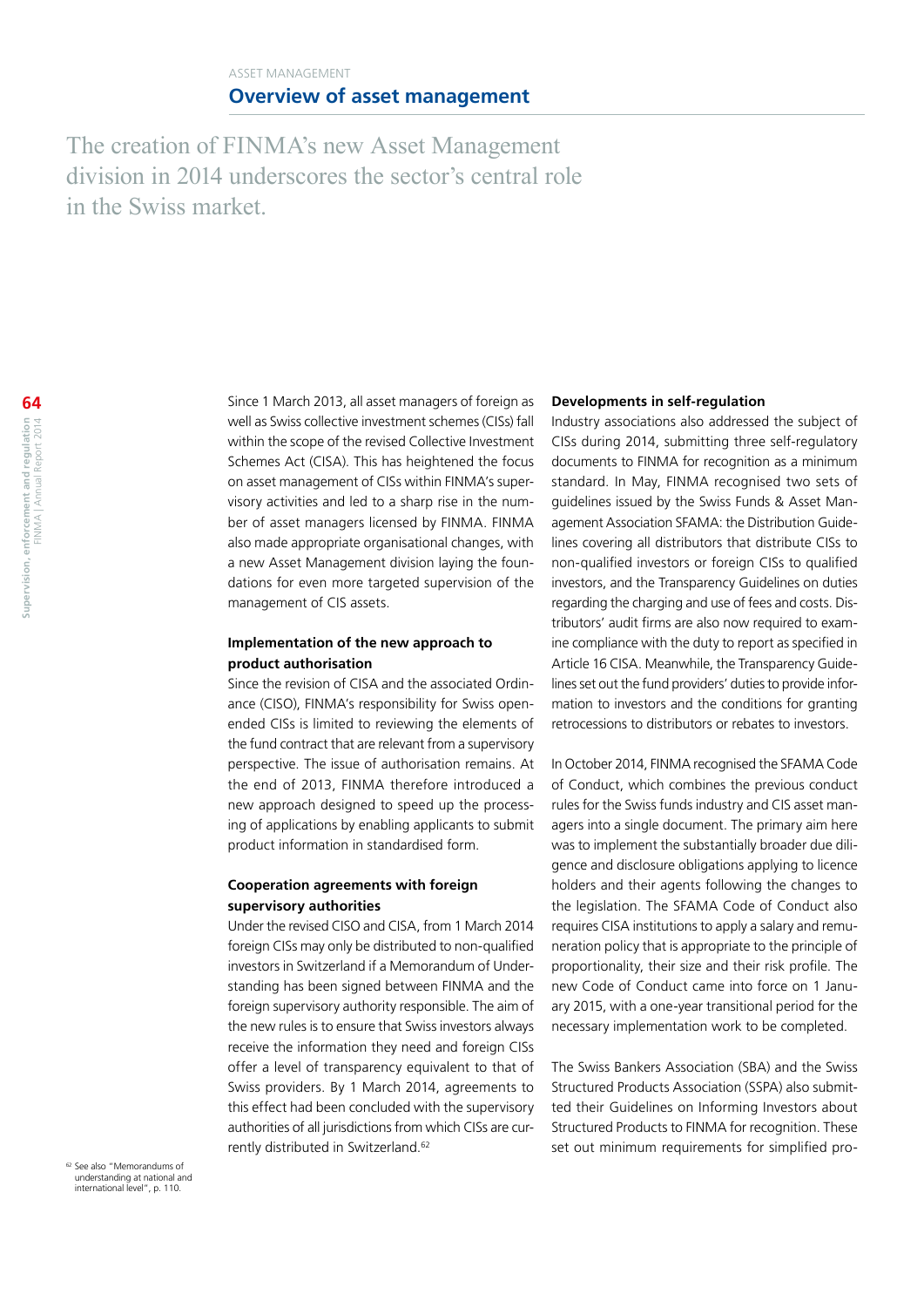spectuses of structured products. One key change is that information is now divided into three main categories: product description, prospects for profits and losses, and significant risks for investors. The aim is to ensure standardisation of simplified prospectuses. The guidelines were recognised by FINMA in August 2014 and come into force on 1 March 2015. FINMA also amended its FAQs<sup>63</sup> on structured products to reflect the new self-regulatory regime.

<sup>63</sup> See FAQs "Structured products"<br>[\(http://www.finma.ch/e/faq/](http://www.finma.ch/e/faq/beaufsichtigte/pages/faq-strukturierte-produkte.aspx)<br>[beaufsichtigte/pages/faq](http://www.finma.ch/e/faq/beaufsichtigte/pages/faq-strukturierte-produkte.aspx)[strukturierte-produkte.aspx](http://www.finma.ch/e/faq/beaufsichtigte/pages/faq-strukturierte-produkte.aspx)).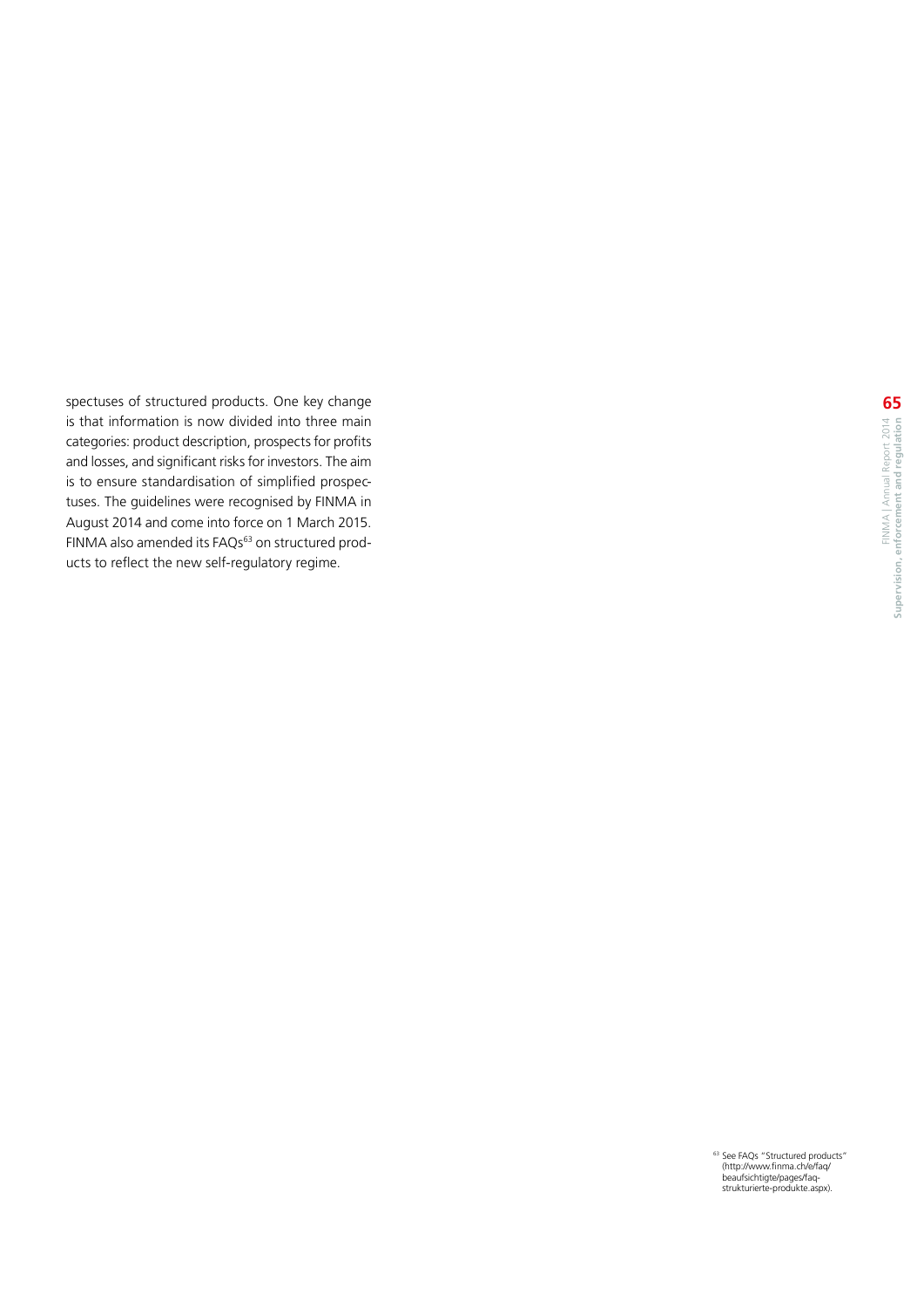# Product trends

The number of open-ended collective investment schemes authorised in Switzerland grew once again in 2014. Other funds for traditional investments remain the most popular category, but there was also a slight increase in securities funds and real estate funds. Among foreign funds authorised for distribution to non-qualified investors in or from Switzerland, UCITS<sup>64</sup> also gained ground in 2014.



#### **Growth in the number of domestic open-ended collective investment schemes between 2005 and 2014 according to fund type**

#### **Growth in the number of foreign collective investment schemes between 2005 and 2014**



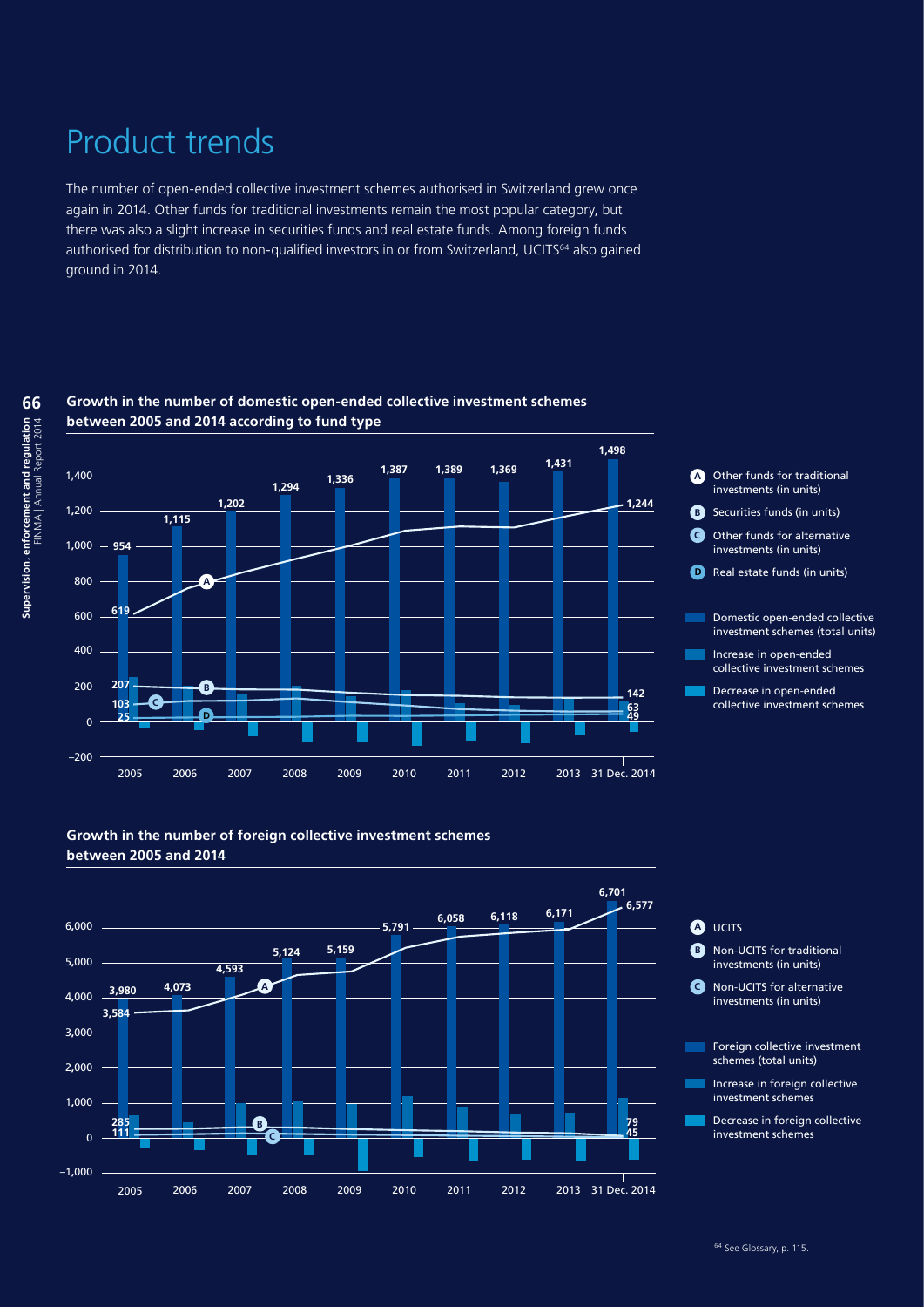Exchange-traded funds no longer exclusively pursue passive investment strategies. FINMA therefore amended its practice during 2014 to permit authorisation of actively managed exchange-traded funds. It also removed a legal uncertainty relating to private investment structures.

FINMA first authorised exchange-traded funds (ETFs) in Switzerland in 2000, but amended its authorisation practice in 2014 to reflect new market structures. With ETFs, a market participant, known as the market maker, is responsible for setting the price daily within a defined spread between the bid and ask price. This ensures liquidity, and the indicative net asset value of the ETF is calculated continually. Conventionally, ETFs pursue a passive investment strategy that replicates an index, while actively managed investment funds seek to outperform a benchmark.

In 2014, FINMA received its first application for authorisation to distribute an actively managed investment fund as an ETF in or from Switzerland. One consequence of active management is that the ETF's asset manager must continually adjust the portfolio to achieve the desired outperformance relative to the index. From a supervisory perspective, transparency of the portfolio and monitoring of compliance with the spread by SIX Swiss Exchange are particularly important. FINMA worked with SIX Swiss Exchange to develop appropriate listing rules, paving the way for the first actively managed ETF to be authorised for distribution in or from Switzerland.

#### **Private investment structures can be qualified investors**

Since the partially revised CISA came into force, high-net-worth individuals (HNWIs) must provide their custodian bank with a written confirmation if they wish to be regarded as qualified investors. However, such HNWIs typically make their investments, for example in CISs, via private structures that normally take the form of trusts or companies. From the asset perspective, such structures and the HNWIs behind them can be regarded as a single entity.

The partial revision of the Act created a legal uncertainty as to whether this written declaration must be provided by the private investment structure or the beneficial owner. In consultation with the Federal Department of Finance, during the revision of the Financial Market Auditing Ordinance (FMAO-FINMA) and Auditor Oversight Ordinance (AOO), FINMA proposed that the CISO text be amended to reflect existing practice. From 1 January 2015, either the HNWI or a private investment structure created for them (and possibly additional HNWIs) can supply the written declaration. However, the HNWIs behind the investment structure must meet the requirements for qualified investors set out in Article 6 CISO.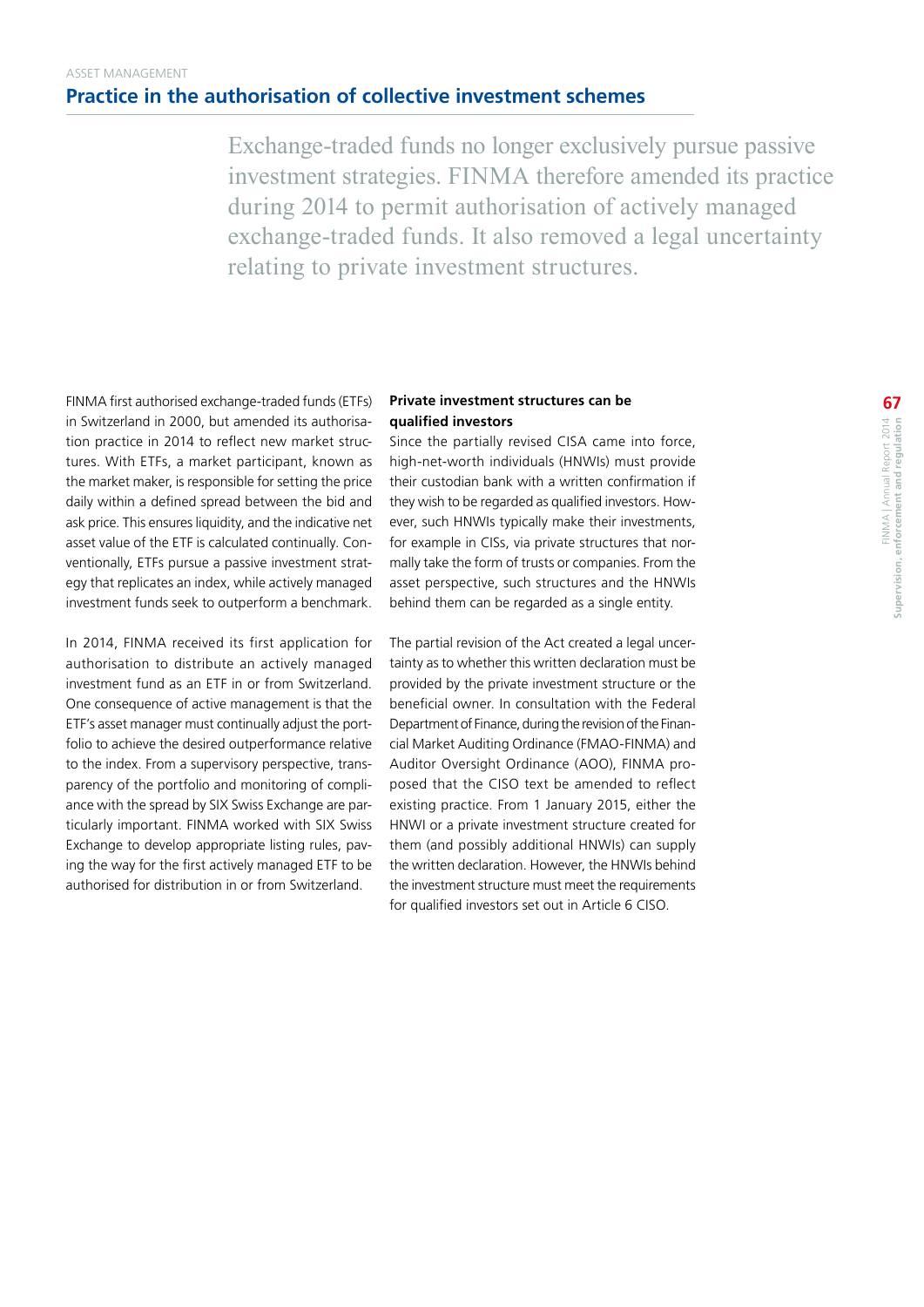#### ASSET MANAGEMENT **Further development of supervisory instruments**

FINMA extended its supervision of asset management in 2014. For the first time, it carried out on-site supervisory reviews of institutions subject to the Collective Investment Schemes Act and made greater use of case-related audits.

> When supervising institutions and products under CISA, FINMA has a wide range of supervisory instruments at its disposal, such as annual regulatory audit reports, risk analyses, standard audit strategies, data gathering and on-site supervisory reviews. It can also carry out case-related audits, which use the same instruments but potentially for a different purpose and with a different intensity or depth, depending on the situation.

#### **Regular supervision**

In 2014, FINMA conducted on-site supervisory reviews at 13 CISA institutions, including fund management companies, CIS asset managers, custodian banks and representatives of foreign CISs, focusing on issues such as delegation of tasks, safe keeping of investments and risk management. The reviews took between one and five days, depending on their focus and the size of the institution concerned. Experience to date has been positive, with FINMA gaining in-depth insight into the given institution's organisation, processes and controls. On-site supervisory reviews are also an opportunity to discuss matters in detail with those responsible.

#### **Case-related audits**

FINMA further expanded its supervision of CISA institutions during 2014. Case-related audits assess important aspects of an audit, but unlike regular supervisory instruments they normally go into greater depth than on-site supervisory reviews. They are carried out when, for example:

- a supervised institution is affected by an exceptional event;
- specialists are used because expert knowledge is required; or
- the quality of the audit firm carrying out the ordinary audit is in doubt.

In addition to its own audits, FINMA can obtain an independent opinion from an appointed auditor, which may be either an audit firm or an expert in the area concerned.

Case-related audits were carried out at one CISA institution in 2014, centring on loyalty and due diligence obligations, instruction, monitoring and control obligations related to delegated tasks, and conflicts of interest.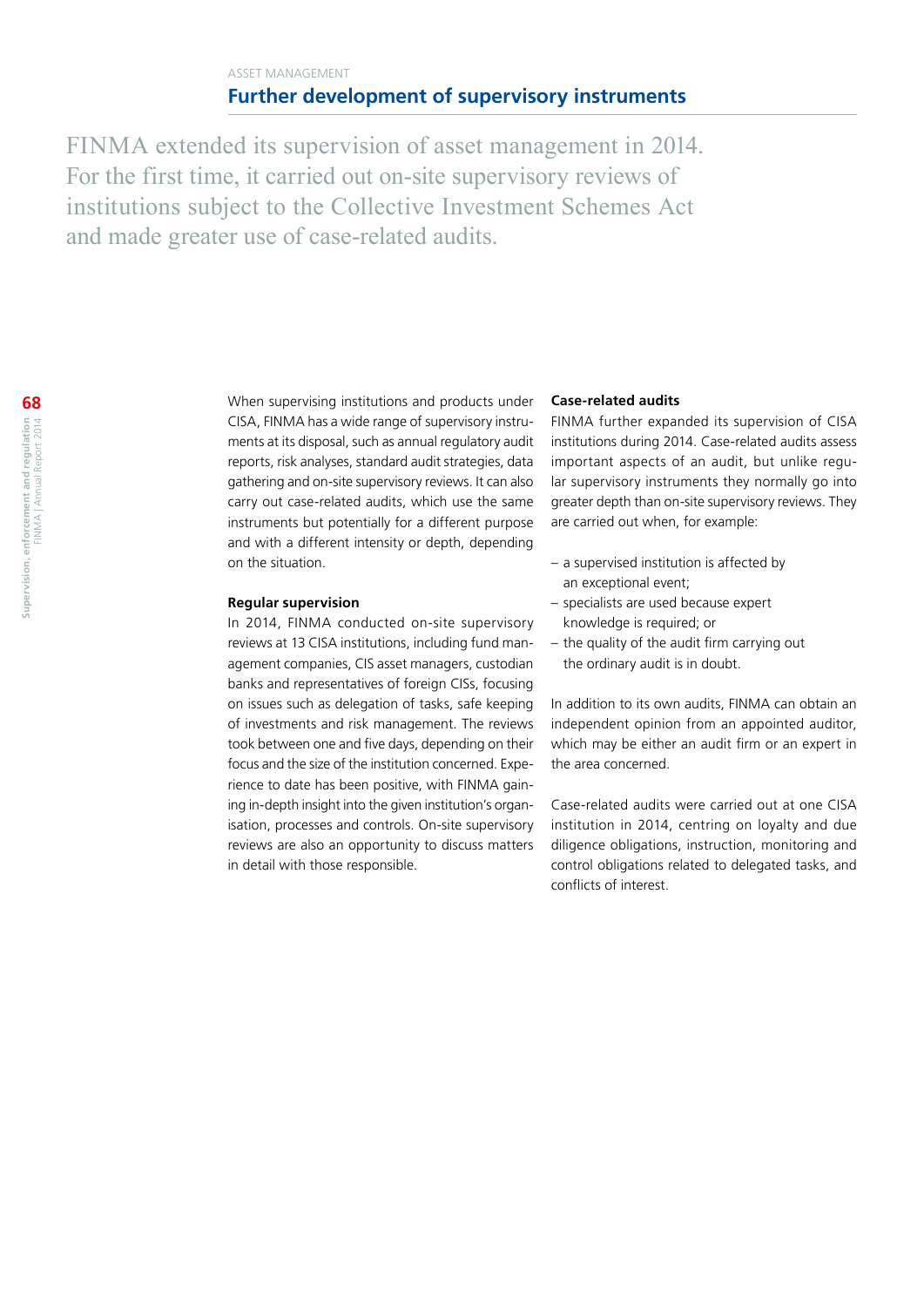The FINMA Collective Investment Schemes Ordinance was completely revised to simplify it, give it a clearer structure and bring it in line with changes to national and international regulation. The new version came into force on 1 January 2015.

The partially revised CISA and CISO came into force on 1 March 2013, introducing new requirements concerning the management, safe keeping and distribution of CISs. Meanwhile, the European Union's Alternative Investment Fund Managers Directive (AIFMD), which came into force at the start of July 2011, harmonises the regulation of asset managers of alternative investment funds and subjects them to prudential supervision. These regulatory developments in Switzerland and the EU necessitated amendments to the FINMA Collective Investment Schemes Ordinance (CISO-FINMA), which contains implementing provisions that flesh out the CISA and CISO requirements.

#### **Aims of the full revision**

CISO-FINMA was completely reworked in response to market developments, the objectives being to enhance investor protection in Switzerland through targeted implementing principles and meet the requirements for preserving access to EU markets for Swiss market participants.

#### **Amendments related to derivative financial instruments**

Some definitions and terms related to derivative financial instruments were removed from the updated version since they are already commonly known, and further regulatory simplifications were achieved by integrating FINMA Circular 2008/37<sup>65</sup> into the ordinance.

In addition to the formal changes, the revision also brought the risk assessment process for derivative financial instruments into line with European regulations, allowing for the standardised application of commitment approaches I and II<sup>66</sup> and the model approach<sup>67</sup> and making them easier to understand.

When certain investment techniques or OTC derivatives are used, collateral is normally provided to CISs to reduce the associated risks. However, it only offers the desired protection if it is of high quality, diversified, available in the quantity required and therefore capable of being realised. The revised CISO-FINMA ensures this by setting out principles similar to those in European law.<sup>68</sup>

#### **Provisions on master-feeder structures**

Master-feeder structures were introduced to the Swiss market on 1 March 2013 when the revised CISO came into force. Under certain conditions, a CIS (feeder fund) can depart from the generally applicable rules on risk diversification by investing at least 85% of its assets in one other CIS (master fund). CISO-FINMA now contains implementing provisions to Article 73a CISO, such as duties of disclosure within master-feeder structures and rules governing the dissolution and liquidation of such structures.

<sup>65</sup> FINMA Circular 2008/37 "Delegation by fund management companies / SICAVs"<br>(repealed).

- <sup>66</sup> See Glossary, p. 113.
- <sup>67</sup> See Glossary, p. 114. <sup>68</sup> See the "Guidelines on ETFs and other UCITS issues" published by ESMA on 18 Decem-ber 2012 [\(http://www.esma.](http://www.esma.europa.eu/system/files/2012-832en_guidelines_on_etfs_and_other_ucits_issues.pdf) [europa.eu/system/files/2012-](http://www.esma.europa.eu/system/files/2012-832en_guidelines_on_etfs_and_other_ucits_issues.pdf)[832en\\_guidelines\\_on\\_etfs\\_](http://www.esma.europa.eu/system/files/2012-832en_guidelines_on_etfs_and_other_ucits_issues.pdf) [and\\_other\\_ucits\\_issues.pdf](http://www.esma.europa.eu/system/files/2012-832en_guidelines_on_etfs_and_other_ucits_issues.pdf)).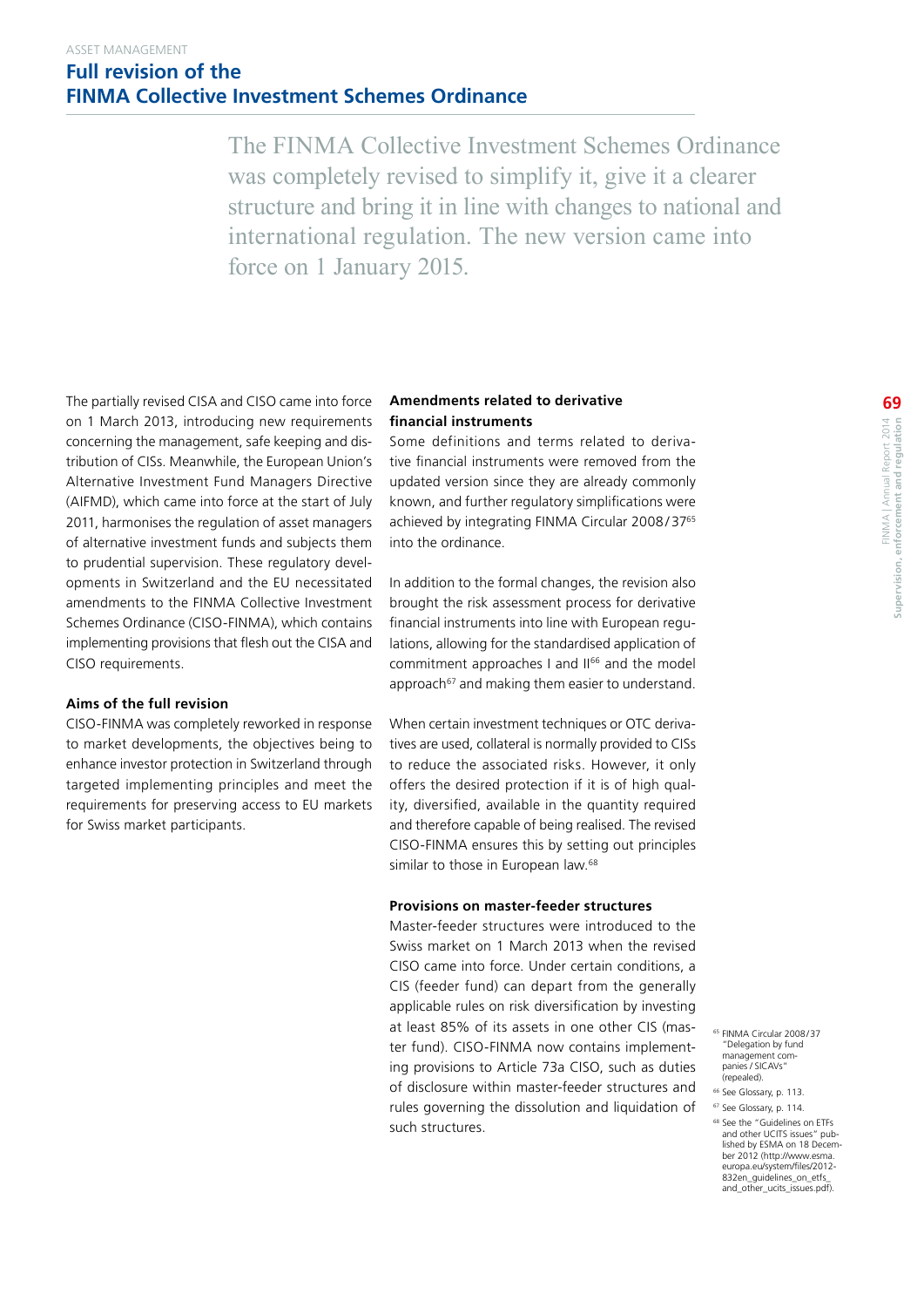#### **Adjustments relating to institutions**

As regards institutions, a significant change is that CISO -FINMA now sets out basic principles for delegation rather than providing a detailed list of eligible tasks. One of the principal aims is to allow individual institutions greater flexibility in designing their business models. The risk management principles for fund management companies, SICAVs and CIS asset managers are also defined more precisely, specifying the separation of tasks within a licence holder's operations and the minimum contents for internal guidelines. There are also new requirements for custodian banks concerning internal guidelines on the organisation of the control function with respect to fund management companies.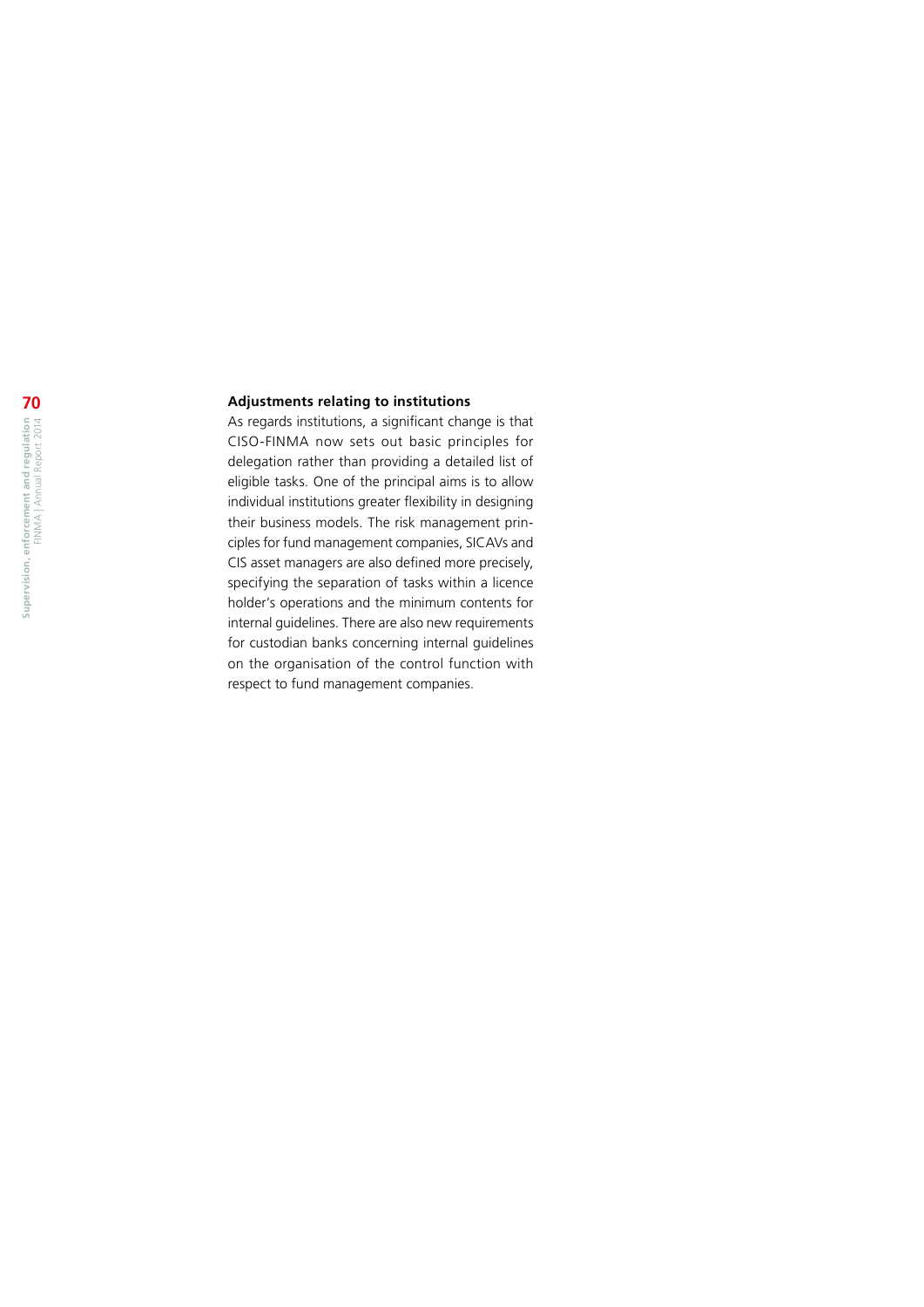#### ASSET MANAGEMENT **Changes in the regulation of asset management**

The partial revision of the Collective Investment Schemes Act and associated Ordinance necessitated adjustments to subordinate regulations. The FINMA Collective Investment Schemes Ordinance was amended to reflect national and international regulatory changes. FINMA Circular 2008/37 "Delegation by fund management companies/SICAVs" was repealed with effect from 31 December 2014.

| <b>FINMA Ordinance/</b>                                                               | Regulatory projects and decisions on deregulation |                                                                                                                                                                                                                                                                                                                                                          | In force                                                                                                                                                                                                                                                                                                                                                                                              |                |              |
|---------------------------------------------------------------------------------------|---------------------------------------------------|----------------------------------------------------------------------------------------------------------------------------------------------------------------------------------------------------------------------------------------------------------------------------------------------------------------------------------------------------------|-------------------------------------------------------------------------------------------------------------------------------------------------------------------------------------------------------------------------------------------------------------------------------------------------------------------------------------------------------------------------------------------------------|----------------|--------------|
| <b>FINMA Circular</b>                                                                 | Form                                              | Content/subject matter                                                                                                                                                                                                                                                                                                                                   | Aims/reasons                                                                                                                                                                                                                                                                                                                                                                                          | <b>Changes</b> | from         |
| <b>FINMA Collective</b><br>Investment Schemes<br>Ordinance (CISO-FINMA)               | Full revision                                     | CISO-FINMA sets out<br>specifics of the provisions<br>in CISA and CISO and con-<br>tains technical implement-<br>ing provisions. In particular,<br>it lays down requirements<br>concerning the use of<br>derivatives, management<br>of collateral, master-feeder<br>structures, the delegation<br>of tasks, risk management,<br>accounting and auditing. | The partial revisions of CISA<br>and CISO came into force on<br>1 March 2013. They intro-<br>duced new requirements<br>concerning the management,<br>safe keeping and distribution<br>of CISs. CISO-FINMA was<br>revised to take account of<br>these revisions and changes<br>to international standards.<br>It is designed to enhance<br>investor protection and pre-<br>serve access to EU markets. |                | 1 Jan. 2015  |
| FINMA Circular<br>"Delegation by<br>fund management<br>companies/SICAVs"<br>(2008/37) | Repeal                                            | The "Delegation by<br>fund management<br>companies/SICAVs"<br>Circular sets out principles<br>for the outsourcing of<br>tasks by fund management<br>companies and SICAVs.                                                                                                                                                                                | The full revision of CISO-<br>FINMA incorporated a<br>principles-based approach to<br>the delegation of tasks.<br>Circular 2008/37 was there-<br>fore repealed when CISO-<br>FINMA came into force.                                                                                                                                                                                                   | Repealed       | 31 Dec. 2014 |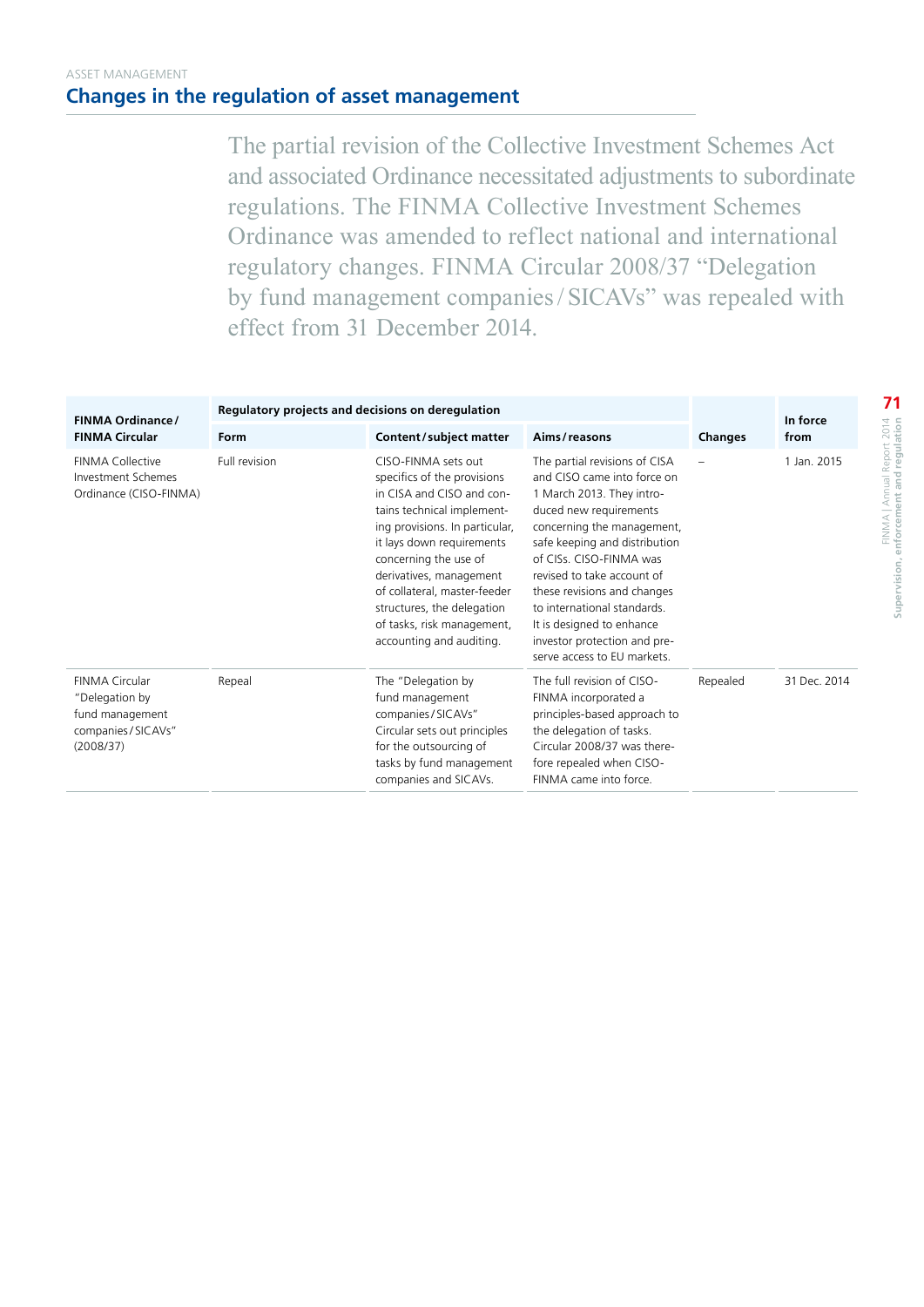# At a glance:

Switzerland's fund market grew once again in 2014, with a further increase in both assets under management and the number of licensed collective investment scheme asset managers.



#### **Number of Swiss open-ended collective investment schemes and assets under management**

Source: Assets under Management: SNB Monthly Statistical Bulletin December 2014, D61 Swiss Collective Investment Schemes, for distribution in Switzerland, net assets at quarter-end (Q3 2014).



**A** Assets under management (CHF in billions)

The trend of recent years continued in 2014. Assets under management in collective investment schemes rose once again, as did the number of authorised open-ended collective investment schemes. Other funds for traditional investments continued to enjoy the strongest growth.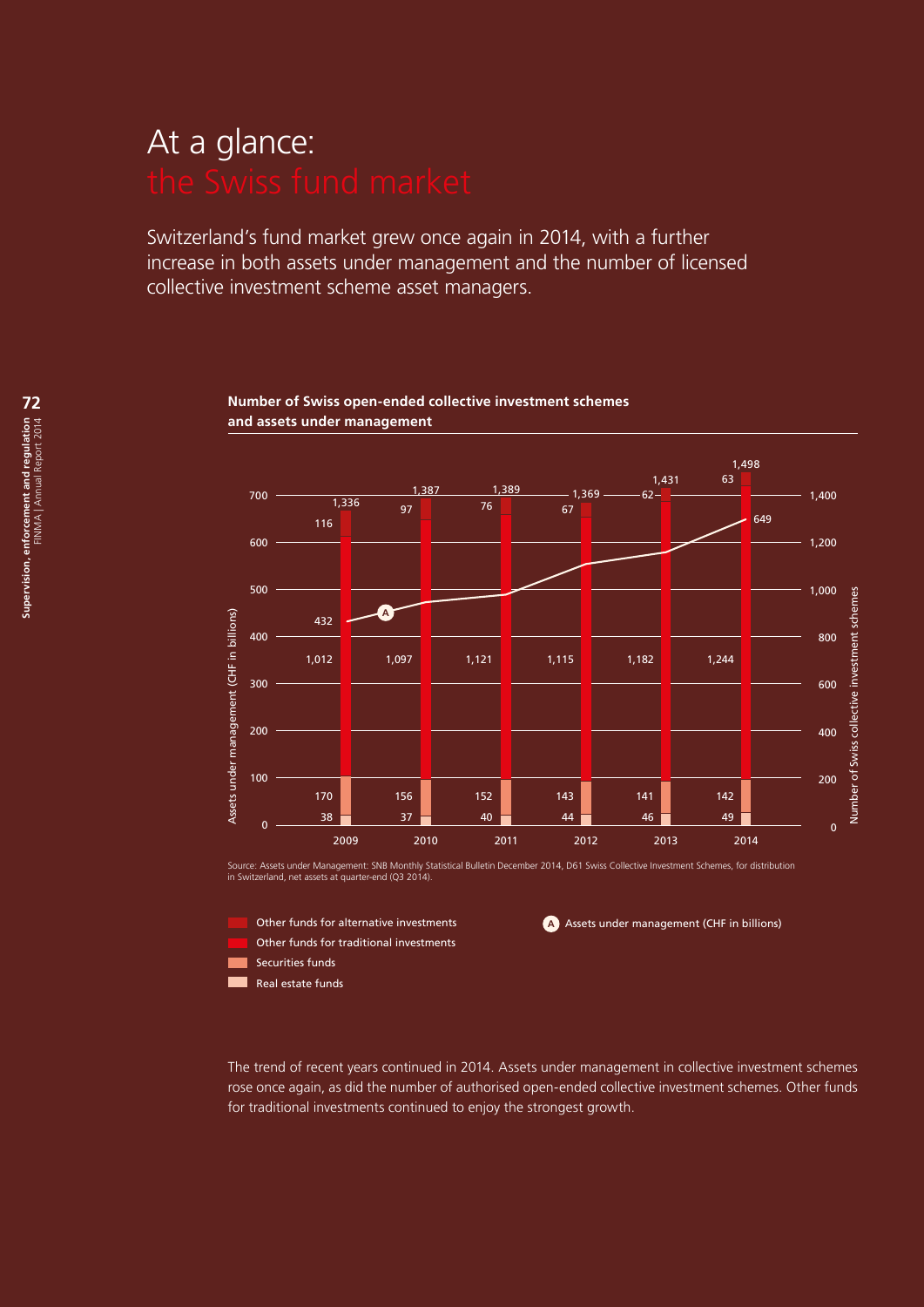

#### **Number and growth trend in Swiss-based asset managers of collective investment schemes**

Number of asset managers of collective investment schemes

**A** Newly authorised asset managers of collective investment schemes

More licences were granted to CIS asset managers, partly due to changes in the legislation. The revised CISA that came into force on 1 March 2013 introduced a general licensing requirement for CIS asset managers. Existing asset managers have until the end of February 2015 to submit a licence application to FINMA.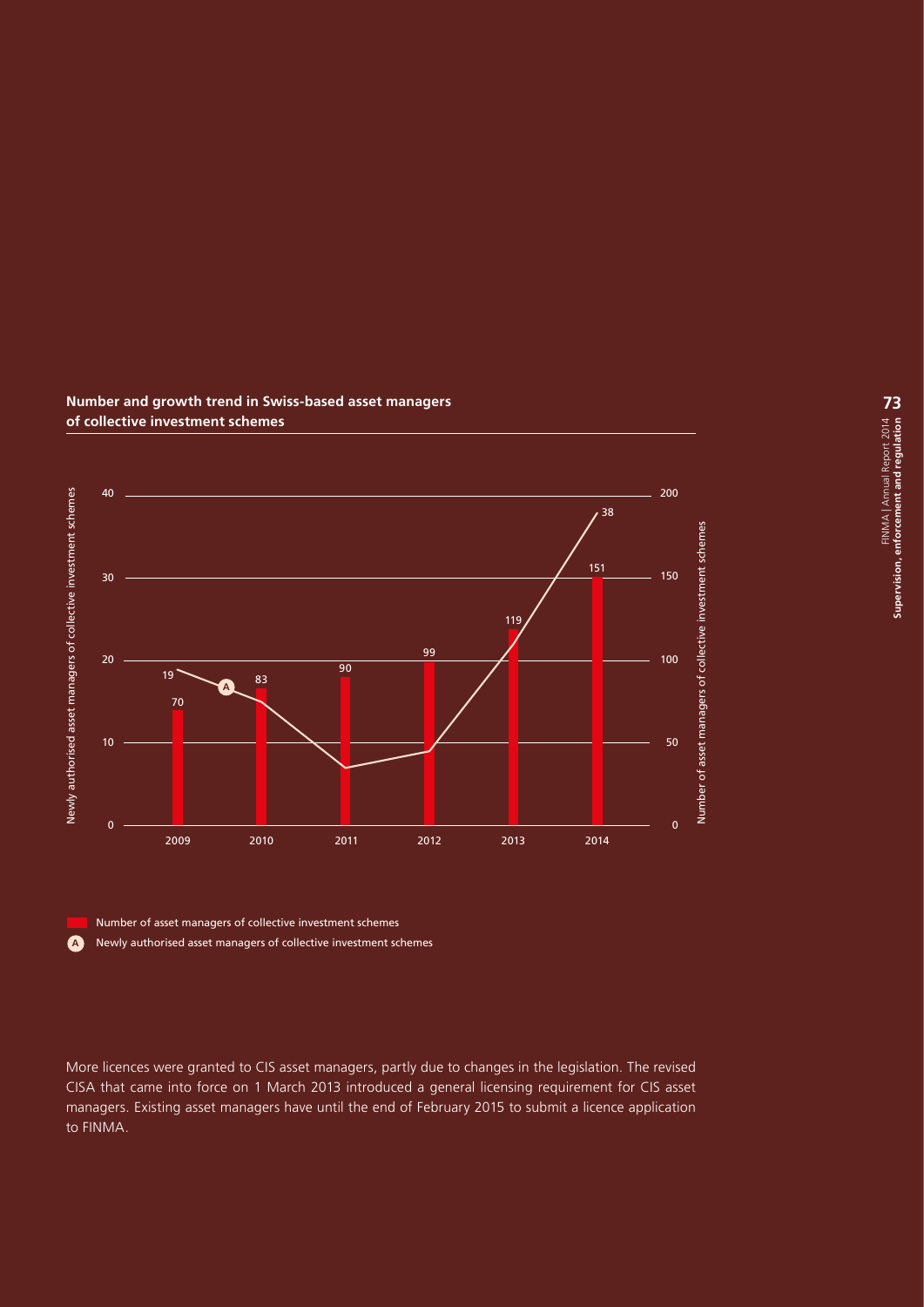#### ENFORCEMENT **Overview of enforcement**

In 2014, the Enforcement division conducted several large-scale parallel investigations into cases with an international element. The number of proceedings against ultimate management and employees of licence holders, in particular those focusing on business conduct, also increased.

> FINMA's enforcement activities involve sanctioning violations of supervisory law and restoring compliance under procedural law.<sup>69</sup> FINMA takes enforcement action against licence holders and their employees when the normal supervisory process does not suffice to deal with identified or suspected shortcomings. To protect investors, FINMA also acts against companies engaged in unauthorised activity in the Swiss financial market.

#### **Organisational aspects**

FINMA's enforcement activities are directed by the Enforcement Committee (ENA),<sup>70</sup> which comprises members of the FINMA Executive Board. ENA has delegated to the Enforcement division the tasks of initiating proceedings regarding suspected unauthorised activities, ordering precautionary measures, issuing certain rulings related to insolvency and international cooperation and, most recently, issuing final rulings on unauthorised activities.

#### **Focus on business conduct**

The main focus of attention in 2014 was the business conduct of licence holders, especially in relation to market conduct, combating money laundering and due diligence obligations in cross-border services. FINMA identified a number of violations of supervisory law, initiated corrective measures, ordered restrictions on business operations and imposed further measures such as disgorging of profits, ordering industry and activity bans and publishing rulings issued. The unauthorised activities identified mostly involved accepting deposits from the public without the requisite licence, illegal securities trading and illegal financial intermediation. FINMA ordered the liquidation or bankruptcy of the companies in question and the preventive publication of measures taken such as cease and desist orders. The insolvency of Banque Privée Espírito Santo SA domiciled in Pully proved especially challenging.<sup>71</sup>

#### **Complex cases**

The Enforcement division conducted a number of large-scale proceedings against institutions in 2014, increasingly with an international element. These included BNP Paribas (Suisse),<sup>72</sup> the Coop Bank because of market manipulation<sup>73</sup> and UBS because of manipulation of foreign exchange trading.<sup>74</sup> Some required extensive investigations of trading data to bring the abuse to light.

Cases of companies operating without a licence also have a growing international component, often involving global structures and holding companies abroad. The structures are increasingly diverse and multi-layered, sometimes including the legal activities of group companies. The division's work was, nonetheless, of uniformly high quality, despite having to conduct wide-ranging investigations into several major cases at the same time, sometimes with tight deadlines.

#### **More proceedings against ultimate management and employees of licence holders**

In 2014, FINMA conducted more separate proceedings against ultimate management and employees of licence holders owing to serious violations of supervisory law. Individuals were found responsible for misconduct either by engaging in manipulation themselves or by failing to comply with their due diligence and supervision obligations. Such proceedings are inevitably complex. For example, an industry ban may have a lasting adverse impact on the financial well-being of the individuals concerned, which makes them less likely to cooperate. FINMA's stricter approach is also reflected in its new enforcement policy, under which it takes targeted action against individuals responsible for serious violations of supervisory law.75

- <sup>69</sup> See "Enforcement policy", p. 30.
- <sup>70</sup> See "Board of Directors and Executive Board", section on Enforcement Committee, p. 92.
- <sup>71</sup> See "Resolution proceedings at banks", section on Insolvency proceedings, p. 85.
- <sup>72</sup> See "Handling of US legal risks", section on Investigations and proceedings related to US legal risks, p. 81.
- <sup>73</sup> See "Manipulation of exchange rates", section on Examples<br>taken from enforcement practice, p. 83.
- <sup>74</sup> See "Manipulation of exchange rates", p. 82.
- <sup>75</sup> See "Enforcement policy", p. 30.

**74**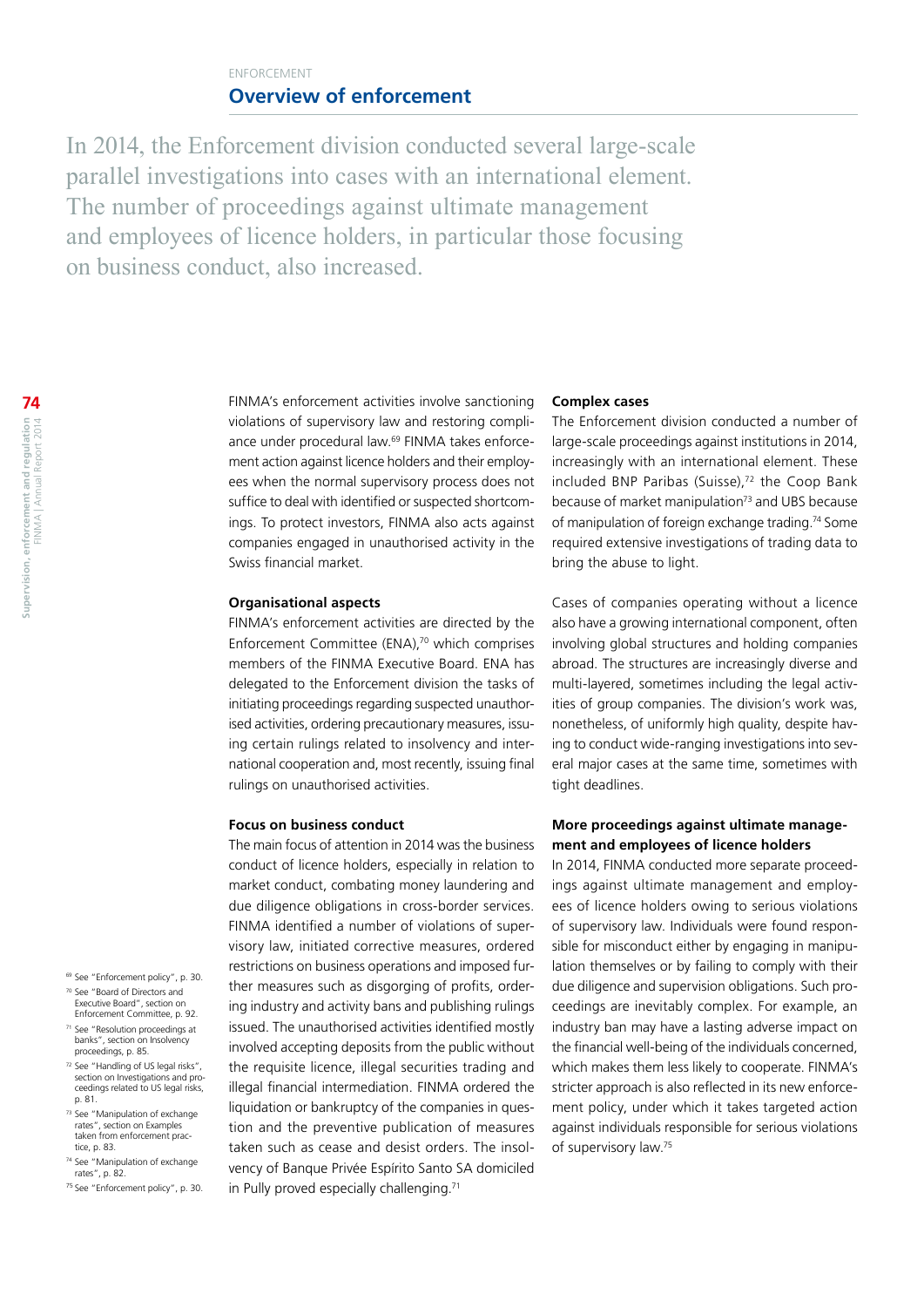#### **Increasing importance of international cooperation**

As cases involving both licence holders and unauthorised companies become more and more international, cooperation with authorities abroad plays a major role. FINMA also receives a steadily growing number of requests for assistance from foreign financial market supervisory authorities and Swiss prosecutors. In 2014, many of these again related to market supervision (insider trading, market manipulation, failure to comply with disclosure obligations) or individuals' compliance with business conduct requirements. The growing complexity of market supervision was reflected in the requests FINMA received.

# Selected enforcement figures

#### **Preliminary investigations and enforcement rulings<sup>76</sup>**



Although the Enforcement division conducted some exceptionally wide-ranging and complex proceedings in 2014 and had to deal with numerous appeals and an increased number of individual proceedings against employees of licence holders, the overall number of enforcement rulings remained practically unchanged compared with the previous year.

> 76 Discrepancies arising from the introduction of a new system were corrected retrospectively.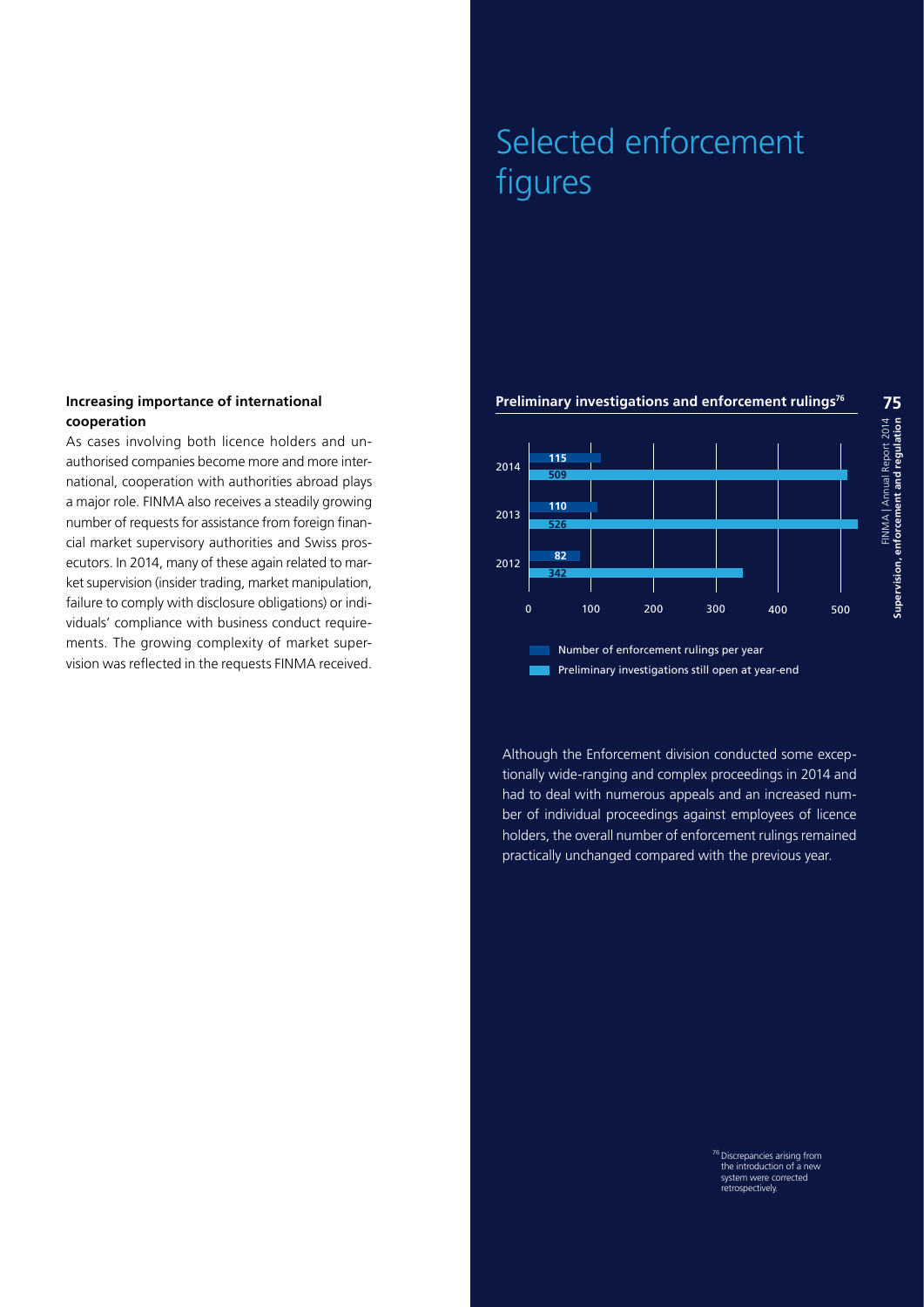#### **Enforcement statistics<sup>77</sup>**

|                                                             | Outstanding as of<br>1 Jan. 2014 | <b>Proceedings</b><br>initiated | <b>Proceedings</b><br>concluded | Outstanding as of<br>31 Dec. 2014 |
|-------------------------------------------------------------|----------------------------------|---------------------------------|---------------------------------|-----------------------------------|
| <b>Enforcement proceedings</b>                              | 42                               | 62                              | 59                              | 45                                |
| - in supervision of institutions                            | 15                               | 20                              | 21                              | 14                                |
| - conducted separately against employees of licence holders | 12                               | 26                              | 16                              | 22                                |
| - due to unauthorised activity                              | 15                               | 16                              | 22                              | 9                                 |
| <b>Preliminary investigations</b>                           | 526                              | 765                             | 782                             | 509                               |
| Liquidations                                                | 28                               | 16                              | 6                               | 38                                |
| - of licence holders                                        | 3                                | 3                               | $\mathbf{1}$                    | 5                                 |
| - of companies engaged in unauthorised activities           | 25                               | 13                              | 5                               | 33                                |
| <b>Bankruptcies</b>                                         | 110                              | 30                              | 29                              | 111                               |
| - involving licence holders                                 | 10                               | 3                               | $\mathbf{1}$                    | 12                                |
| - of companies engaged in unauthorised activities           | 100                              | 27                              | 28                              | 99                                |
| Recognition of foreign insolvency measures                  | 12                               | $\boldsymbol{7}$                | 1                               | 18                                |
| - insolvency measures                                       | 12                               | $\overline{7}$                  | 1                               | 18                                |
| - involving unauthorised activities                         | $\mathbf 0$                      | $\mathsf 0$                     | $\mathsf O$                     | $\mathbf 0$                       |
| Recognition of foreign resolution measures                  | $\overline{2}$                   | 0                               | 0                               | $\mathbf{2}$                      |
| - involving licence holders                                 | $\overline{2}$                   | $\mathsf 0$                     | 0                               | $\overline{2}$                    |
| - involving unauthorised activities                         | $\Omega$                         | $\mathbf 0$                     | $\Omega$                        | $\Omega$                          |
| <b>Appeal proceedings</b>                                   | 41                               | 40                              | 46                              | 35                                |
| - Federal Administrative Court                              | 37                               | 29                              | 38                              | 28                                |
| - Federal Supreme Court                                     | 4                                | 11                              | 8                               | $\overline{7}$                    |

<sup>77</sup> Discrepancies arising from the introduction of a new system were corrected retrospectively.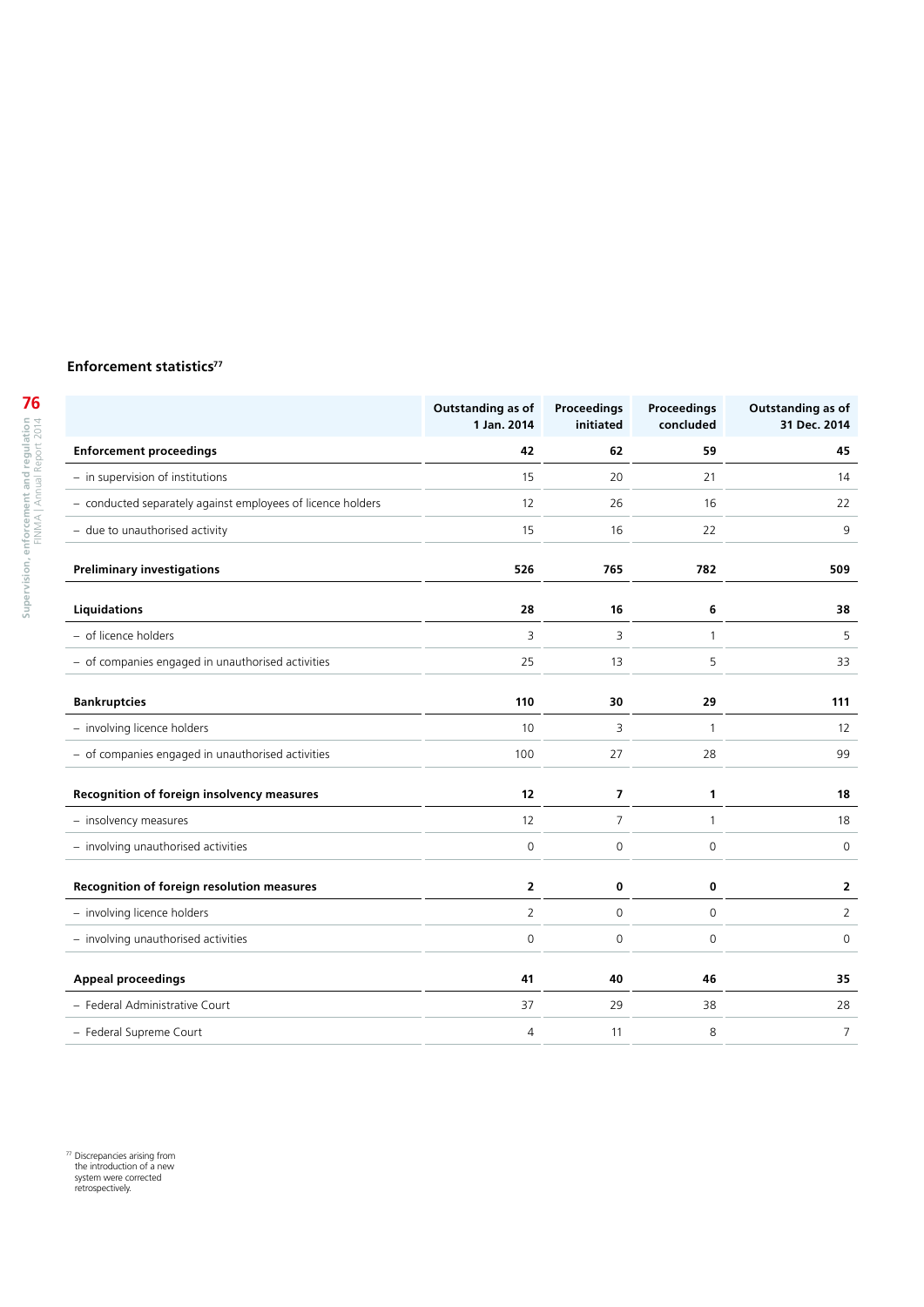# Cases involving unauthorised activities by companies and individuals

#### EXAMPLE

## Do crowdfunding models need a licence?

Crowdfunding is a way of obtaining funding from a large number of donors. Project developers use a crowdfunding platform to publicise their projects and seek funding for it. If platform operators collect the funds for their projects in their own accounts in order to pass them on to the developer should the project come about, the operator may be subject to licensing requirements under the banking and anti-money laundering legislation. If project developers seek to obtain funding through third-party capital (in particular loans), this may also require a licence under the Banking Act. To clarify the legal situation in this area, FINMA published a fact sheet on crowdfunding at the end of 2014.78

#### EXAMPLE

### Investing in trees

FINMA also conducted preliminary investigations into a number of companies offering the opportunity to invest in trees (such as tropical wood, olive trees or the like) and promising investors income from the sale of the timber or harvests. Depending on how they are structured, such business models may require a licence under the Banking Act. In two cases, FINMA had to initiate enforcement proceedings for illegal banking activity and appointed an investigating agent to examine one of the companies concerned. In other cases, the suspicion of unauthorised activity could not be substantiated, and proceedings were therefore discontinued.

<sup>78</sup> See FINMA fact sheet "Crowdfunding" dated 1 December 2014 [\(http://www.finma.ch/](http://www.finma.ch/e/finma/publikationen/faktenblaetter/documents/fb-crowdfunding-e.pdf) [e/finma/publikationen/](http://www.finma.ch/e/finma/publikationen/faktenblaetter/documents/fb-crowdfunding-e.pdf) [faktenblaetter/documents/](http://www.finma.ch/e/finma/publikationen/faktenblaetter/documents/fb-crowdfunding-e.pdf) [fb-crowdfunding-e.pdf\)](http://www.finma.ch/e/finma/publikationen/faktenblaetter/documents/fb-crowdfunding-e.pdf).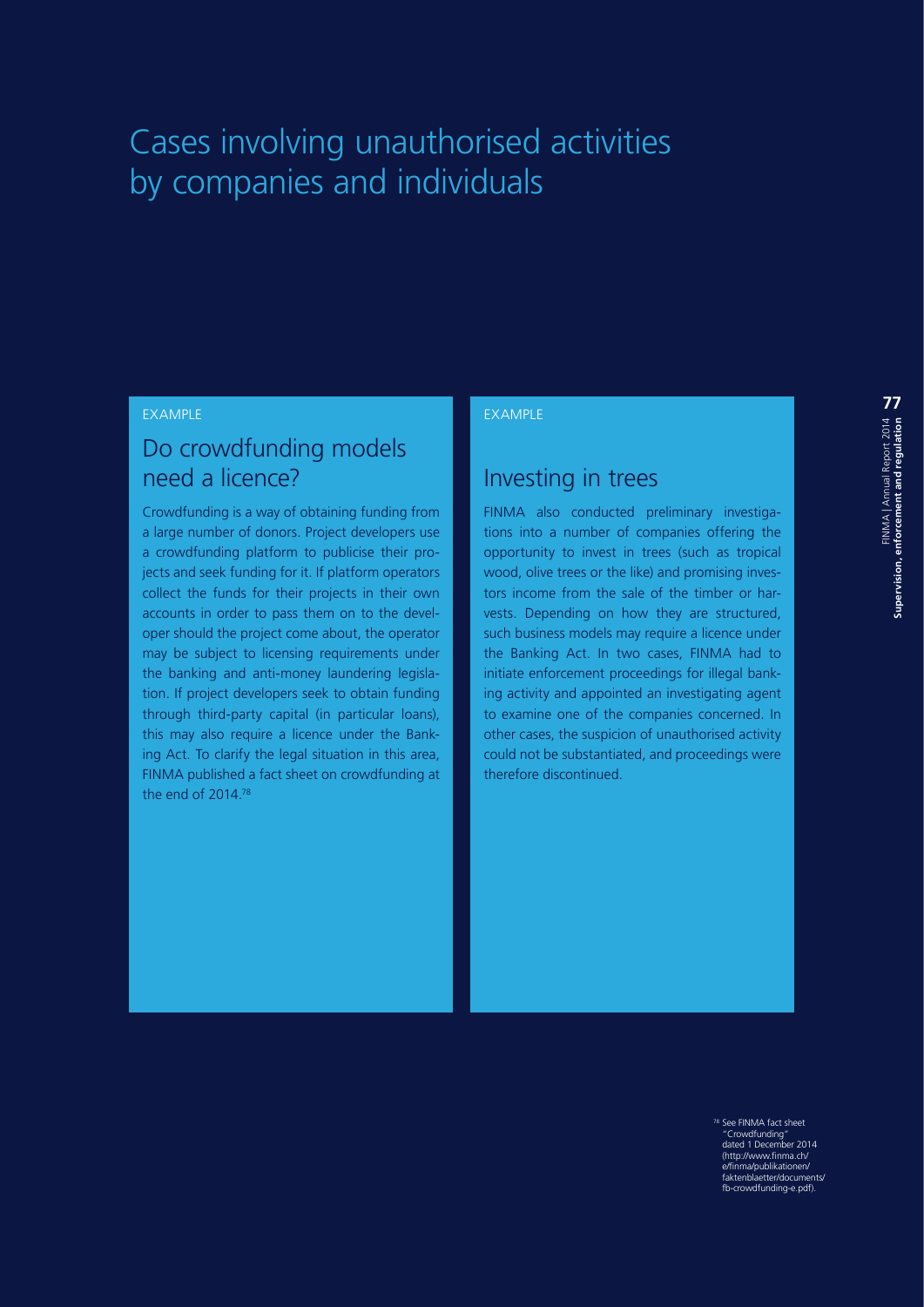# International cooperation

FINMA receives the third largest number of requests for international assistance of any authority worldwide. In the majority of cases it is able to comply with them, though the Swiss "client procedure", which leads to delays and requires those affected to be informed in advance, has prompted criticism.





<sup>79</sup> The figures for 2009 and 2010 were updated since the previous annual reports.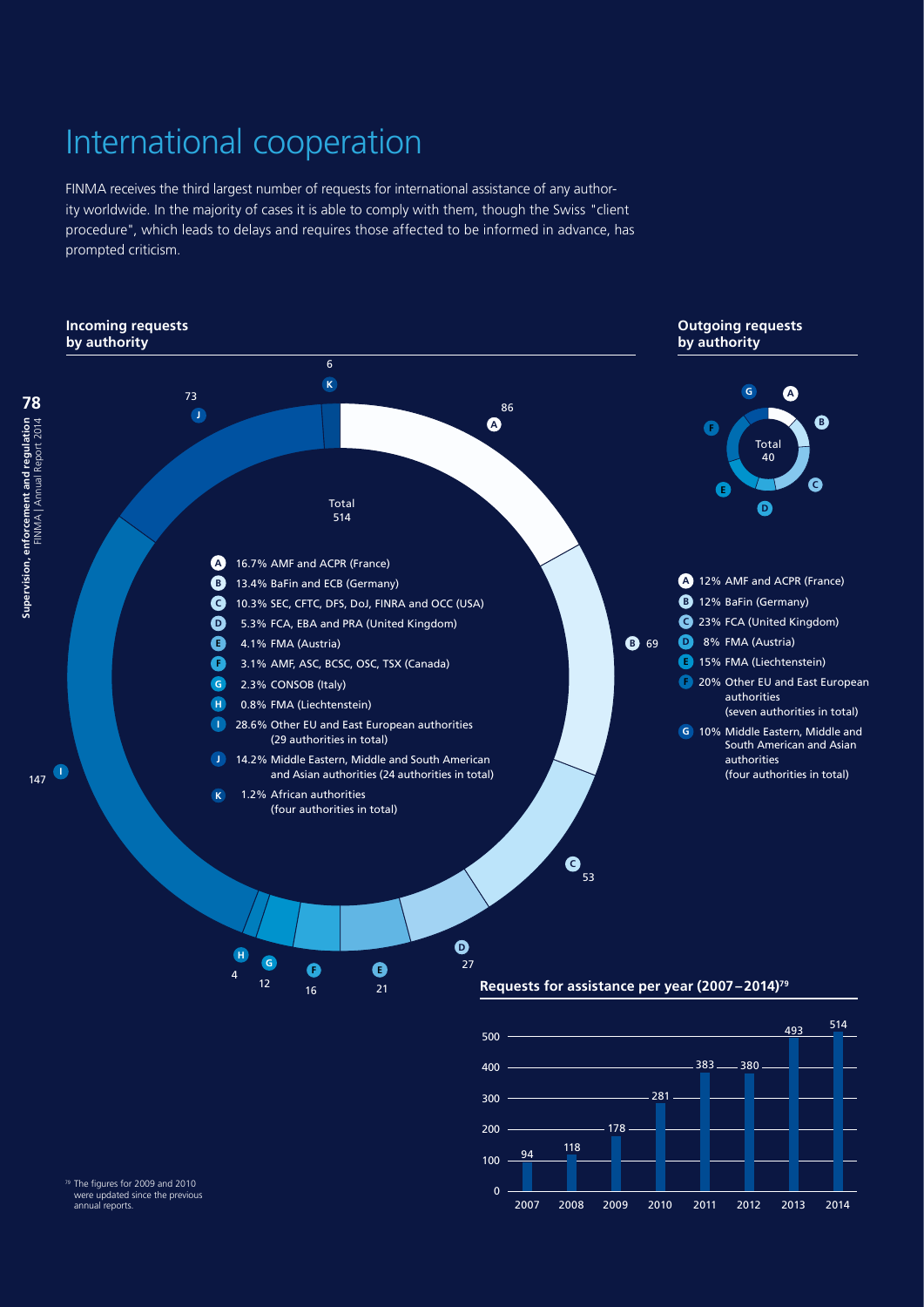#### **International cooperation statistics**

In its ongoing supervision, FINMA works closely with foreign supervisory authorities. Providing those authorities with adequate assistance is cen tral to the fulfilment of FINMA's statutory mandate and is increasingly key to preserving access to foreign markets for Swiss market participants.

#### **Incoming requests**

In 2014, FINMA received 514 requests for assistance from 80 foreign supervisory authorities. Of these, 362 concerned financial intermediaries and 2,240 related to clients. A total of 352 client procedures have been initiated to date and 25 rulings issued. Eleven of those rulings were the subject of appeals to the Federal Administrative Court, which has so far ruled in FINMA's favour in eight cases, with three still outstanding at the end of 2014. FINMA is in third place worldwide in terms of the number of requests received, reflecting the importance of Switzerland as a private banking centre. The statistics compiled each year by IOSCO confirm that FINMA handles the majority of requests to the satisfaction of the foreign supervisory authorities, despite criticism that prior information is given to the parties involved.

#### **Outgoing requests**

FINMA submitted 40 requests for assistance to for eign supervisory authorities in 2014, including nine to the UK's FCA, six to Liechtenstein's FMA, five to Germany's BaFin, four to France's AMF, one to the French authority ACPR, and 15 to 12 supervisory authorities in other countries.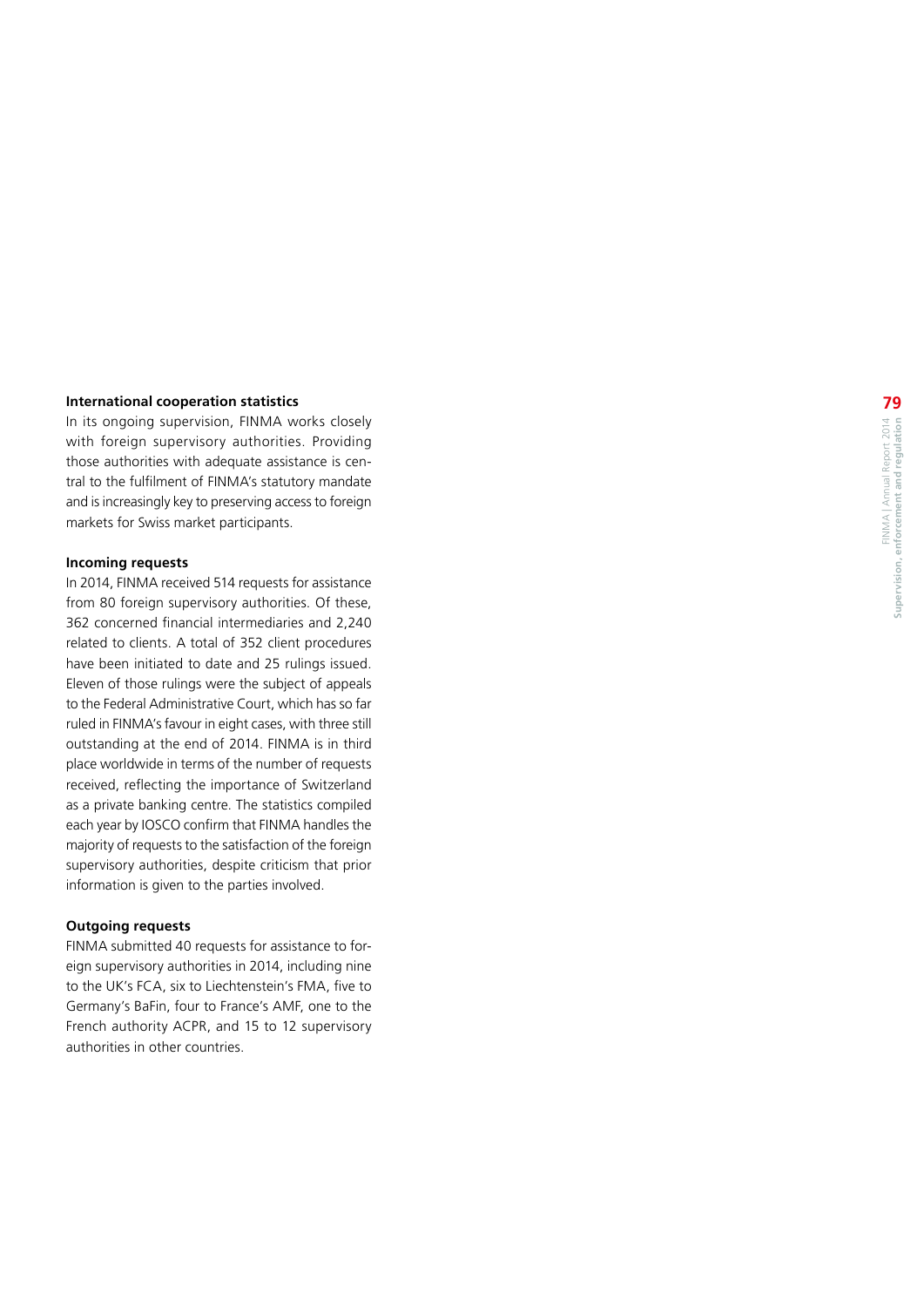#### ENFORCEMENT **Handling of US legal risks**

In recent years, FINMA conducted a number of enforcement proceedings on the handling of US legal risks by licence holders, individual members of ultimate management and employees. Where necessary, it ordered measures to restore compliance with the law

> The US tax dispute underscored how important it is for licence holders – whether they are global with offices in the US, or active and domiciled only in Switzerland – to handle their legal risks in the US correctly. US rules are complex and sometimes apply even when the activities involved take place outside US territory. The sanctions threatened by US authorities in response to violations of US law can cause serious problems for the institution or financial group concerned.

#### **Important issue for FINMA**

FINMA has closely monitored the sharp rise in legal risks in the US in recent years. It has actively assisted authorised institutions and drawn their attention to the risks. In October 2010, FINMA formulated specific expectations for licence holders' management of legal risks in the US, and emphasised that this would also be reflected in its future enforcement practice.

FINMA also ordered some 20 institutions to conduct an independent internal review of their US asset management business, mainly where there were indications that the institution had a greater risk exposure in the US.

#### **Enforcement proceedings against 12 institutions**

The investigations revealed a range of issues. Some banks were deliberately adopting a very risky approach to untaxed US client assets; others were failing to exercise the necessary caution. FINMA initiated enforcement proceedings in a total of 12 cases in which there were indications that management of US legal risks was inadequate under Swiss supervisory law. Nine of these were concluded with a ruling ordering corrective measures. Two were discontinued as the institution concerned surrendered its banking licence, while one was still open at the end of 2014.

#### **Proceedings and business conduct letters against individuals**

In line with its prudential approach to supervision, FINMA concentrates on addressing shortcomings identified at licence holders. Enforcement proceedings against individuals are initiated only where there are clear indications that they are personally responsible for violations. Additionally, industry bans do not apply to circumstances that occurred prior to 1 January 2009. FINMA initiated proceedings and ordered measures against ultimate management and employees of licence holders in a small number of cases related to violations of supervisory law in the US business. FINMA would also initiate proceedings against other individuals should they wish to assume a position at a licence holder that is subject to business conduct requirements.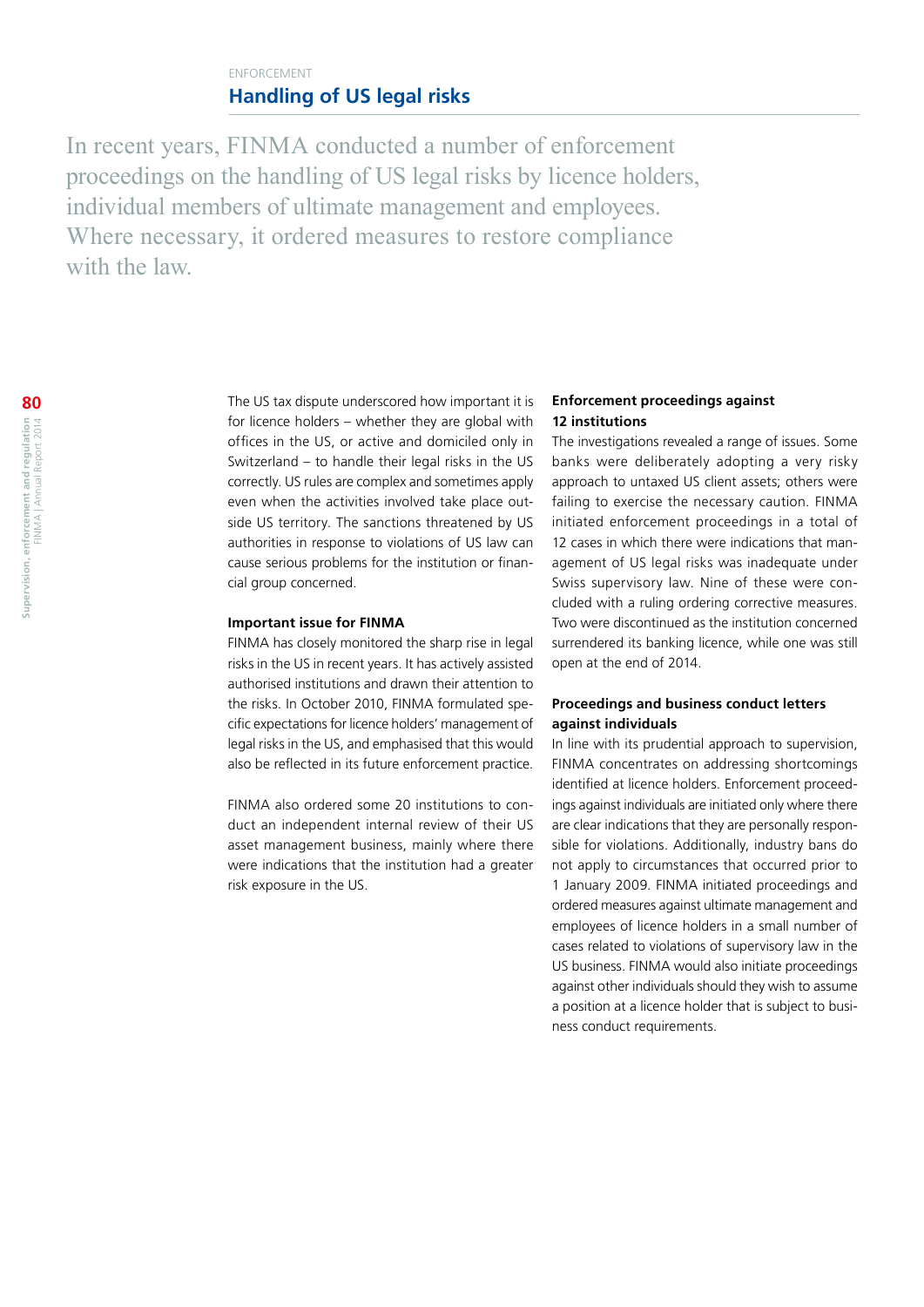## Investigations and proceedings related to US legal risks

#### EXAMPLE

### Cross-border business with private US clients

Between 2011 and 2012, FINMA conducted enforcement proceedings against Credit Suisse. It found that Credit Suisse had violated its duty to identify, limit and monitor the legal and reputational risks involved in the US business, exposing itself and the entire financial group, as well as its employees, to unduly high risks in the US. This also constituted a violation of the business conduct requirements for institutions under Swiss supervisory law. FINMA ordered a number of corrective measures that the bank has since implemented. On 20 May 2014, Credit Suisse announced that it had reached an agreement on the matter with various US authorities. The agreement with the US Department of Justice involved a guilty plea. The bank was required to pay a total of USD 2.8 billion to the US authorities.

#### EXAMPLE

## Transactions with business partners subject to US sanctions

In 2014, FINMA conducted enforcement proceedings against BNP Paribas (Suisse) SA. It concluded that the bank had seriously violated its duty to identify, limit and monitor the risks associated with transactions involving business partners in countries subject to US sanctions, thereby exposing itself to unduly high legal and reputational risks and violating requirements for adequate organisation under Swiss supervisory law. FINMA therefore imposed various corrective measures on BNP Paribas (Suisse) SA. On 1 July 2014, the French parent company BNP Paribas (Group) announced an agreement on the matter with various US authorities. This involved a guilty plea by the group and payment of a fine totalling USD 8.9 billion to various US authorities.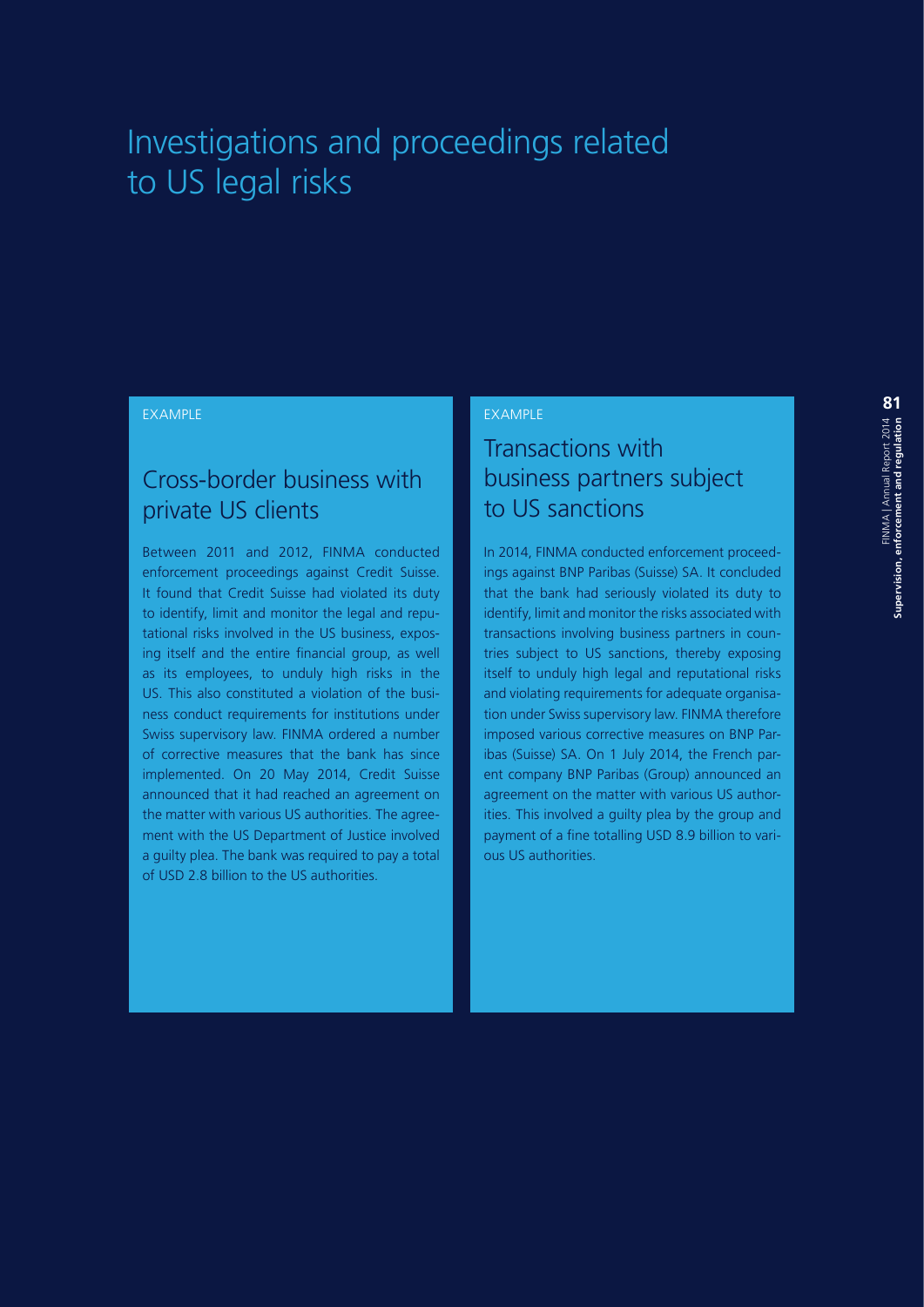#### ENFORCEMENT **Manipulation of exchange rates**

FINMA conducted enforcement proceedings in which it identified foreign exchange manipulation at UBS. It imposed a number of measures, including ordering the bank to disgorge a total of CHF 134 million. FINMA also investigated misconduct in foreign exchange trading at three other Swiss banks.

> In summer 2013, reports began to surface alleging market manipulation and secret agreements between banks related to foreign exchange trading. At the end of September 2013, UBS informed FINMA that a targeted internal inquiry had revealed possible indications of manipulation. One month later, FINMA launched an investigation into a number of Swiss financial institutions. This turned into a major operation, owing to the complexity of the material, the large quantities of data involved and the need for close coordination with authorities in Switzerland and abroad.

#### **Proceedings against UBS**

In October 2013, FINMA initiated enforcement proceedings against UBS on the grounds of suspected market abuse in foreign exchange trading. It appointed an investigating agent to examine market conduct at the Foreign Exchange division of the UBS Investment Bank in Zurich, as well as to scrutinise the internal management processes and internal organisation of controls. FINMA concluded its proceedings with a ruling on 11 November 2014.

FINMA found that over an extended period of time the bank's employees in Opfikon (Zurich) had repeatedly at least attempted to manipulate foreign exchange benchmarks. In addition, employees acted against the interests of their clients. Risk management, controls and compliance in foreign exchange trading were inadequate. FINMA therefore concluded that UBS had severely violated the requirements for proper business conduct by breaching internal control requirements and through the misconduct manifested by its employees.

FINMA ordered UBS to disgorge illegally generated profits and avoided losses amounting to CHF 134 million. It also imposed restrictions on variable compensation at the Investment Bank and measures to improve organisation and risk management in foreign exchange trading. In addition to the steps taken by UBS itself, FINMA ordered a first set of immediate actions in April 2014. Finally, FINMA appointed a third party to check the full implementation of the measures.

FINMA also initiated enforcement proceedings to establish the extent to which 11 members of staff and managers at UBS were responsible for the manipulation.

#### **Supervisory measures against other banks**

FINMA also investigated misconduct in foreign exchange trading at three other Swiss banks. In each case, it found that various traders had communicated with other institutions. However, the investigations did not find any evidence of market abuse, and no enforcement proceedings were initiated. The banks in question had already taken corrective measures themselves, whose implementation FINMA is monitoring.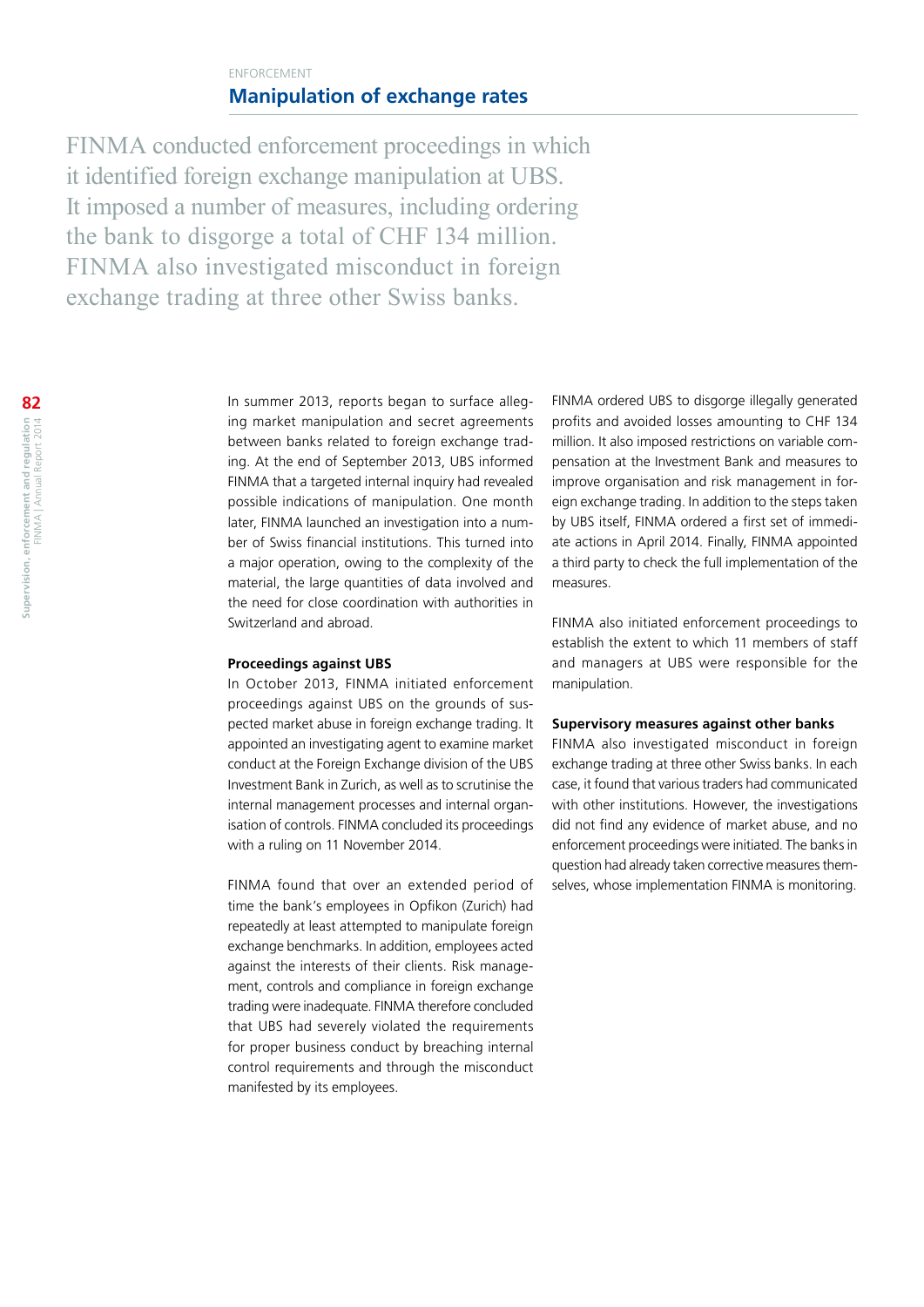## Examples taken from enforcement practice

#### EXAMPLE

## Supervisory law sanctions against market manipulation

Market manipulation was a focal point of FINMA's market supervision in 2014. It conducted a number of investigations into issuers trading in their own equity securities. FINMA Newsletter 52 (2013)<sup>80</sup> sets out FINMA's expectations on what it considers a good standard to maintain in trading own equity securities to make liquidity available under the new market manipulation provisions. In the case of the Coop Bank, FINMA issued a ruling that the bank had manipulated its share price by making selective, targeted support purchases over a number of years. The bank was ordered to take measures. Other significant investigations related to cases of order book manipulation involving entering large numbers of orders, thereby sending misleading signals and manipulating the market.

#### EXAMPLE

## Industry and activity bans against ultimate management and employees of authorised institutions

FINMA issued an order banning the former CEO of the Coop Bank, who was principally responsible for market manipulation by the institution, from acting in a management capacity for three years. Industry and activity bans resulting from market manipulation were also ordered against a member of ultimate management and two client advisors at another bank. FINMA also intervened against ultimate management and employees of authorised institutions in other areas, imposing industry bans on two senior bank employees who had seriously violated their due diligence and supervision obligations owing to a business relationship with an external asset manager. A further ban was imposed on a former member of ultimate management who had been personally responsible for a bank's cross-border client business model that violated due diligence obligations.

<sup>80</sup> See FINMA Newsletter 52 (2013) "Trading own equity securities with the purpose of ensuring liquidity under the new provisions on market manipulation" [\(http://www.finma.ch/e/finma/](http://www.finma.ch/e/finma/publikationen/Lists/ListMitteilungen/Attachments/64/finma-mitteilung-52-2013-e.pdf) [publikationen/Lists/ListMitteilun-](http://www.finma.ch/e/finma/publikationen/Lists/ListMitteilungen/Attachments/64/finma-mitteilung-52-2013-e.pdf)[gen/Attachments/64/finma-mit](http://www.finma.ch/e/finma/publikationen/Lists/ListMitteilungen/Attachments/64/finma-mitteilung-52-2013-e.pdf)-[teilung-52-2013-e.pdf](http://www.finma.ch/e/finma/publikationen/Lists/ListMitteilungen/Attachments/64/finma-mitteilung-52-2013-e.pdf)).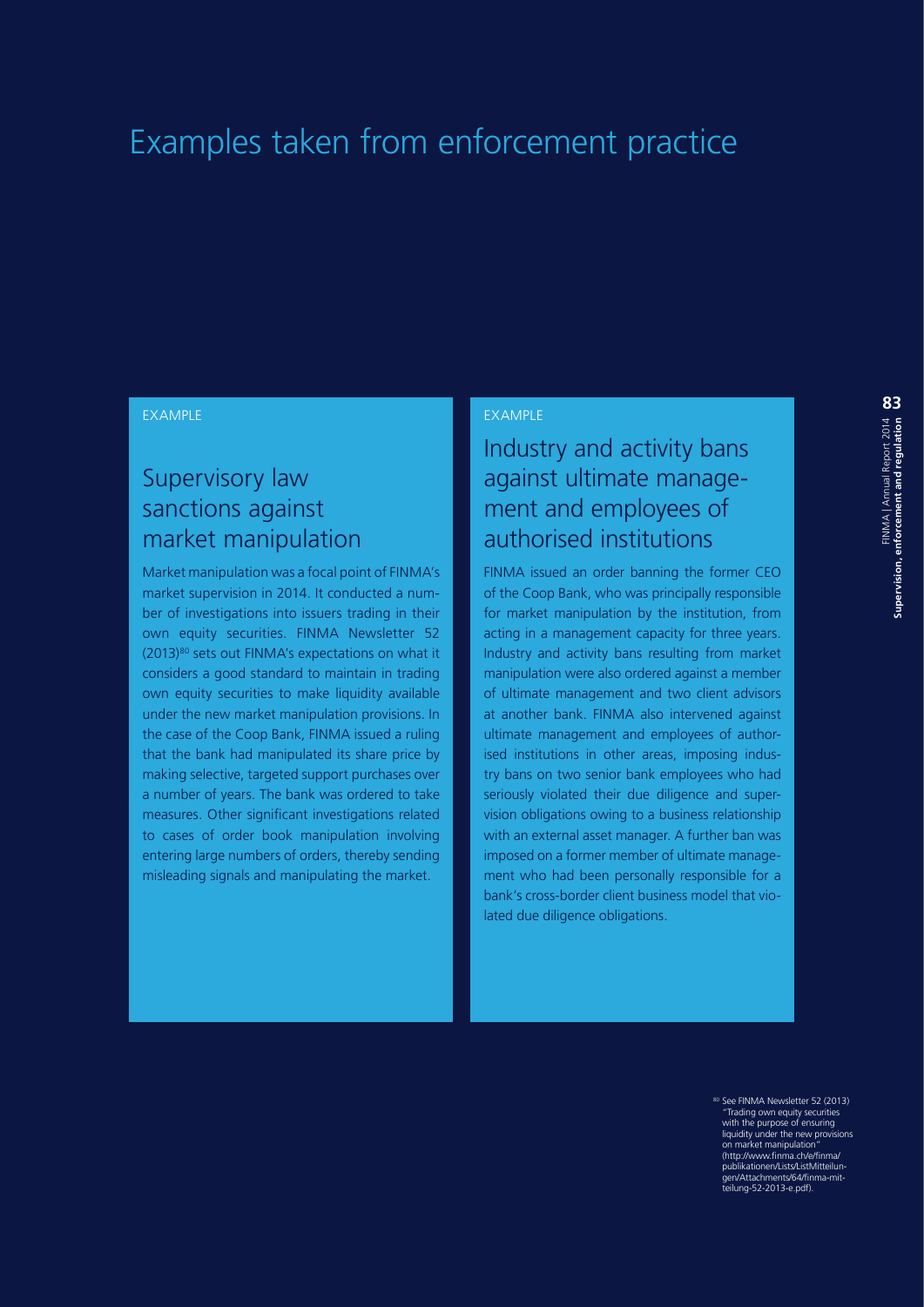#### ENFORCEMENT **Resolution proceedings at banks**

FINMA intervenes when banks are at risk of insolvency, ordering resolution proceedings where there is a reasonable prospect of their success. This requires the bank to draw up a resolution plan.

> Where the legal conditions are met, FINMA is responsible for ordering insolvency measures for banks. It can impose protective measures, carry out resolution or order bankruptcy.

#### **Considerations when ordering resolution**

FINMA is not obliged to wait for a formal declaration of insolvency, but can intervene when a bank is at risk. There is no clearly defined, objective point at which this occurs. FINMA has substantial discretion in assessing if or when the threat of insolvency exists and what measures it will impose. The issues it considers include whether, on the basis of specific and documented circumstances, grounds for insolvency are more likely than not to occur soon, and will lead to major problems that the bank will not be able to remediate itself. Finally, the benefits of FINMA intervention must outweigh any disadvantages for the bank's position that may result from an insolvency measure.

Resolution proceedings can also only be initiated if resolution is practicable within the necessary time frame and, once completed, the bank will be able to comply with the licensing and other legal conditions. There must be the prospect that creditors will be better positioned as a result of resolution than they would be in bankruptcy. Another consideration is that resolution proceedings under the Banking Act can normally be carried out rather quickly.

#### **Consequences of resolution measures**

When resolution proceedings are initiated, FINMA immediately makes this public and appoints a resolution agent, or assumes this function itself. The resolution agent's primary task is to draw up a resolution plan setting out the basic elements of the resolution, the future capital structure and the business model of the bank. The minimum requirements for the plan's content are set out in detail in the law, and are high overall. If action needs to be taken that affects the rights of those involved, in particular conversion of debt into equity or reductions of claims, the rights of equity investors and creditors of contingent convertible capital are considered first. Only if those measures do not suffice may other creditors' rights be curtailed.

Once FINMA has approved the resolution plan, the measures take effect immediately. If the information required for the plan is available in advance, resolution proceedings can also be initiated.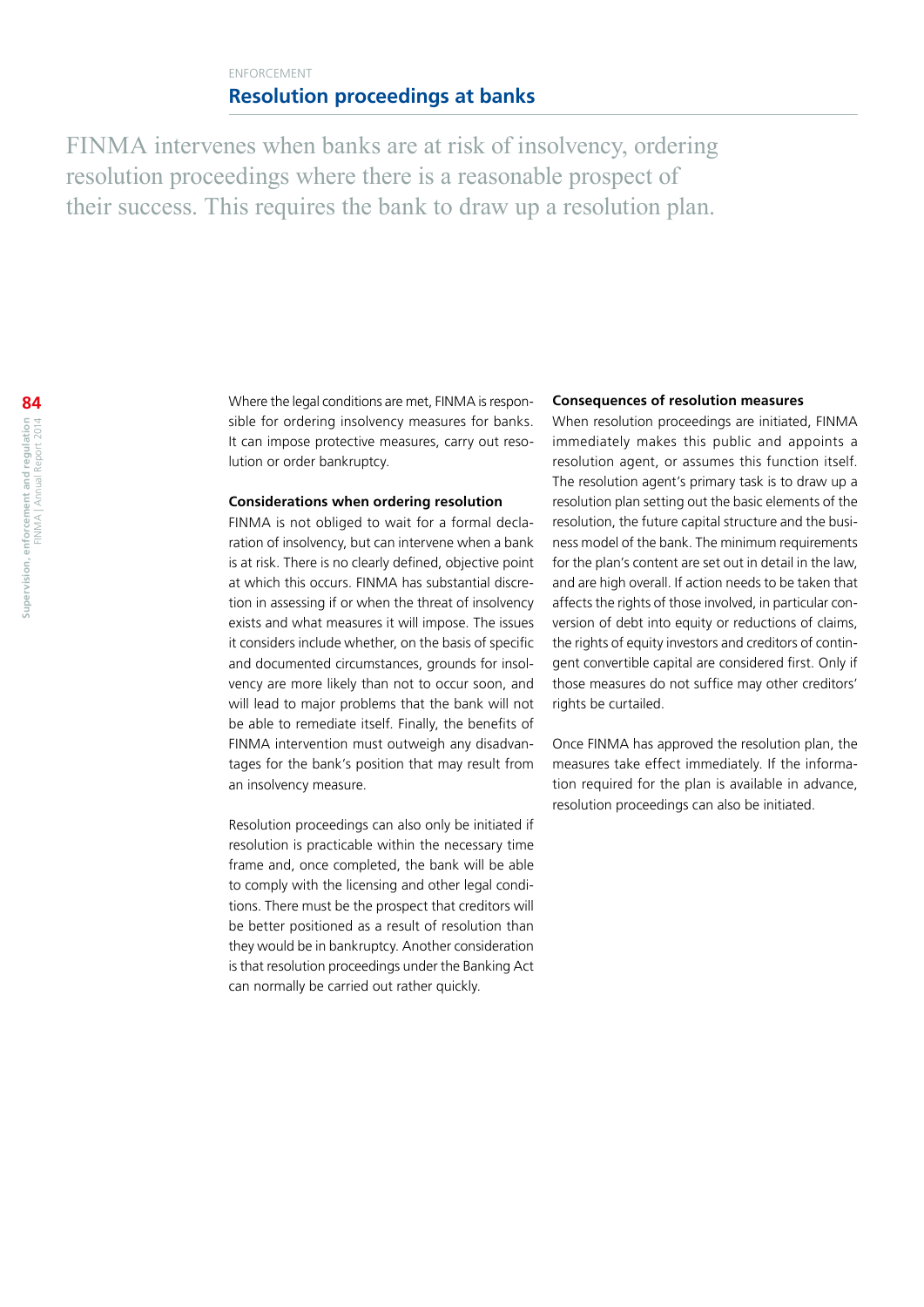## Insolvency proceedings

#### EXAMPLE

## Progress in major bankruptcy proceedings

The most important settlement in the Lehman Brothers Finance AG bankruptcy proceedings took effect on 21 March 2014. Further settlements substantially reduced the number of outstanding appeals against the schedule of claims. The second instalment payment for the claims admitted was made in June and the third in December. In the bankruptcy of Aston Bank SA, the Ticino public prosecutor's office released a large sum of money to the bankrupt estate in April 2014. In a ruling dated 30 April 2014, FINMA again appointed an external bankruptcy liquidator. The protected deposits were paid out by September 2014, and finalisation of the schedule of claims also began.

#### EXAMPLE

## Bankruptcy proceedings against Banque Privée Espírito Santo SA

In July 2014, in response to increasing financial problems at the Portuguese Espírito Santo Group, the Swiss-domiciled Banque Privée Espírito Santo SA sold off significant parts of its client portfolios to CBH Compagnie Bancaire Helvétique SA and entered voluntary liquidation. These measures substantially reduced its total assets and number of clients. FINMA subsequently found that the bank was over-indebted and initiated bankruptcy proceedings against it on 19 September 2014. One of the first steps taken by the appointed bankruptcy liquidator was to repay the privileged deposits. It was not necessary to involve the depositor protection scheme. Enforcement proceedings initiated by FINMA against the bank at the end of August 2014 relating to distribution of the group's financial products were still under way at the end of 2014.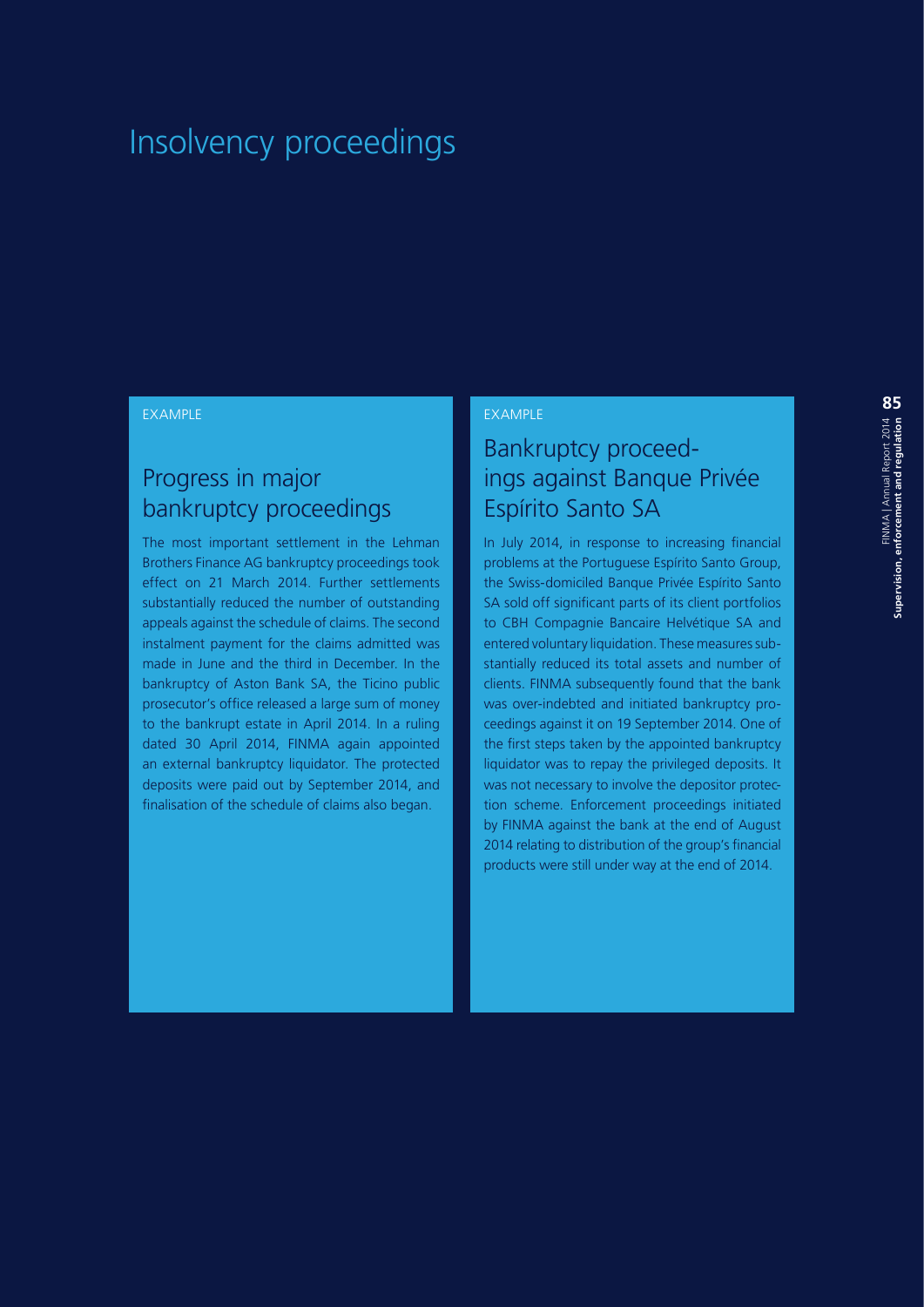# At a glance:

The Financial Market Supervision Act has granted FINMA greater enforcement powers than its predecessor authorities. The charts below show how FINMA uses these powers.